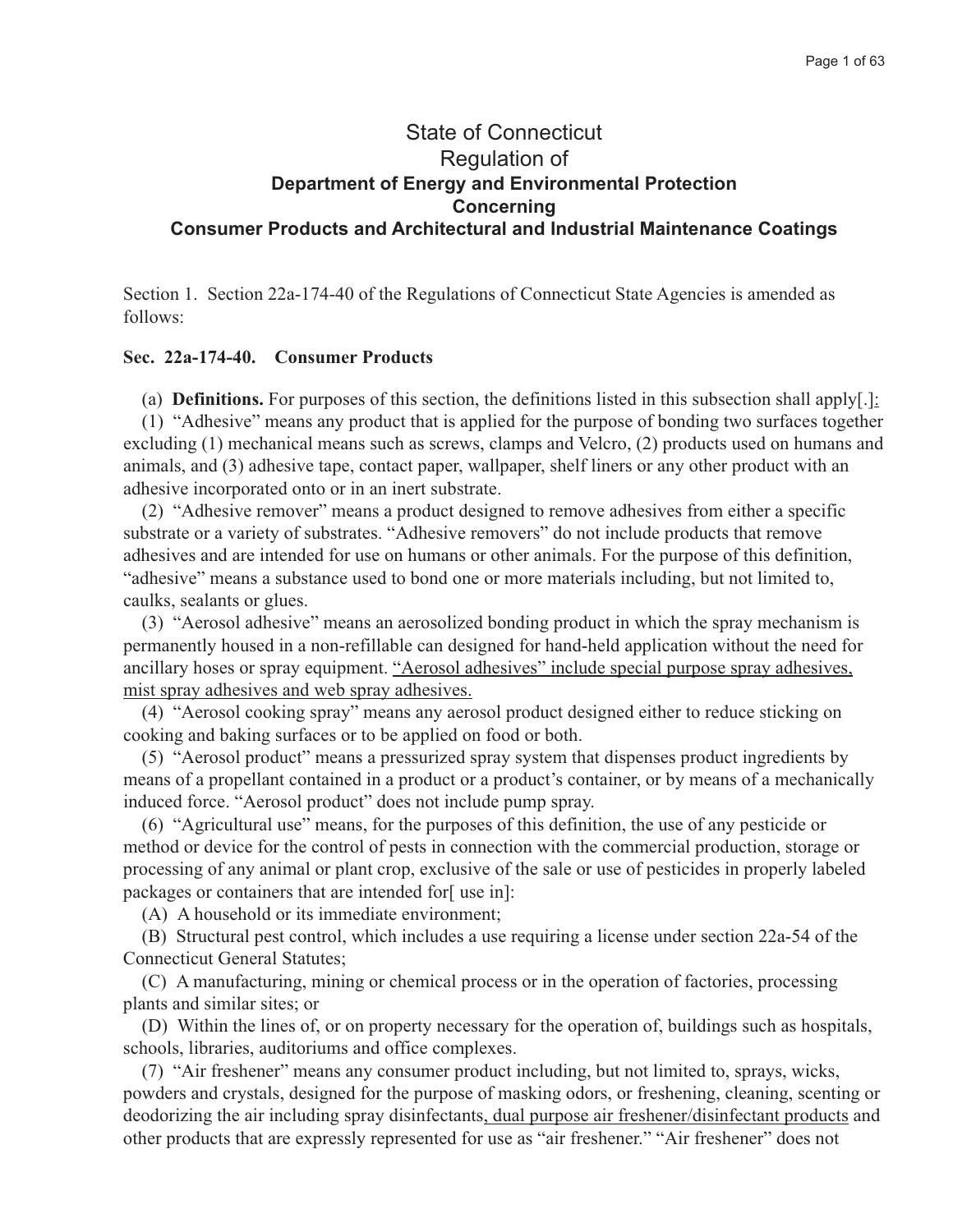include products that are used on the human body, products that function primarily as cleaning products, disinfectant products claiming to deodorize by killing germs on surfaces, institutional and industrial disinfectants when offered for sale solely through institutional and industrial channels of distribution, odor remover/eliminator or toilet/urinal care products.

(8) "All other forms" means all consumer product forms for which no form-specific VOC standard is specified. Unless specified in a VOC standard, "all other forms" include, but are not limited to, solids, liquids, wicks, powders, crystals and cloth, paper wipes or towelettes.

(9) "Alternative control plan" or "ACP" means an emissions averaging program approved by CARB or the NYSDEC.

(10) "Anti-microbial hand or body cleaner or soap" means a cleaner or soap designed to reduce the level of microorganisms on the skin through germicidal activity, including, but not limited to, anti-microbial hand or body washes and cleaners, food-handler hand washes, healthcare personnel hand washes, pre-operative skin preparations and surgical scrubs. "Anti-microbial hand or body cleaner or soap" does not include prescription drug products; antiperspirants; astringent or toner; deodorant; facial cleaner or soap; general-use hand or body cleaner or soap; hand dishwashing detergent including anti-microbial, heavy-duty hand cleaner or soap; medicated astringent or medicated toner; or rubbing alcohol.

(11) "Antiperspirant" means any product including, but not limited to, an aerosol, roll-on, stick, pump, pad, cream or squeeze-bottle that is intended by the manufacturer to be used to reduce perspiration in the human axilla by at least 20 percent in at least 50 percent of a target population.

(12) "Anti-static product" means a product that is labeled to eliminate, prevent or inhibit the accumulation of static electricity, exclusive of electronic cleaners, floor polish or wax, floor coating, aerosol coating products or architectural coating.

(13) "Architectural coating" means, notwithstanding the definition in section 22a-174-1 of the Regulations of Connecticut State Agencies, a coating applied to stationary structures and their appurtenances, to mobile homes, to pavements or to curbs.

(14) "Aromatic compound" means a carbon containing compound that contains one or more benzene or equivalent heterocyclic rings and has an initial boiling point less than or equal to 280°C. "Aromatic compound" does not include compounds excluded from the definition of VOC listed in section 22a-174-1 of the Regulations of Connecticut State Agencies.

(15) "Artist's solvent /thinner" means any liquid product, labeled to meet ASTM D4236 – 94 (March 1, 2005) Standard Practice for Labeling Art Materials for Chronic Health Hazards, and packaged in a container equal to or less than 34 fluid ounces, labeled to reduce the viscosity of, or remove, art coating compositions or components.

[(14)](16) "ASTM" means the American Society for Testing and Materials.

 $[(15)](17)$  "Astringent" or "toner" means any product not regulated as a drug by the United States Food and Drug Administration that is applied to the skin for the purpose of cleaning or tightening pores, including clarifiers and substrate-impregnated products and excluding any hand, face or body cleaner or soap product, medicated astringent or medicated toner, cold cream, lotion or antiperspirant.

 $[(16)](18)$  "Automotive brake cleaner" means, for products manufactured prior to May 1, 2017, a cleaning product designed to remove oil, grease, brake fluid, brake pad material or dirt from motor vehicle brake mechanisms.

 $[(17)](19)$  "Automotive hard paste wax" means a motor vehicle wax or polish that is:

- (A) Designed to protect and improve the appearance of motor vehicle painted surfaces;
- (B) A solid at room temperature; and
- (C) Contains 0% water by formulation.

 $[(18)](20)$  "Automotive instant detailer" means a product designed for use in a pump spray that is applied to motor vehicle painted surfaces and wiped off prior to being allowed to dry.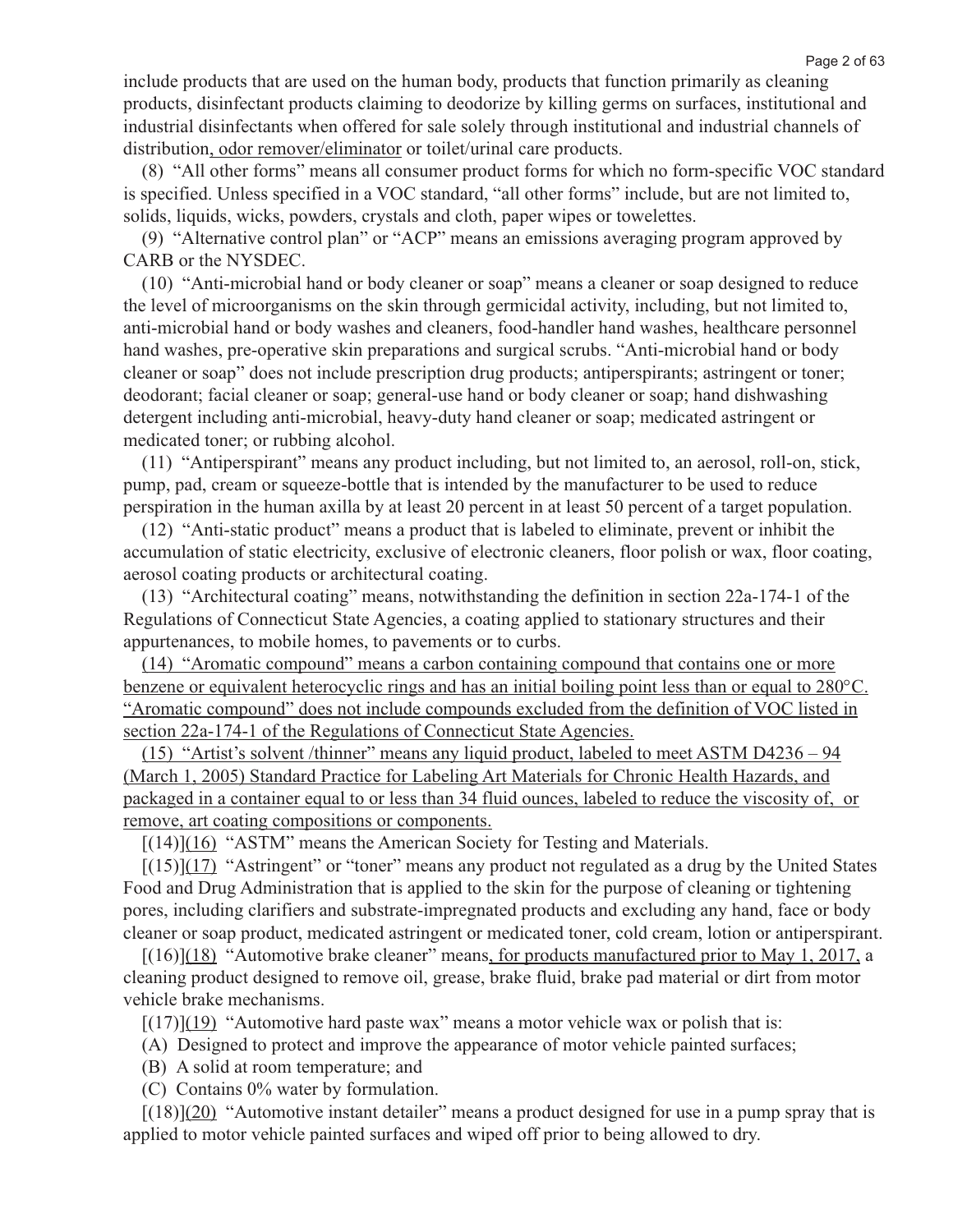[(19)](21) "Automotive rubbing or polishing compound" means a product designed primarily to remove oxidation, old paint, scratches or swirl marks and other defects from motor vehicle painted surfaces without leaving a protective barrier.

 $[(20)](22)$  "Automotive wax, polish, sealant or glaze" means a product designed to seal out moisture, increase gloss or otherwise enhance motor vehicle painted surfaces including, but not limited to, products designed for use in auto body repair shops and drive-through car washes, as well as products designed for the general public and excluding automotive rubbing or polishing compounds, automotive wash and wax products, surfactant-containing car wash products and products designed for use on unpainted surfaces such as bare metal, chrome, glass or plastic.

(23) "Automotive windshield cleaner" means a product labeled and packaged as an "automotive windshield cleaner" in the form of a moistened towelette and is designed to be used on automotive windshields, automotive mirrors, and automotive headlights. The product must be labeled for "automotive use only." "Automotive windshield cleaner" does not include automotive windshield washer fluid.

 $[(21)](24)$  "Automotive windshield washer fluid" means any liquid designed for use in a motor vehicle windshield washer system either as antifreeze or for the purpose of cleaning, washing or wetting the windshield, excluding fluids placed by the manufacturer in a new vehicle and excluding wet towel products designed to be applied by hand to automotive windshields and windows to remove dirt].

[(22)](25) "Bait station insecticide" means an insecticidal bait weighing no more than 0.5 ounce and composed of solid material feeding stimulants with less than five percent active ingredients that is designed to be ingested by insects.

[(23)](26) "Bathroom and tile cleaner" means a product designed to clean tile or surfaces in bathrooms, exclusive of products [specifically] designed primarily to clean toilet bowls, toilet tanks or urinals.

(27) "Brake cleaner" means, for products manufactured on and after May 1, 2017, a cleaning product designed to remove oil, grease, brake fluid, brake pad material or dirt from motor vehicle brake mechanisms.

[(24)](28) "Bug and tar remover" means a product labeled to remove either or both of the following from painted motor vehicle surfaces without causing damage to the motor vehicle finish:

(A) Biological-type residues such as insect carcasses and tree sap; or

(B) Road grime, such as road tar, roadway paint markings and asphalt.

[(25)](29) "CARB" means the California Air Resources Board.

 $[(26)](30)$  "CCR" means the California Code of Regulations.

[(27)](31) "Carburetor or fuel-injection air intake cleaners" means a product designed to remove fuel deposits, dirt or other contaminants from a carburetor, choke, throttle body of a fuel-injection system or associated linkages, exclusive of a product designed [exclusively] to be introduced directly into the fuel lines or fuel storage tank prior to introduction into the carburetor or fuel injectors[.], or a product designed or labeled to be introduced during engine operation directly into air vacuum lines by using a pressurized sprayer wand.

[(28)](32) "Carpet and upholstery cleaner" means a cleaning product designed for the purpose of eliminating dirt and stains on rugs, carpeting, and the interior of motor vehicles or on household furniture or objects upholstered or covered with fabrics such as wool, cotton, nylon or other synthetic fabrics including, but not limited to, products that make fabric protectant claims and excluding general purpose cleaners, spot removers, vinyl or leather cleaners, dry cleaning fluids or products designed exclusively for use at industrial facilities engaged in furniture or carpet manufacturing.

[(29)](33) "CAS" means Chemical Abstract Service.

[(30)](34) "Charcoal lighter material" means any combustible material designed to be applied on,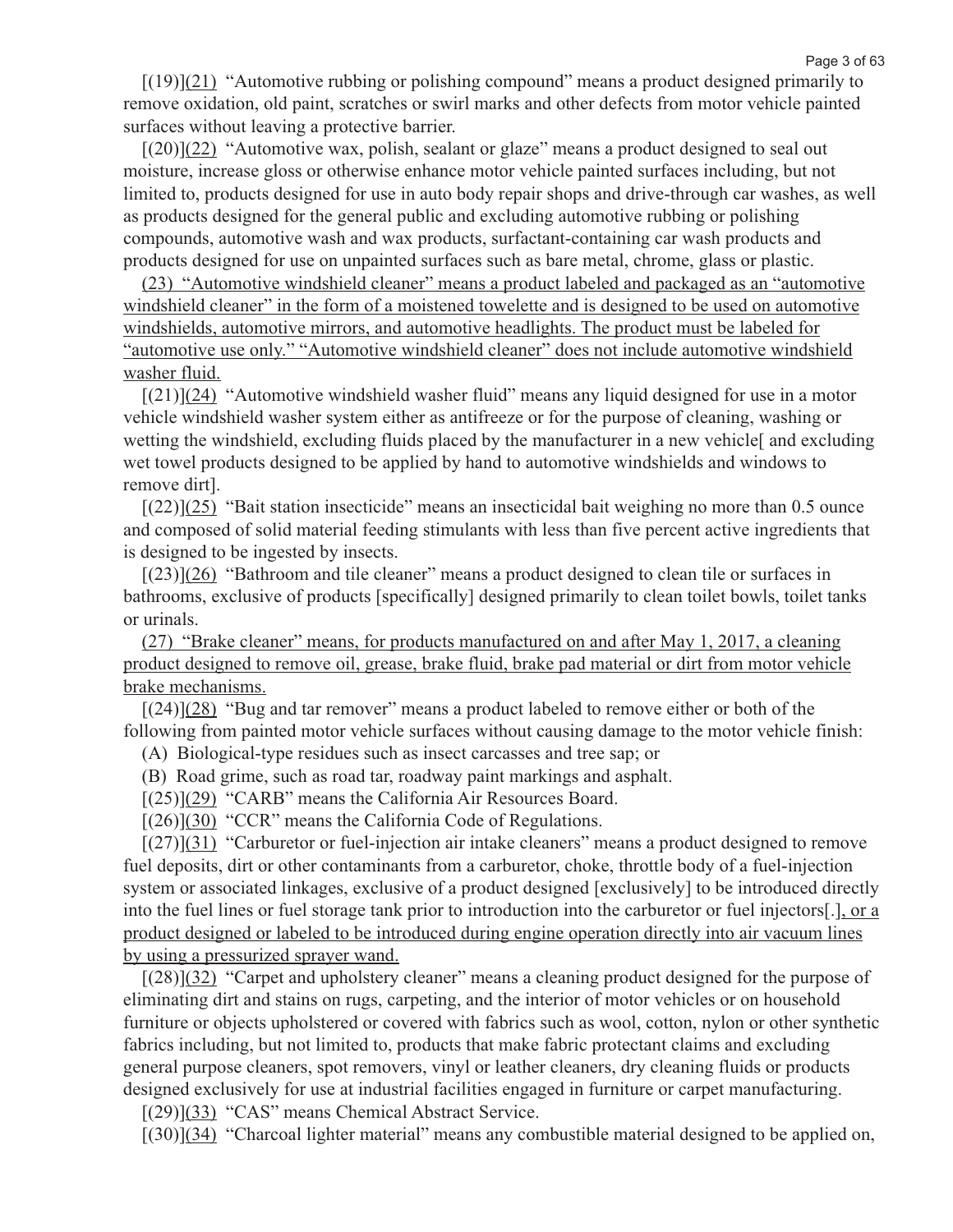incorporated in, added to or used with charcoal to enhance ignition, excluding electrical starters and probes, metallic cylinders using paper tinder, natural gas, propane or fat wood.

[(31)](35) "Colorant" means any pigment or coloring material used in a consumer product for an aesthetic effect, or to highlight a component.

[(32)](36) "Connecticut sales" means the annual sales in Connecticut during a specified calendar year of a consumer product, expressed as net pounds of product less packaging and container.

 $[(33)](37)$  "Construction, panel and floor covering adhesive" means any non-aerosol singlecomponent adhesive that is not floor seam sealer and that is designed or labeled [exclusively] for the installation, remodeling, maintenance or repair of:

(A) Structural and building components that include, but are not limited to, beams, trusses, studs; paneling such as drywall or drywall laminates, fiberglass-reinforced plastic, plywood, particle board, insulation board, pre-decorated hardboard and tile board; ceiling and acoustical tile; molding; fixtures; countertops or countertop laminates; cove or wall bases; and flooring or subflooring; or

(B) Floor or wall coverings that include, but are not limited to, wood or simulated wood covering; carpet; carpet pad or cushion; vinyl-backed carpet; flexible flooring material; non-resilient flooring material; mirror tiles and other types of tiles; and artificial grass.

[(34)](38) "Consumer" means any person who purchases or acquires any consumer product for personal, family, household or institutional use. A person acquiring a consumer product for resale is not a "consumer" for that product.

[(35)](39) "Consumer product" means a chemically formulated product used by household and institutional consumers including, but not limited to, antiperspirants; detergents; deodorants; cleaning compounds; polishes; floor finishes; cosmetics; personal care products; home, lawn and garden products; disinfectants; sanitizers; aerosol paints; aerosol adhesives used for consumer, industrial or commercial uses; or automotive specialty products. Other paint products, furniture coatings or architectural coatings are not "consumer products."

 $[(36)](40)$  "Contact adhesive" means [an] a non-aerosol adhesive that:

(A) Is designed for application to two surfaces to be bonded together;

(B) Is designed to dry before the two surfaces are placed in contact with each other;

(C) Forms an immediate bond that is impossible, or difficult, to reposition after both adhesivecoated surfaces are placed in contact with each other;

(D) Does not need sustained pressure or clamping of surfaces after the adhesive-coated surfaces have been brought together using sufficient momentary pressure to establish full contact between both surfaces;

(E) Is not a rubber cement primarily intended for use on paper substrates; and

(F) Is not a vulcanizing fluid designed and labeled for tire repair.

 $[(37)](41)$  "Contact adhesive — general purpose" means any contact adhesive that is not a "contact adhesive — special purpose."

 $[(38)](42)$  "Contact adhesive — special purpose" means a contact adhesive that is either:

(A) Used to bond melamine-covered board, unprimed metal, unsupported vinyl, Teflon, ultra-high molecular weight polyethylene, rubber, high pressure laminate or wood veneer 1/16 inch or less in thickness to any porous or nonporous surface, and is sold in units of product, less packaging, that contain more than eight fluid ounces; or

(B) Used in automotive applications that are either automotive under-the-hood applications requiring heat, oil or gasoline resistance, or body-side molding, automotive weatherstrip or decorative trim.

[(39)](43) "Container" or "packaging" means the part or parts of a consumer or institutional product that serve only to contain, enclose, incorporate, deliver, dispense, wrap or store the chemically formulated substance or mixture of substances that accomplish the purpose or purposes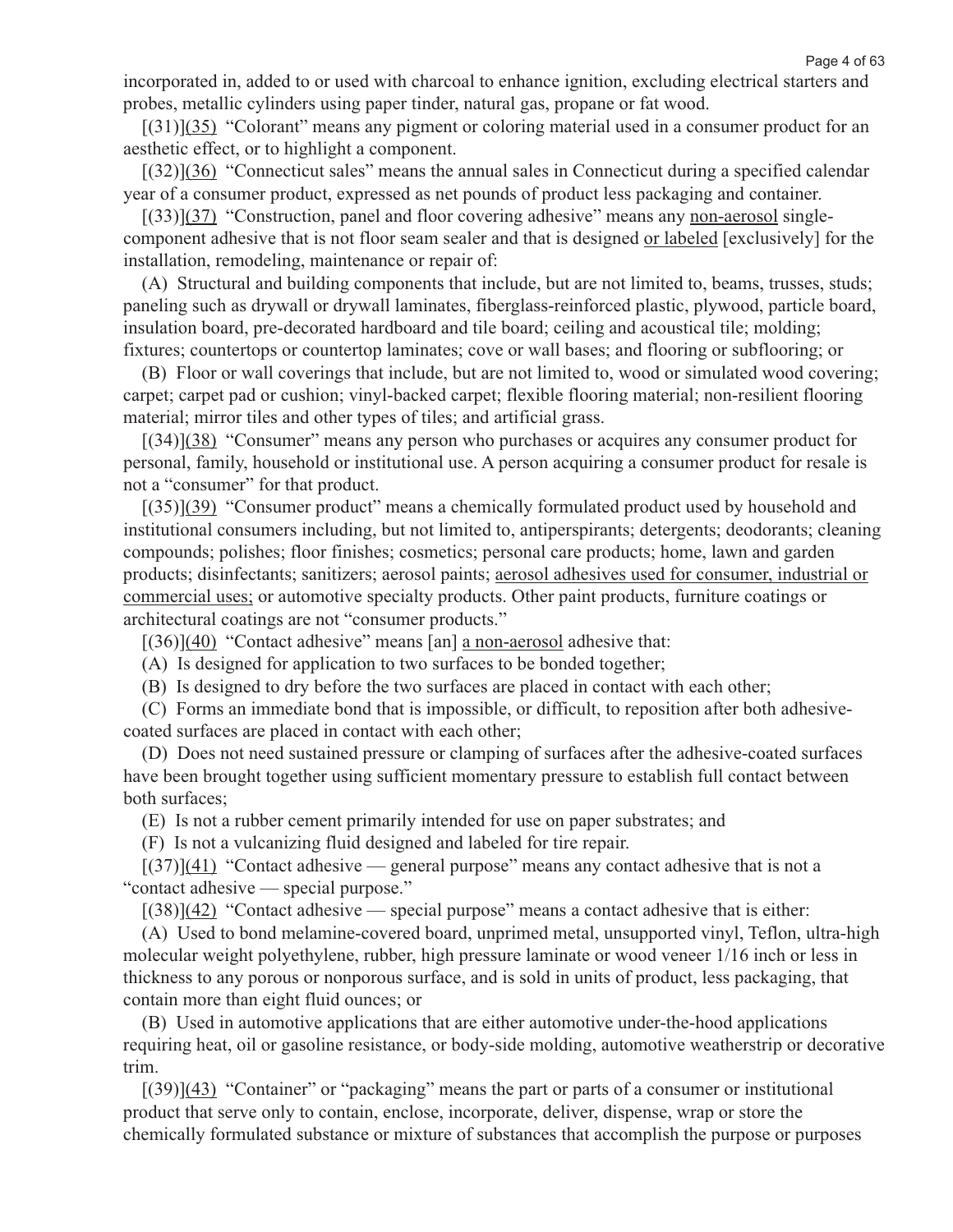for which the product is designed or intended, and includes any article onto or into which the principal display panel and other accompanying literature or graphics are incorporated, etched, printed or attached.

 $[(40)]$ (44) "Crawling bug insecticide" means any insecticide product that is designed for use against ants, cockroaches or other household crawling arthropods including, but not limited to, mites, silverfish or spiders, and excluding any house dust mite product or any product designed to be used exclusively on humans or animals. For the purposes of this definition only:

(A) "House dust mite" means a Pyroglyphidaean mite that feeds primarily on skin cells shed in the home by humans and pets; and

(B) "House dust mite product" means a product whose label, packaging or accompanying literature states that the product is suitable for use against house dust mites but does not indicate that the product is suitable for use against ants, cockroaches or other household crawling arthropods.

 $[(41)](45)$  "Date-code" means the day, month and year on which a consumer product is manufactured, filled or packaged or a code indicating such a date.

[(42)](46) "Deodorant" means any product including, but not limited to, an aerosol, roll-on, stick, pump, pad, cream or squeeze-bottle, [that is intended by the manufacturer to be used to minimize odor in the human axilla by retarding the growth of bacteria that cause the decomposition of perspiration.] that indicates or depicts on the container or packaging, or on any sticker or label affixed thereto, that the product can be used on or applied to the human axilla to provide a scent and/or minimize odor.

 $[(43)](47)$  "Device" means any instrument or contrivance, other than a firearm, designed for trapping, destroying, repelling or mitigating any pest or any other form of plant or animal life other than humans and bacteria, viruses or other microorganisms on or in living humans or other living animals; but "device" does not include equipment used to apply pesticides if such pesticides are sold separately from the device.

 $[(44)]$ (48) "Disinfectant" means any product intended to destroy or irreversibly inactivate infectious or other undesirable bacteria, pathogenic fungi or viruses on surfaces or inanimate objects and for which the label is registered under FIFRA. A product that is labeled both as a "sanitizer" and a "disinfectant," is considered a "disinfectant." "Disinfectant" does not include products:

(A) Designed solely for use on human or animals;

(B) Designed for agricultural use;

(C) Designed solely for use in swimming pools, therapeutic [tubs] or hot tubs; [or]

(D) Designed to be used on heat sensitive critical or semi-critical medical devices or medical equipment surfaces;

(E) That are pre-moistened wipes or towelettes sold exclusively to medical, convalescent, or veterinary establishments;

(F) Designed to be applied to food-contact surfaces and are not required to be rinsed prior to contact with food; or

 $[(D)]$ (G) As indicated on the principal display panel or label, designed primarily for use as bathroom and tile cleaners, glass cleaners, general purpose cleaners, toilet [bowl cleaners]/urinal care products, [or] metal polishes[.], carpet cleaners, or fabric refreshers that may also make disinfecting or anti-microbial claims on the label.

 $[(45)](49)$  "Distributor" means any person to whom a consumer product is sold or supplied for the purposes of resale or distribution in commerce, except that manufacturers, retailers and consumers are not "distributors."

 $[(46)](50)$  "Double-phase aerosol air freshener" means an aerosol air freshener with the liquid contents in two or more distinct phases that requires the product container be shaken before use to mix the phases, producing an emulsion.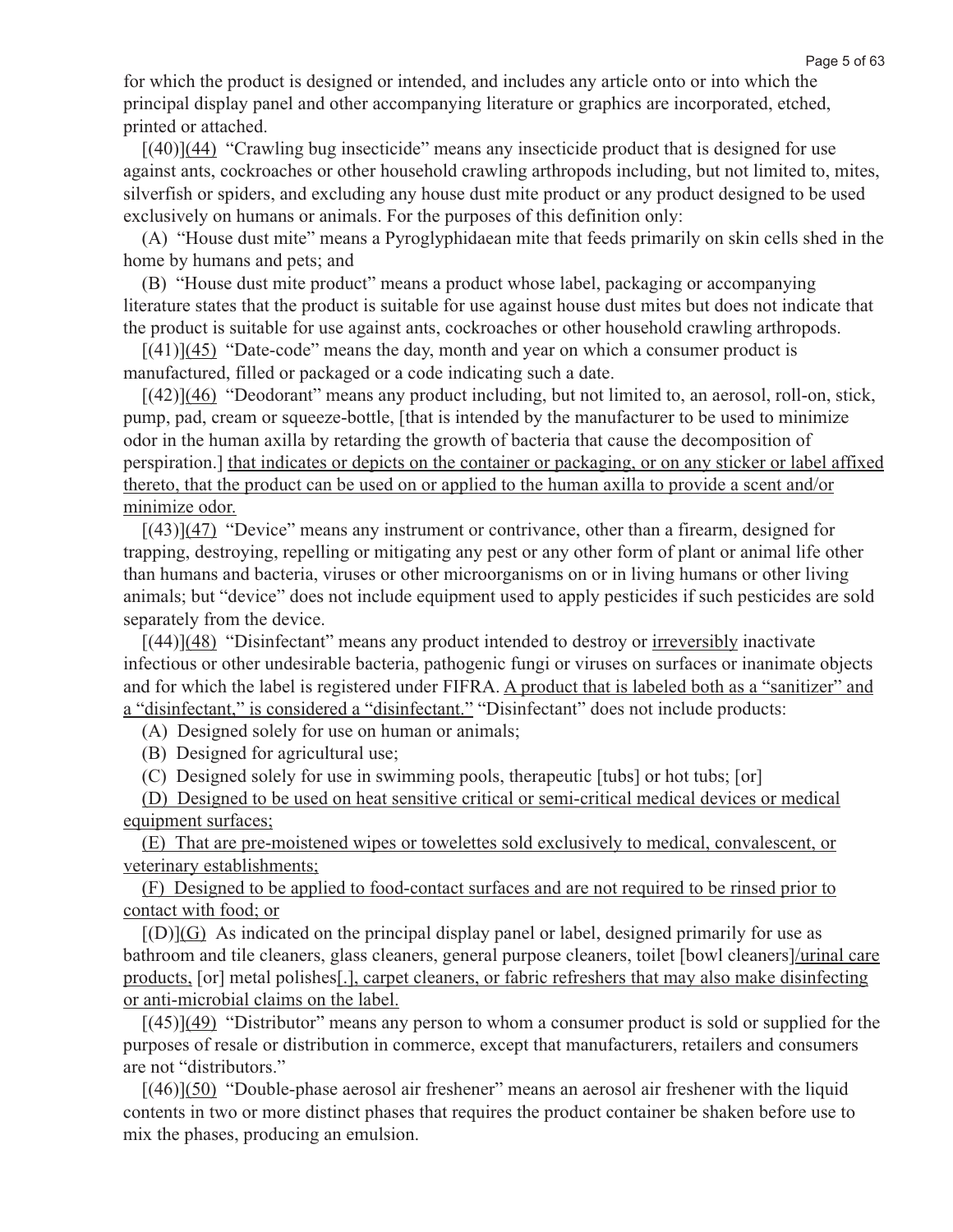$[(47)](51)$  "Dry cleaning fluid" means any non-aqueous liquid product designed and labeled exclusively for use on fabrics that are labeled "dry clean only" or that are S-coded fabrics and includes, but is not limited to, those products used by commercial dry cleaners and commercial businesses that clean fabrics such as draperies at [the customer's] a residence or work place. "Dry cleaning fluid" does not include spot remover or carpet and upholstery cleaner.

#### (52)

[(48)](53) "Dusting aid" means a product designed for use with a mop, rag or other dusting device to assist in removing dust and other soils from floors and other surfaces without leaving a wax or silicone based coating and does not include products, such as pressurized gas duster, that consist entirely of compressed gases for use in electronic or other specialty areas.

 $[(49)](54)$  "Electrical cleaner" means a product labeled to remove heavy soils such as grease, grime or oil from electrical equipment such as electric motors, armatures, relays, electric panels or generators. "Electrical cleaner" does not include general purpose cleaner, general purpose degreaser, dusting aid, electronic cleaner, energized electrical cleaner, pressurized gas duster, engine degreaser, anti-static product or products designed to clean the casings or housings of electrical equipment.

 $[(50)](55)$  "Electronic cleaner" means a product labeled for the removal of dirt, moisture, dust, flux or oxides from the internal components of electronic or precision equipment such as circuit boards, and the internal components of electronic devices such as radios, compact disc (CD) players, digital video disc (DVD) players and computers. "Electronic cleaner" does not include general purpose cleaner, general purpose degreaser, dusting aid, pressurized gas duster, engine degreaser, electrical cleaner, energized electrical cleaner, anti-static product or products designed to clean the casings or housings of electronic equipment.

[(51)](56) "Energized electrical cleaner" means a product that meets both of the following criteria: (1) the product is labeled to clean or degrease electrical equipment, where cleaning or degreasing is accomplished when electrical current exists, or when there is a residual electrical potential from a component, such as a capacitor; and (2) the product label clearly displays the statements: "Energized equipment use only. Not to be used for motorized vehicle maintenance or their parts". "Energized electrical cleaner" does not include electronic cleaner.

[(52)](57) "Engine degreaser" means a cleaning product designed to remove grease, grime, oil and other contaminants from the external surfaces of engines and other mechanical parts.

[(53)](58) "Fabric protectant" means [a product designed to be applied to fabric substrates to protect the surface from soiling or to reduce absorption of liquid into the fabric's fibers. "Fabric protectant" does not include a product labeled for use as a waterproofer, a product designed for use solely on leather or a product designed for use solely on fabrics that are labeled "dry clean only" and sold in containers of ten fluid ounces or less.]:

(A) For products manufactured prior to May 1, 2017: a product designed to be applied to fabric substrates to protect the surface from soiling or to reduce absorption of liquid into the fabric's fibers. "Fabric protectant" does not include a product labeled for use as a waterproofer, a product designed for use solely on leather or a product designed for use solely on fabrics that are labeled "dry clean only" and sold in containers of ten fluid ounces or less; and

(B) For products manufactured on and after May 1, 2017: a product designed to be applied to fabric substrates to protect the surface from soiling or to reduce absorption of liquid into the fabric's fibers. "Fabric protectant" does not include a waterproofing product labeled for use solely on leather, a pigmented product designed to be used primarily for coloring, a product used for construction, reconstruction, modification, structural maintenance or repair of a fabric substrate, or a product that renews or restores fabric and qualifies as either clear coating or vinyl/fabric/leather/polycarbonate coating.

[(54)](59) "Fabric refresher" means a product labeled to neutralize or eliminate odors on non-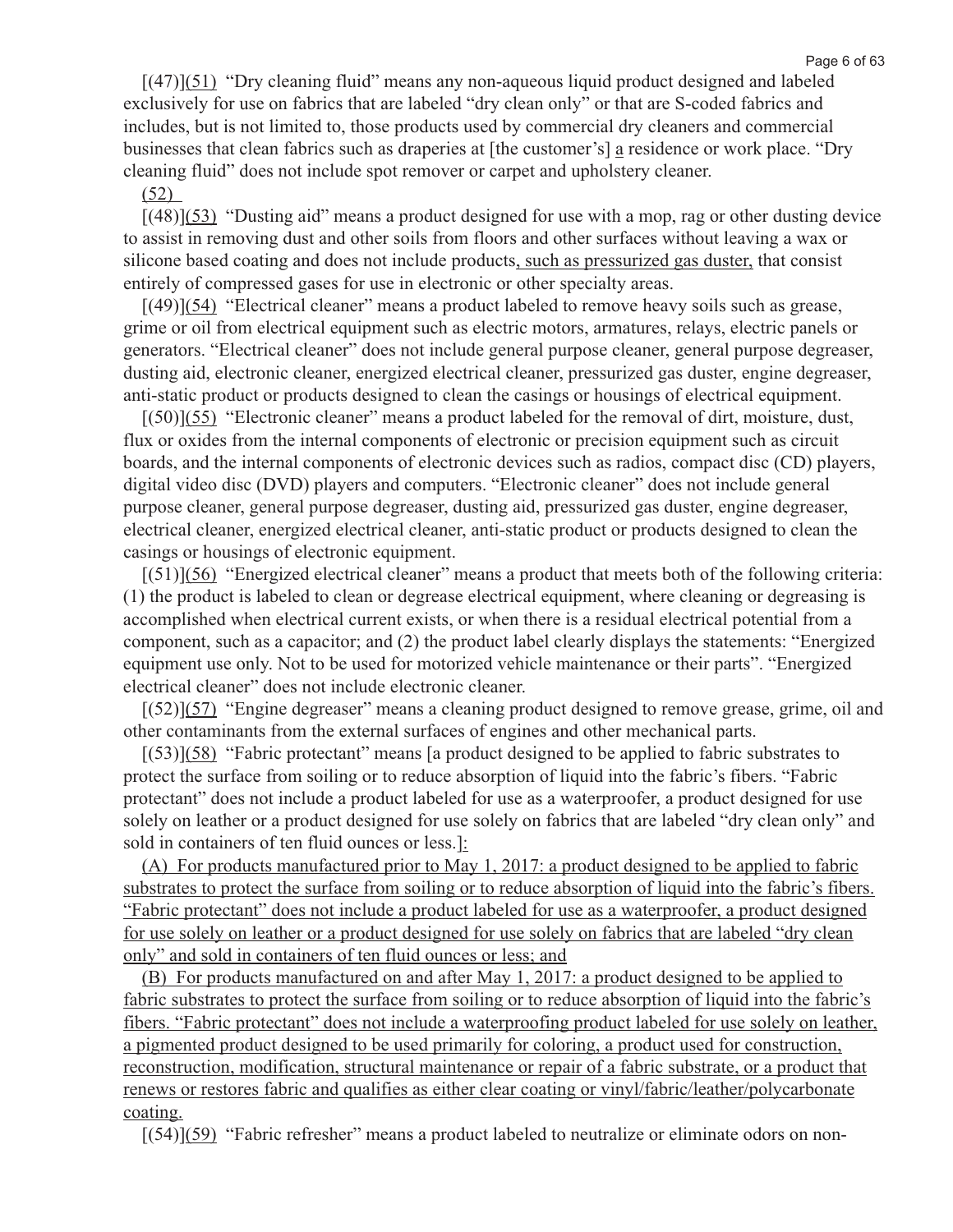laundered fabric including, but not limited to, soft household surfaces, rugs, carpeting, draperies, bedding, automotive interiors, footwear, athletic equipment, clothing or on household furniture or objects upholstered or covered with fabrics such as, but not limited to, wool, cotton or nylon. "Fabric refresher" does not include anti-static product, carpet and upholstery cleaner, [soft household surface sanitizers,] footwear or leather care product, spot remover or disinfectant, sanitizer, or products labeled for application on both fabric and human skin. [For the purposes of this definition only, "soft household surface sanitizer" means a product labeled to neutralize or eliminate odors on the surfaces listed in this definition and for which the label is registered as a sanitizer under FIFRA.]

[(55)](60) "Facial cleaner or soap" means a cleaner or soap designed primarily to clean the face and includes, but is not limited to, facial cleansing creams, semi-solids, liquids, lotions and substrateimpregnated forms; and excludes prescription drug products, antimicrobial hand or body cleaner or soap, astringent, toner, general-use hand or body cleaner or soap, medicated astringent, medicated toner or rubbing alcohol.

[(56)](61) "Fat wood" means pieces of wood kindling with high levels of sap or resin that enhance ignition of the kindling, and excludes any kindling with substances added to enhance flammability, such as wax-covered or wax-impregnated wood-based products.

[(57)](62) "FDA" means the United States Food and Drug Administration.

[(58)](63) "FIFRA" means the Federal Insecticide, Fungicide and Rodenticide Act, 7 USC sections 136 et. seq.

[(59)](64) "Flea and tick insecticide" means any insecticide product that is designed for use against fleas, ticks, their larvae or their eggs, exclusive of products designed for use exclusively on humans or animals and their bedding.

[(60)](65) "Flexible flooring material" means asphalt, cork, linoleum, no-wax, rubber, seamless vinyl or vinyl composite flooring.

[(61)](66) "Floor coating" means an opaque coating that is labeled and designed for application to flooring, including but not limited to, decks, porches, steps or other horizontal surfaces subject to foot traffic.

[(62)](67) "Floor or wall covering adhesive remover" means a product designed or labeled to remove floor or wall coverings and associated adhesive from the underlying substrate.

 $[(63)](68)$  "Floor polish or wax" means [a wax, polish or any other product designed to polish, protect or enhance floor surfaces by leaving a protective coating that is designed to be periodically replenished, exclusive of spray buff products, products designed solely for the purpose of cleaning floors, floor finish strippers, products designed for unfinished wood floors and coatings subject to architectural coatings regulations.]:

(A) For products manufactured prior to May 1, 2017: a wax, polish or any other product designed to polish, protect or enhance floor surfaces by leaving a protective coating that is designed to be periodically replenished, exclusive of spray buff products, products designed solely for the purpose of cleaning floors, floor finish strippers, products designed for unfinished wood floors and coatings subject to architectural coatings regulations;

(B) For products manufactured on and after May 1, 2017: a product designed or labeled to polish, wax, condition, protect, temporarily seal, or otherwise enhance floor surfaces by leaving a protective finish that is designed or labeled to be periodically replenished. "Floor polish or wax" does not include spray buff products, floor wax strippers, products designed or labeled for unfinished wood floors, or coatings subject to architectural coatings regulations.

 $[(64)](69)$  "Floor seam sealer" means any product designed and labeled exclusively for bonding, fusing, sealing or coating seams between adjoining pieces of installed flexible sheet flooring.

[(65)](70) "Floor wax stripper" means a product designed to remove natural or synthetic floor polishes or waxes through breakdown of the polish or wax polymers, or by dissolving or emulsifying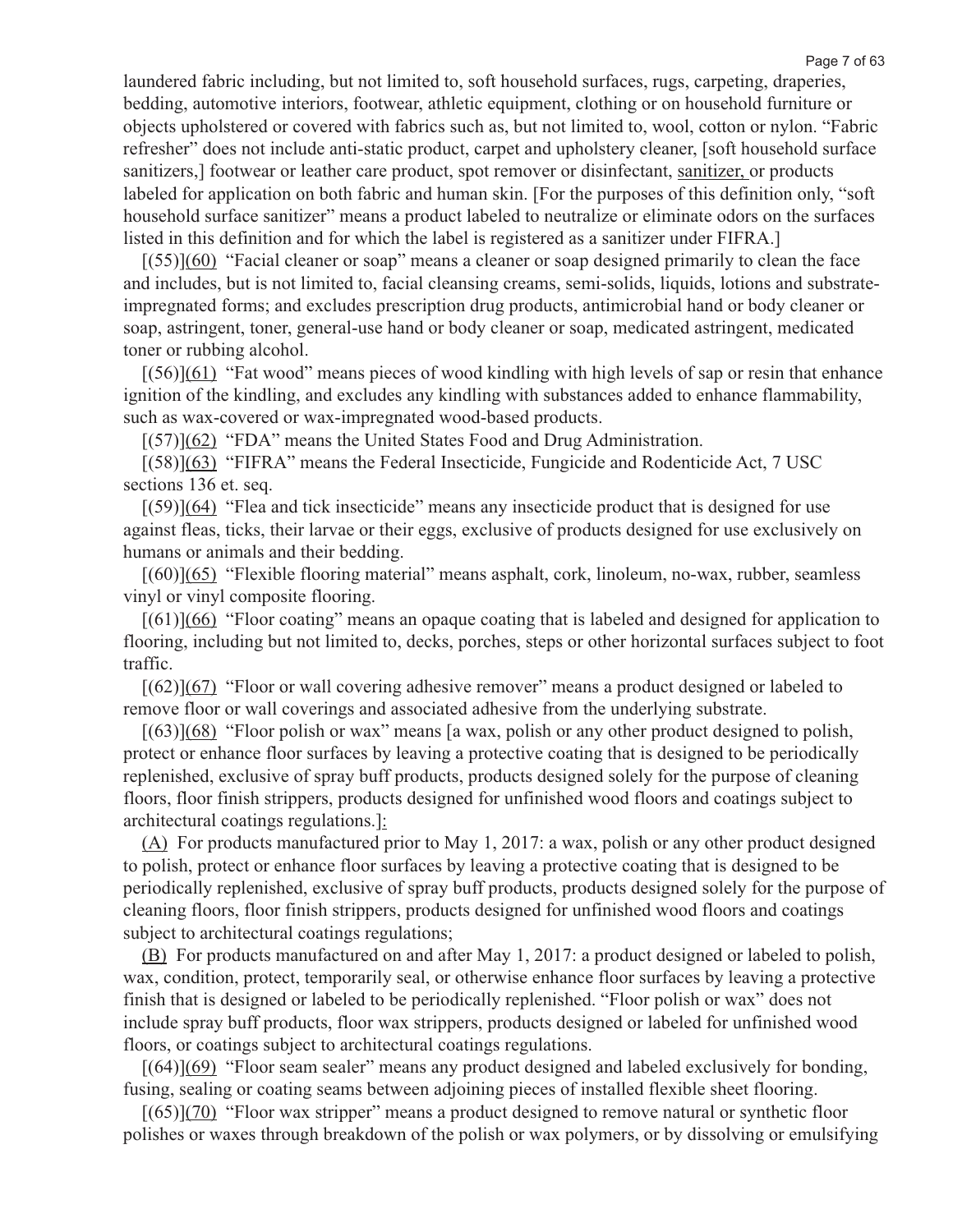the polish or wax, exclusive of aerosol floor wax strippers or products designed to remove floor wax solely through abrasion.

 $[(66)](71)$  "Flying bug insecticide" means any insecticide product that is designed for use against flying insects or other flying arthropods, including, but not limited to, flies, mosquitoes, moths or gnats, and excluding wasp and hornet insecticide, products that are designed to be used exclusively on humans or animals or any moth-proofing product. For the purposes of this definition only, "mothproofing product" means a product whose label, packaging or accompanying literature indicates that the product is designed to protect fabrics from damage by moths but does not indicate that the product is suitable for use against flying insects or other flying arthropods.

[(67)](72) "Footwear or leather care product" means any product designed or labeled to be applied to footwear or to other leather articles or components, to maintain, enhance, clean, protect or modify the appearance, durability, fit or flexibility of the footwear or leather article or component. Footwear includes both leather and non-leather foot apparel. "Footwear or leather care product" does not include fabric protectant, general purpose adhesive, contact adhesive,

vinyl/fabric/leather/polycarbonate coating, rubber and vinyl protectant, fabric refresher, products solely for deodorizing or sealant products with adhesive properties used to create external protective layers greater than two millimeters thick.

[(68)](73) "Fragrance" means a substance or complex mixture of aroma chemicals, natural essential oils and other functional components[,] with a combined vapor pressure not in excess of 2mm Hg at 20ºC, the sole purpose of which is to impart an odor or scent or to counteract a malodor.

 $[(69)](74)$  "Furniture coating" means any paint designed for application to room furnishings including, but not limited to, kitchen, bath and vanity cabinets; tables; chairs; beds and sofas.

[(70)](75) "Furniture maintenance product" means a wax, polish, conditioner or any other product designed for the purpose of polishing, protecting or enhancing finished wood surfaces other than floors and other furniture surfaces including but not limited to acrylics, ceramic, plastics, stone surfaces, metal surfaces and fiberglass. "Furniture maintenance product" [but] does not include a dusting [aids] aid, wood [cleaners] cleaner, [products] product designed [solely for the purpose of] exclusively for cleaning furniture [and products] or a product designed to leave a permanent finish such as [stains] stain, sanding [sealers] sealer [and lacquers] or lacquer.

 $[(71)](76)$  "Gasket or thread locking adhesive remover" means a product designed or labeled to remove gaskets or thread locking adhesives. "Gasket or thread locking adhesive remover" includes products labeled for dual use as a paint stripper and gasket remover or thread locking adhesive remover.

 $[(72)](77)$  "Gel" means a colloid in which the disperse phase has combined with the continuous phase to produce a semisolid material, such as jelly.

[(73)](78) "General purpose adhesive" means any non-aerosol adhesive designed for use on a variety of substrates, excluding the following:

(A) Contact adhesives;

(B) Construction, panel and floor covering adhesives;

(C) Adhesives designed exclusively for application to one specific category of substrate, such as metals, paper products, ceramics, plastics, rubbers or vinyls; or

(D) Adhesives designed exclusively for use on one specific category of articles that may be composed of different materials but perform a specific function, such as gaskets, automotive trim, weather-stripping or carpets.

 $[(74)](79)$  "General purpose adhesive remover" means a product designed or labeled to remove cyanoacrylate adhesives and non-reactive adhesives or residue from a variety of substrates. "General purpose adhesive remover" includes, but is not limited to, products that remove thermoplastic adhesives; pressure sensitive adhesives; dextrine or starchbased adhesives; casein glues; rubber or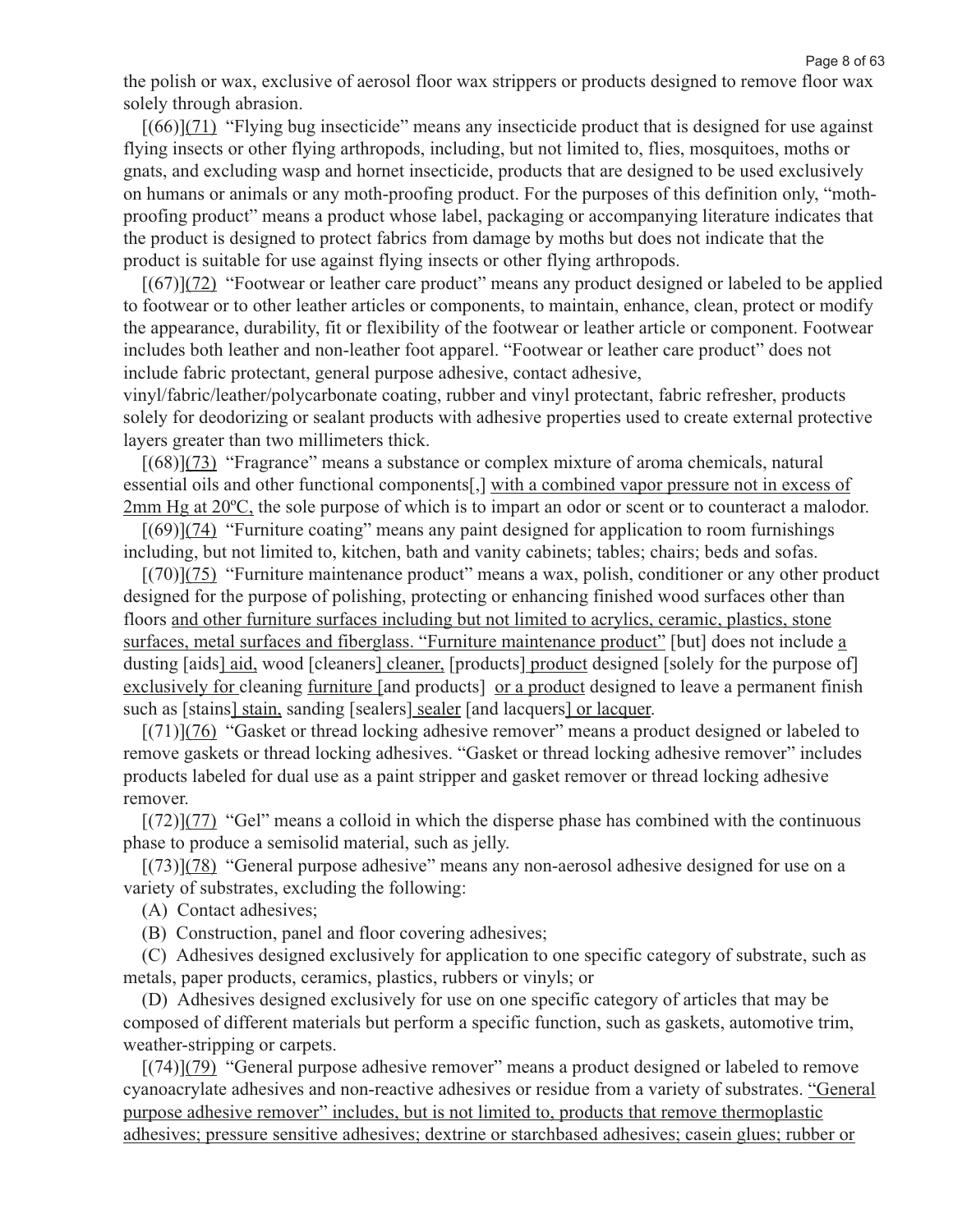latex-based adhesives; and products that remove stickers, decals, stencils, or similar materials. "General purpose adhesive remover" does not include floor or wall covering adhesive remover.

[(75)](80) "General purpose cleaner" means a product designed for general all-purpose cleaning, in contrast to cleaning products designed to clean specific substrates in certain situations. "General purpose cleaner" includes, but is not limited to, products designed for general floor cleaning, kitchen [or], countertop, or sink cleaning[,]; and cleaners designed to be used on a variety of hard surfaces such as stovetops, cooktops, small appliances or microwaves, and does not include general purpose degreasers and electronic cleaners.

[(76)](81) "General purpose degreaser" means any product labeled to remove or dissolve grease, grime, oil and other oil-based contaminants from a variety of substrates, including automotive or miscellaneous metallic parts. "General purpose degreaser" does not include engine degreaser, general purpose cleaner, adhesive remover, electronic cleaner, electrical cleaner, energized electrical cleaner, metal polish, metal cleanser, oven or grill cleaner or products used exclusively in solvent cleaning tanks or related equipment, or products that are:

(A) Sold exclusively to establishments that manufacture or construct goods or commodities; and

(B) Labeled exclusively for "use in the manufacturing process only", or "not for retail sale."

 $[(77)](82)$  "General-use hand or body cleaner or soap" means a cleaner or soap designed to be used routinely on the skin to clean or remove typical or common dirt and soils. "General-use hand or body cleaner or soap" includes, but is not limited to, hand or body wash, dual-purpose shampoo-body cleaner, shower or bath gel and moisturizing cleaner or soap; and excludes prescription drug product, anti-microbial hand or body cleaner or soap, astringent, toner, facial cleaner or soap, hand dishwashing detergent, anti-microbial hand washing detergent, heavy-duty hand cleaner or soap, medicated astringent, medicated toner or rubbing alcohol.

[(78)](83) "Glass cleaner" means a cleaning product designed primarily for cleaning surfaces made of glass and does not include products designed solely for the purpose of cleaning optical materials used in eyeglasses, photographic equipment, scientific equipment or photocopying machines.

[(79)](84) "Graffiti remover" means a product labeled to remove spray paint, ink, marker, crayon, lipstick, nail polish or shoe polish from a variety of non-cloth or non-fabric substrates. "Graffiti remover" does not include paint remover or stripper, nail polish remover or spot remover. "Graffiti remover" includes products labeled for dual use as both a paint stripper and graffiti remover.

[(80)](85) "Hair mousse" means hairstyling foam designed to facilitate styling of a coiffure and provide holding power.

 $[(81)](86)$  "Hair shine" means any product designed for the primary purpose of creating a shine when applied to the hair, including, but not limited to, dual-use hair styling product, products designed primarily to impart a sheen to the hair, and excluding hair spray, hair mousse, hair styling gel or spray gel, or products whose primary purpose is to condition or hold the hair.

[(82)](87) "Hair spray" means a consumer product that is applied to styled hair and is designed or labeled to provide sufficient rigidity to hold, retain or finish the style of the hair for a period of time. "Hair spray" includes aerosol hair sprays, pump hair sprays, spray waxes; color, glitter or sparkle hairsprays that make finishing claims; and products that are both a styling and finishing product. "Hair spray" does not include spray products that are intended to aid in styling but do not provide finishing of a hairstyle. For the purposes of this definition, "finish" or "finishing" means the maintaining or holding of previously styled hair for a period of time. For the purposes of this definition, "styling" means the forming, sculpting or manipulation of the hair to alter temporarily the hair's shape.

[(83)](88) "Hair styling product" means a consumer product designed or labeled for the application to wet, damp or dry hair to aid in defining, shaping, lifting, styling or sculpting of the hair.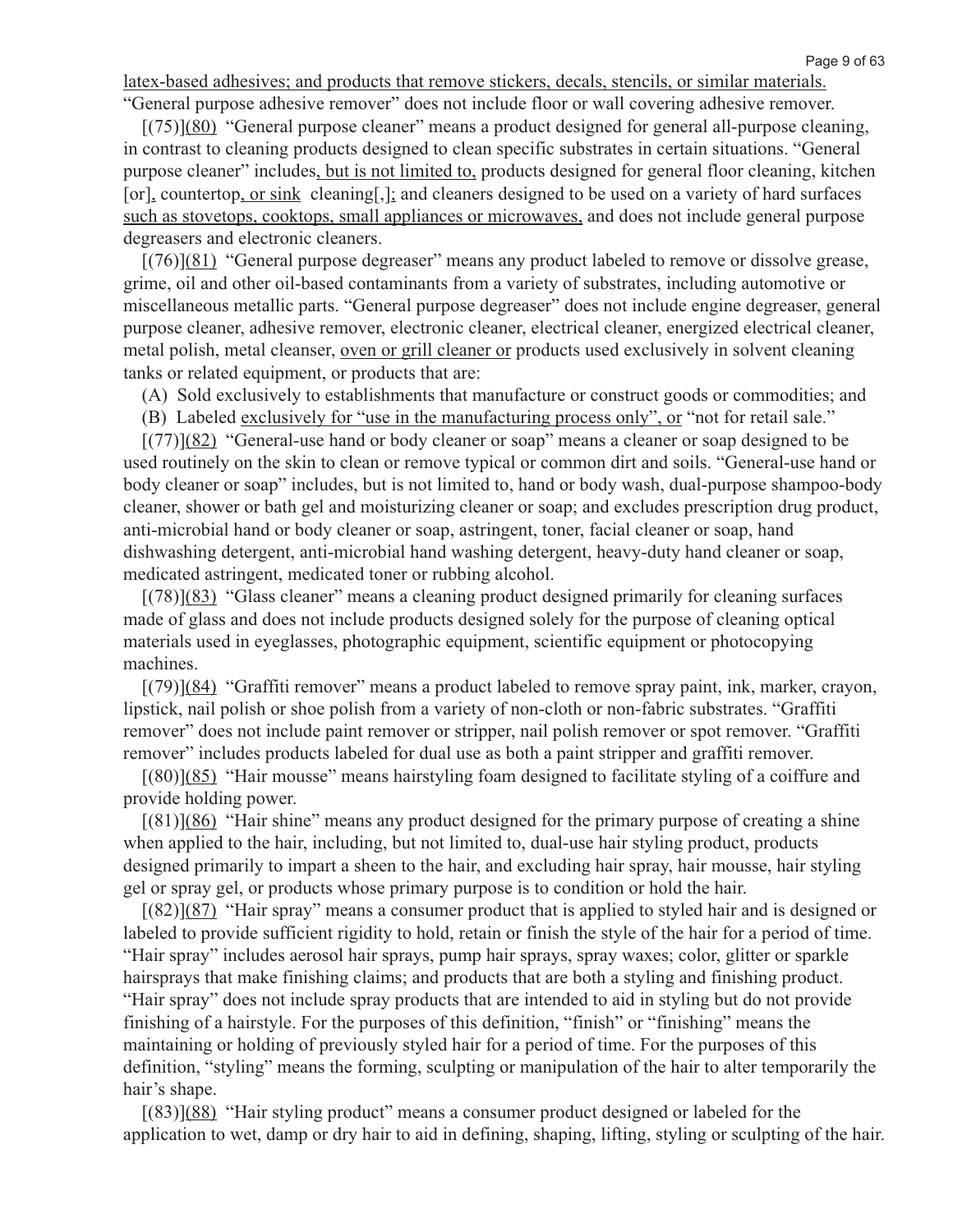"Hair styling product" includes, but is not limited to, hair balm, clay, cream, creme, curl straightener, gel, liquid, lotion, paste, pomade, putty, root lifter, serum, spray gel, stick, temporary hair straightener, wax, spray products that aid in styling but do not provide finishing of a hairstyle and leave-in volumizers, detanglers or conditioners that make styling claims. "Hair styling product" does not include hair mousse, hair shine, hair spray or shampoos or conditioners that are rinsed from the hair prior to styling. For the purposes of this definition, "finish" or "finishing" means the maintaining or holding of previously styled hair for a period of time; and "styling" means the forming, sculpting or manipulation of the hair to alter temporarily the hair's shape.

[(84)](89) "Heavy-duty hand cleaner or soap" means a product designed to clean or remove difficult dirt and soils such as oil, grease, grime, tar, shellac, putty, printer's ink, paint, graphite, cement, carbon, asphalt or adhesives from the hand with or without the use of water. "Heavy-duty hand cleaner or soap" does not include prescription drug product, anti-microbial hand or body cleaner or soap, astringent, toner, facial cleaner or soap, general-use hand or body cleaner or soap, medicated astringent, medicated toner or rubbing alcohol.

[(85)](90) "Herbicide" means a pesticide product designed to kill or retard a plant's growth, but excludes a product labeled for agricultural use and restricted material requiring a permit for use and possession.

(91) "High temperature coating" means a high performance coating labeled and formulated for application to substrates exposed continuously or intermittently to temperatures above 204ºC (400ºF).

[(86)](92) "High volatility organic compound" or "HVOC" means any VOC that exerts a vapor pressure greater than 80mm Hg at 20°C.

[(87)](93) "Household product" means any consumer product designed for use inside or outside living quarters or residences, inclusive of the immediate surroundings, which are occupied or intended for occupation by individuals.

(94) "Industrial maintenance coating" means a high performance architectural coating, including primers, sealers, undercoaters, intermediate coats, and topcoats formulated for application to substrates, including floors, exposed to one or more of the following extreme environmental conditions listed below and labeled "for industrial use only," "for professional use only," "not for residential use," or "not intended for residential use:"

(A) Immersion in water, wastewater, or chemical aqueous or non-aqueous solutions, or chronic exposure of interior surfaces to moisture condensation; or

(B) Acute or chronic exposure to corrosive, caustic, or acidic agents, or to chemicals, chemical fumes, or chemical mixtures or solutions; or

(C) Frequent exposure to temperatures above 121ºC (250ºF);

(D) Frequent heavy abrasion, including mechanical wear and frequent scrubbing with industrial solvents, cleansers, scouring agents; or

(E) Exterior exposure of metal structures and structural components.

[(88)](95) "Insecticide" means a pesticide product that is designed for use against insects or other arthropods, but excluding products that are:

(A) For agricultural use;

(B) For a use which requires a structural pest control license pursuant to section 22a-54 of the Connecticut General Statutes; or

(C) Restricted materials that require a permit for use and possession.

[(89)](96) "Insecticide fogger" means any insecticide product designed to release all or most of its content, in the form of a fog or mist, into indoor areas during a single application.

[(90)](97) "Institutional product" or "industrial and institutional product" means a consumer product that is designed for use in the maintenance or operation of an establishment, exclusive of a household product or a product that is incorporated into or used exclusively in the manufacture or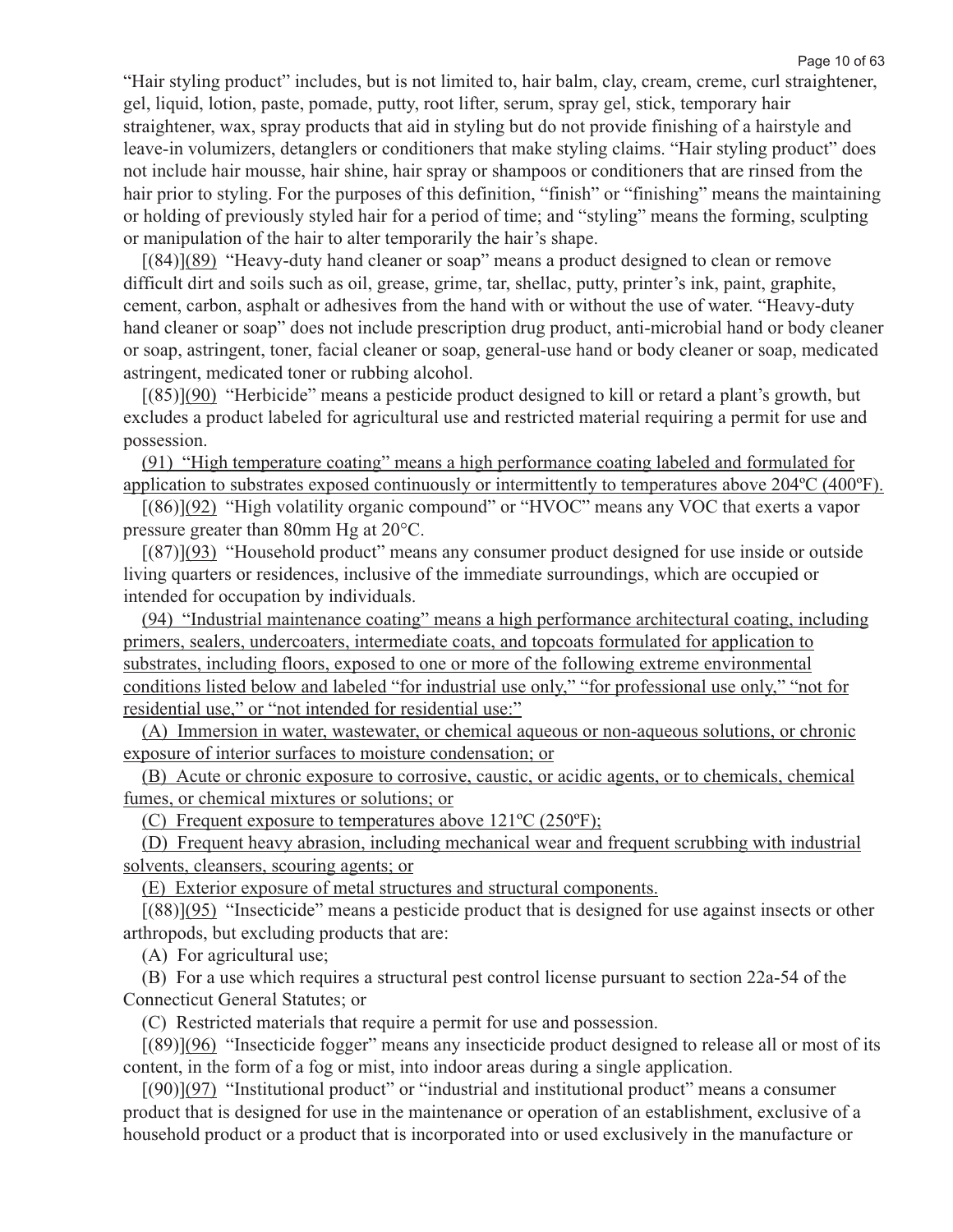construction of the goods or commodities at the site of the establishment. For the purpose of this definition, an "establishment" includes, but is not limited to, a government agency, factory, school, hospital, sanitarium, prison, restaurant, hotel, store, automobile service and parts center, health club, theater or transportation company, that:

(A) Manufactures, transports, or sells goods or commodities or provides services for profit; or

(B) Is engaged in the nonprofit promotion of a particular public, educational or charitable cause.

[(91)](98) "Label" means any written, printed, or graphic matter affixed to, applied to, attached to, blown into, formed, molded into, embossed on, or appearing upon any consumer product or consumer product package, for purposes of branding, identifying or giving information with respect to the product or to the contents of the package.

 $[(92)](99)$  "Laundry prewash" means a product that is designed for application to a fabric prior to laundering and that supplements and contributes to the effectiveness of laundry detergents or provides specialized performance.

[(93)](100) "Laundry starch/sizing/fabric finish product" or "laundry starch product" means a product that is designed for application to a fabric, either during or after laundering, to impart and prolong a crisp look that may also act to help ease ironing of the fabric[. "Laundry starch product" includes], including, but [is] not limited to, fabric finish, sizing and starch.

[(94)](101) "Lawn and garden insecticide" means an insecticide product labeled primarily to be used in household lawn and garden areas to protect plants from insects or other arthropods.

 $[(95)](102)$  "Liquid" means a substance or mixture of substances that is capable of a visually detectable flow as determined under ASTM D-4359-90(2000)e1, including subsequent amendments, excluding powders or other materials composed entirely of solid particles.

[(96)](103) "Lubricant" means a product designed to reduce friction, heat, noise or wear between moving parts, or to loosen rusted or immovable parts or mechanisms and excludes the following products:

(A) Automotive power steering fluids;

(B) Products for use inside power generating motors, engines, and turbines and associated powertransfer gearboxes;

(C) Two cycle oils or other products designed to be added to fuels;

(D) Products for use on the human body or animals; or

(E) Products that are both:

(i) Sold exclusively to establishments that manufacture or construct goods or commodities, and

(ii) Labeled [**"not for retail sale."]** exclusively for **"use in the manufacturing process only"** or **"not for retail sale."**

 $[(97)]$ (104) "LVP-VOC" means a low vapor pressure chemical compound or mixture that contains at least one carbon atom and meets at least one of the following criteria:

(A) Has a vapor pressure less than 0.1 mm Hg at  $20^{\circ}$ C;

(B) Is a chemical compound with more than 12 carbon atoms or a chemical mixture comprised solely of compounds with more than 12 carbon atoms, and the vapor pressure and boiling point are unknown;

(C) Is a chemical compound with a boiling point greater than 216°C; or

(D) Is the weight percent of a chemical mixture that boils above 216°C.

For the purposes of this definition, "chemical compound" means a molecule of definite chemical formula and isomeric structure, and "chemical mixture" means a substrate comprised of two or more chemical compounds.

[(98)](105) "Manufacturer" means any person who imports, manufactures, assembles, produces, packages, repackages or re-labels a consumer product.

 $[(99)](106)$  "Medicated astringent" or "medicated toner" means any product regulated as a drug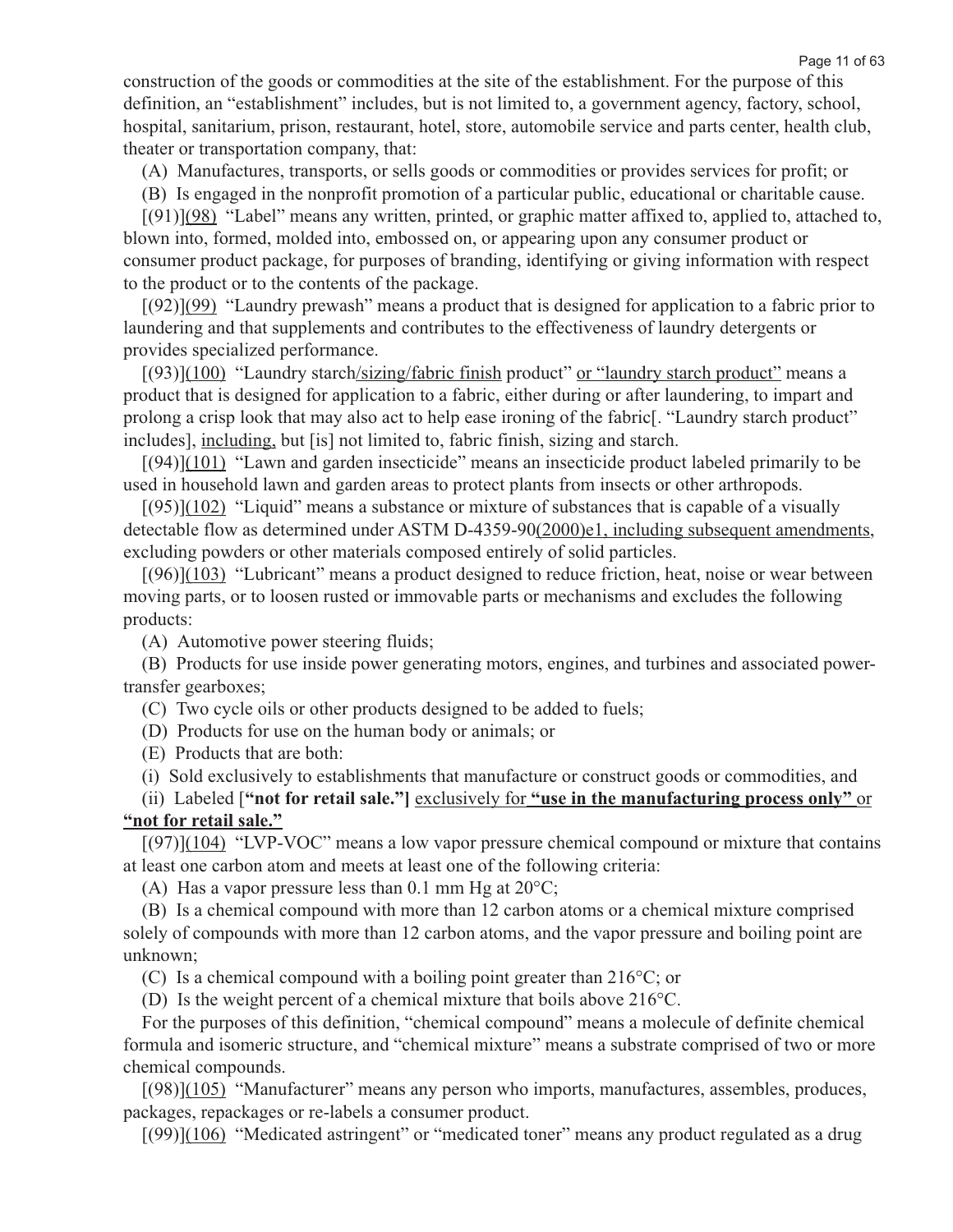by the FDA that is applied to the skin for the purpose of cleaning or tightening pores, and includes, but is not limited to, clarifiers and substrate-impregnated products. "Medicated astringent" or "medicated toner" does not include hand, face, or body cleaner or soap products, personal fragrance products, astringent or toner, cold cream, lotion, antiperspirants or products that must be purchased with a doctor's prescription.

[(100)](107) "Medium volatility organic compound" or "MVOC" means any volatile organic compound that exerts a vapor pressure greater than 2 mm Hg and less than or equal to 80 mm Hg when measured at 20°C.

[(101)](108) "Metal polish/cleanser" means any product designed to use physical or chemical action to remove or reduce stains, impurities or oxidation from surfaces or to make surfaces smooth and shiny on finished metal, metallic or metallized surfaces. "Metal polish/cleanser" includes, but is not limited to, metal polishes used on brass, silver, chrome, copper, stainless steel and other ornamental metals and does not include: automotive wax, polish, sealant or glaze; wheel cleaner; paint remover or stripper; products designed and labeled exclusively for automotive and marine detailing; or products designed for use in degreasing tanks.

 $[(102)](109)$  "Mist spray adhesive" means any aerosol adhesive that is not a special purpose spray adhesive and that delivers a particle or mist spray, resulting in the formation of fine, discrete particles that yield a generally uniform and smooth application of adhesive to the substrate.

 $[(103)](110)$  "Multi-purpose dry lubricant" means any lubricant that is:

(A) Designed and labeled to provide lubricity by depositing a thin film of graphite, molybdenum disulfide ("moly"), or polytetrafluoroethylene or closely related fluo-ropolymer ("Teflon") on surfaces; and

(B) Designed for general purpose lubrication, or for use in a wide variety of applications.

[(104)](111) "Multi*-*purpose lubricant" means any lubricant designed for general purpose lubrication or for use in a wide variety of applications, exclusive of any multipurpose dry lubricant, penetrant or silicone-based multi-purpose lubricant.

[(105)](112) "Multi-purpose solvent" means [any organic liquid designed to be used for a variety of purposes, including cleaning or degreasing of a variety of substrates, or thinning, dispersing or dissolving other organic materials, including solvents used in institutional facilities, except for laboratory reagents used in analytical, educational, research, scientific or other laboratories. "Multipurpose solvents" do not include solvents used in cold cleaners, vapor degreasers, conveyorized degreasers or film cleaning machines, or solvents that are incorporated into, or used exclusively in the manufacture or construction of, the goods or commodities at the site of the establishment.]:

(A) For products manufactured prior to May 1, 2017, any organic liquid designed to be used for a variety of purposes, including cleaning or degreasing of a variety of substrates, or thinning, dispersing or dissolving other organic materials, including solvents used in institutional facilities, except for laboratory reagents used in analytical, educational, research, scientific or other laboratories. "Multi-purpose solvents" do not include solvents used in cold cleaners, vapor degreasers, conveyorized degreasers or film cleaning machines, or solvents that are incorporated into, or used exclusively in the manufacture or construction of, the goods or commodities at the site of the establishment; and

(B) For products manufactured on and after May 1, 2017, any liquid product designed or labeled for use in dispersing, dissolving, or removing contaminants or other organic materials. "Multipurpose solvent" also includes:

(i) a product that does not display specific use instructions on the product container or packaging,

(ii) a product that does not specify an end-use function or application on the product container or packaging,

(iii) a solvent used in institutional facilities, except for laboratory reagents used in analytical,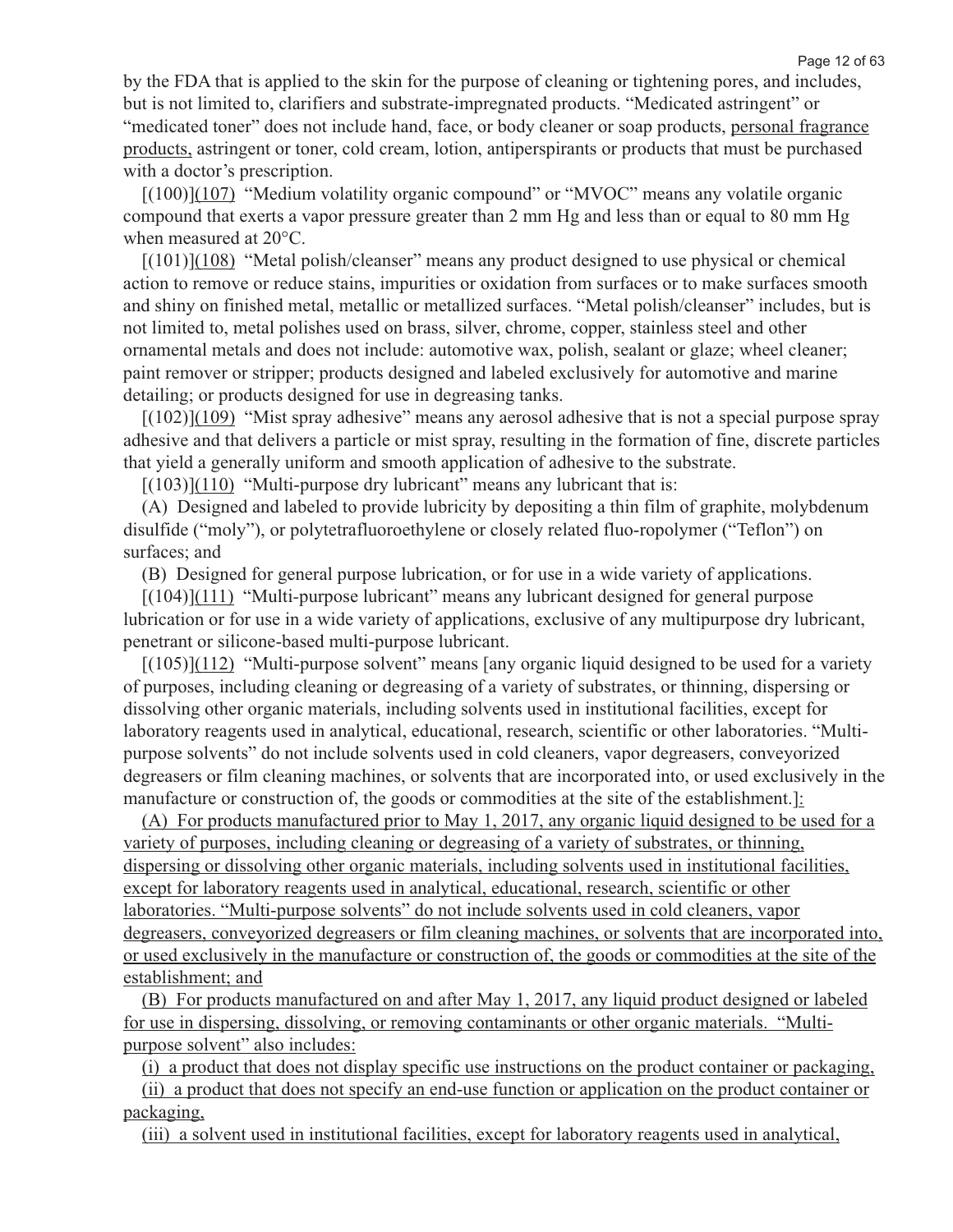educational, research, scientific or other laboratories,

(iv) a "paint clean-up" product, or

(v) a product labeled to prepare surfaces for painting.

For the purpose of this definition only, "paint clean-up" means any liquid product labeled for cleaning oil-based or water-based paint, lacquer, varnish, or related coatings from painting equipment or tools, plastics, metals or other substrates.

"Multi-purpose solvent" does not include a solvent used in a cold cleaner, a vapor degreaser, a conveyorized degreaser or film cleaning machine; a solvent labeled exclusively for the clean-up of application equipment used for polyaspartic and polyurea coatings; a solvent that is incorporated into, or used exclusively in the manufacture or construction of, the goods or commodities at the site of the establishment; a product that is labeled exclusively to clean a specific contaminant, on a single substrate, in specific situations; or any product making any representation that the product may be used as, or is suitable for use as any other consumer product listed in Table 40-3 of this section.

[(106)](113) "Nail polish" means any clear or colored coating designed for application to the fingernails or toenails and including, but not limited to, lacquers, enamels, acrylics, base coats and top coats.

 $[(107)](114)$  "Nail polish remover" means a product designed to remove nail polish and coatings from fingernails or toenails.

 $[(108)](115)$  "Non-aerosol product" means any consumer product that is not dispensed by a pressurized spray system.

 $[(109)](116)$  "Non-carbon containing compound" means any compound that does not contain carbon atoms.

 $[(110)](117)$  "Non-resilient flooring" means flooring of a mineral content that is not flexible, including terrazzo, marble, slate, granite, brick, stone, ceramic tile and concrete.

 $[(111)](118)$  "Non-selective terrestrial herbicide" means a herbicide product that is intended for use on land and is toxic to plants without regard to species.

[(112)](119) "NYCRR" means the Official Compilation of Codes, Rules and Regulations of the State of New York.

[(113)](120) "NYSDEC" means the New York State Department of Environmental Conservation.

[(114)](121) "Oven cleaner" means any cleaning product designed to clean by removing dried food and other deposits from oven interiors.

(122) "Oven or grill cleaner" means a product labeled exclusively to remove baked on greases or deposits from food preparation or food cooking surfaces. A product that is labeled as an "oven or grill cleaner" that makes claims that it is suitable for degreasing other hard surfaces is a general purpose degreaser. A product that is labeled as an "oven or grill cleaner" that makes claims that it is suitable for cleaning other hard surfaces is a general purpose cleaner.

[(115)](123) "Paint" means any pigmented liquid, liquefiable or mastic composition designed for application to a substrate in a thin layer, which is converted to an opaque solid film after application and is used for protection, decoration or identification, or to serve some functional purpose such as the filling or concealing of surface irregularities or the modification of light and heat radiation characteristics.

 $[(116)](124)$  "Paint remover or stripper" means any product designed to strip or remove paints or other related coatings, by chemical action, from a substrate without markedly affecting the substrate. "Paint remover or stripper" does not include:

- (A) Multi-purpose solvents;
- (B) Paint brush cleaners;
- (C) Products designed and labeled exclusively to remove graffiti; or
- (D) Hand cleaner products that claim to remove paints and other related coating from skin.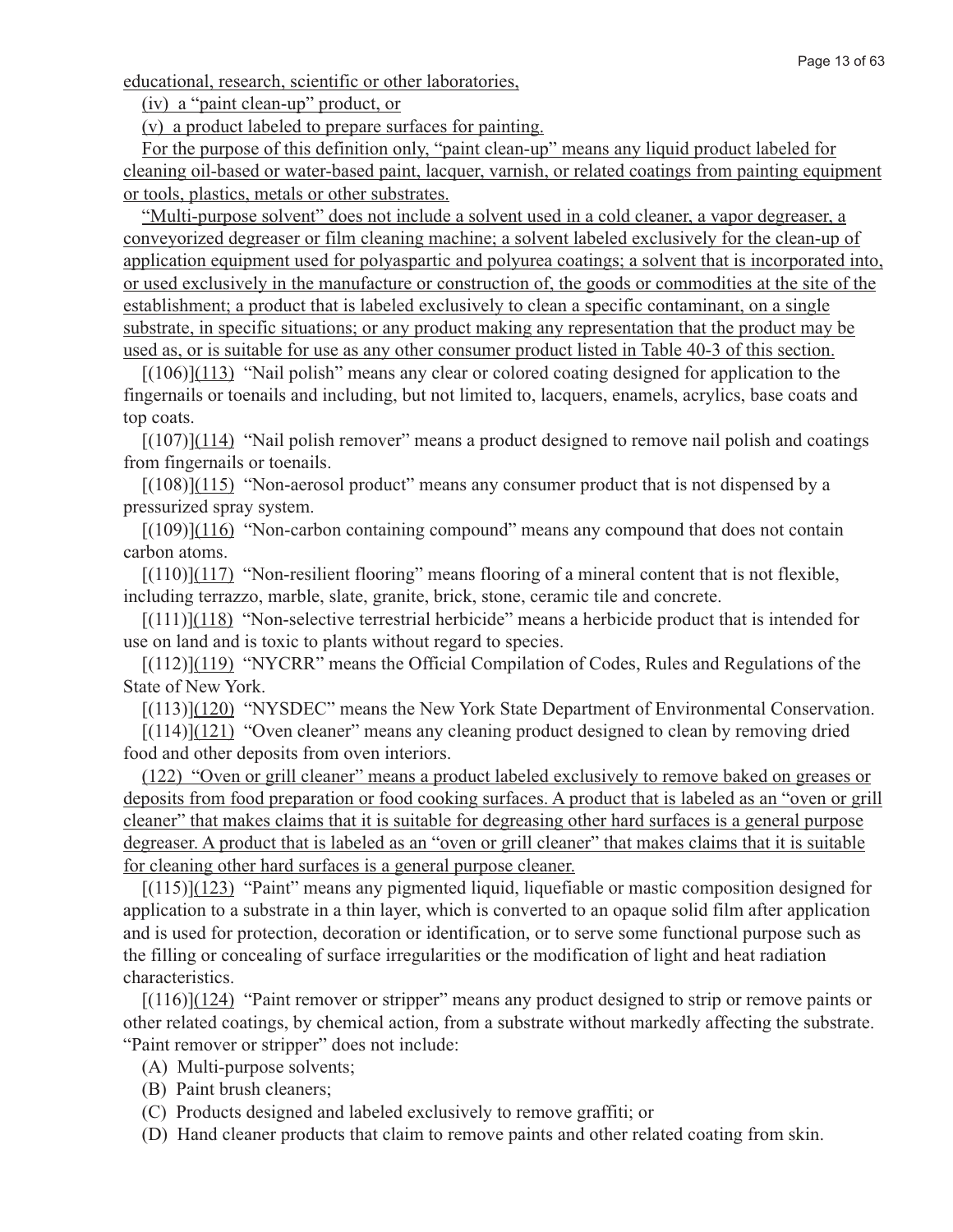Page 14 of 63

(125) "Paint thinner" means, for products manufactured on and after May 1, 2017, any liquid product used for reducing the viscosity of coating compositions or components, that prominently displays the term "paint thinner," "lacquer thinner," "thinner," or "reducer" on the front panel of its packaging. "Paint thinner" does not include any of the following products:

(A) Artist's solvent/thinner;

(B) A product that is sold in containers with a capacity of five gallons or more and labeled exclusively for the thinning of industrial maintenance coatings, zinc-rich primers, or high temperature coatings;

(C) A product labeled and used exclusively as an ingredient in a specific coating or coating brand line, whereby the coating would not be complete or useable without the specific ingredient; or

(D) A product that meets both of the following criteria:

(i) The principle display panel of the product indicates, in a font size as large as or larger than the font size of all other words on the panel, not including the font size used for the company name, brand name, or logo, that the product is used exclusively for the thinning of industrial maintenance coatings, zinc-rich primers, or high temperature coatings, and

(ii) No representation is made anywhere on the product container or packaging, or any label or sticker attached thereto, that the product is suitable for use or may be used for any other purpose except the thinning of industrial maintenance coatings, zinc-rich primers, or high temperature coatings.

[(117)](126) "Penetrant" means a lubricant designed and labeled primarily to loosen metal parts that have bonded together due to rusting, oxidation or other causes. "Penetrant" does not include multi-purpose lubricants that claim to have penetrating qualities, but are not labeled primarily to loosen bonded parts.

[(118)](127) "Pesticide" means any substance or mixture of substances labeled, designed or intended for use in preventing, destroying, repelling or mitigating any pest; or any substance or mixture of substances labeled, designed or intended for use as a defoliant, desiccant or plant regulator; and excluding any substance, mixture of substances or device that the United States Environmental Protection Agency does not consider a pesticide.

(128) "Plasticizer" means a material, such as a high boiling point organic solvent, that is incorporated into a plastic to increase its flexibility, workability, or distensibility. "Plasticizer" content of a product may be determined using ASTM Method E260-91 or 96, including any subsequent amendments or from product formulation data.

[(119)](129) "Pressurized gas duster" means a pressurized product labeled to remove dust from a surface solely by means of mass air or gas flow, including surfaces such as photographs, photographic film negatives, computer keyboards and other types of surfaces that cannot be cleaned with solvents. "Pressurized gas duster" does not include dusting aids.

 $[(120)](130)$  "Principal display panel" means that part, or those parts, of a product label appearing once or more on a container or packaging that is designed for display to, examination by or presentation to a potential consumer under normal and customary conditions of display or purchase.

 $[(121)](131)$  "Product brand name" means the name of the product exactly as it appears on the principal display panel of the product.

 $[(122)](132)$  "Product form", for the purpose of complying with section (h) only, means the applicable form that most accurately describes a products' dispensing form, including aerosols (A), solids (S), semi-solids (SS), liquids (L), [and] pump sprays[.] (P), or other (O).

 $[(123)](133)$  "Propellant" means a liquefied or compressed gas that is used in whole or in part, such as a co-solvent, to expel a liquid or any other material from the same self-pressurized container or from a separate container.

[(124)](134) "Pump spray" means a packaging system in which the product ingredients within the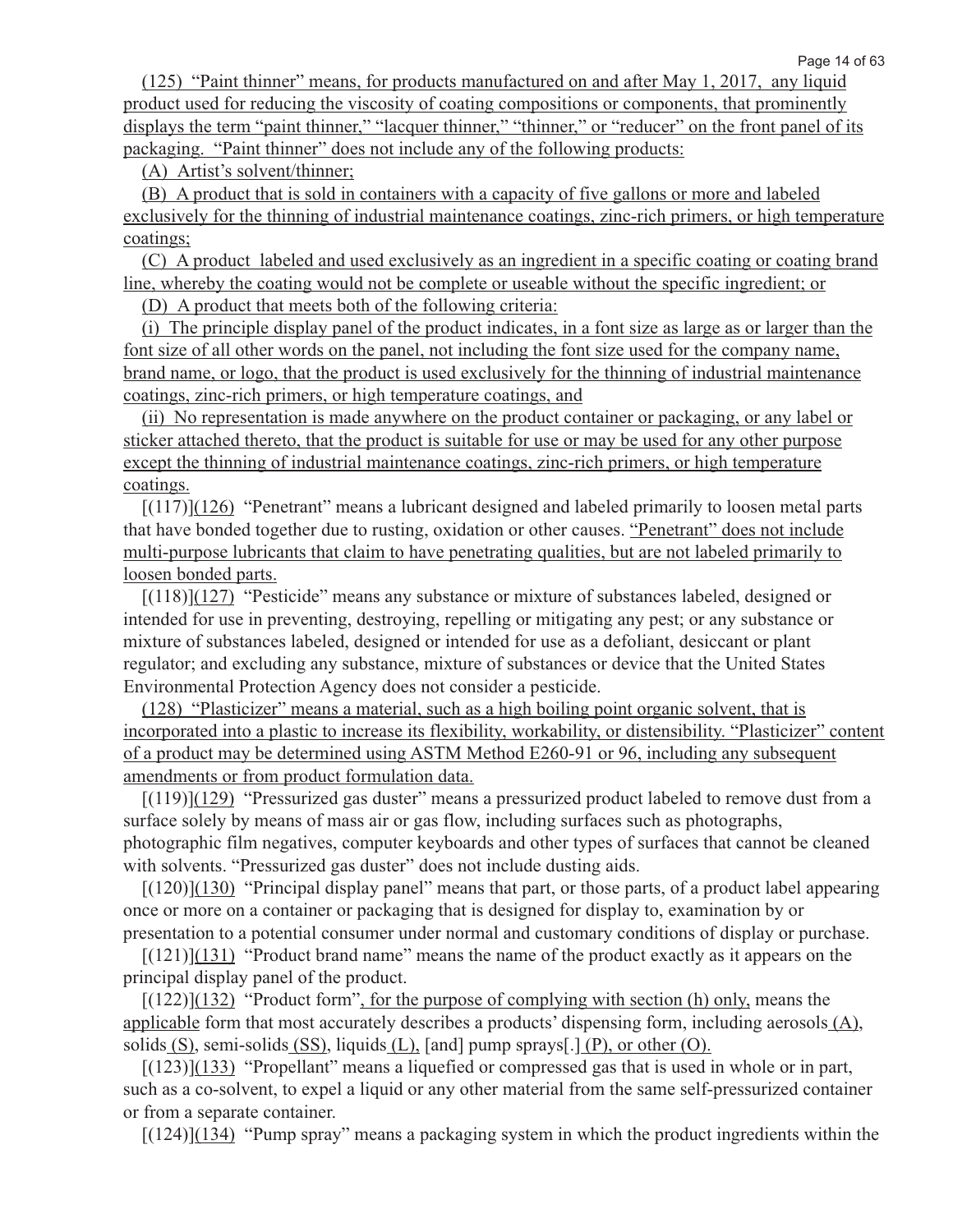container are not under pressure and in which the product is expelled only while a pumping action is applied to a button, trigger or other actuator.

(135) "Resilient flooring" means flexible flooring of a material that may include but is not limited to asphalt, cork, linoleum, no-wax, rubber, seemless vinyl, or vinyl composite.

 $[(125)](136)$  "Responsible party" means the company, firm or establishment that is listed on a product's label. If the label lists more than one company, firm or establishment, the responsible party is the party that the product was "manufactured for" or "distributed by," as noted on the label.

[(126)](137) "Restricted materials" means pesticides classified for "restricted use" pursuant to FIFRA.

[(127)](138) "Retailer" means any person who sells, supplies or offers consumer products for sale directly to consumers.

[(128)](139) "Retail outlet" means any establishment at which consumer products are sold, supplied or offered for sale directly to consumers.

[(129)](140) "Roll-on product" means any antiperspirant or deodorant dispensed by rolling a wetted ball or wetted cylinder on the affected area.

 $[(130)](141)$  "Rubber and vinyl protectant" means: [any product designed to protect, preserve or renew vinyl, rubber and plastic on motor vehicles, tires, luggage, furniture or household products such as vinyl covers, clothing and accessories. "Rubber and vinyl protectant" does not include products primarily designed to clean a motor vehicle wheel rim, such as aluminum or magnesium wheel cleaners, or tire cleaners that do not leave an appearance-enhancing or protective substance on the tire.]

(A) For products manufactured prior to May 1, 2017, any product designed to protect, preserve or renew vinyl, rubber and plastic on motor vehicles, tires, luggage, furniture or household products such as vinyl covers, clothing and accessories. "Rubber and vinyl protectant" does not include a product primarily designed to clean a motor vehicle wheel rim, such as aluminum or magnesium wheel cleaner, or a tire cleaner that does not leave an appearance-enhancing or protective substance on the tire;

(B) For products manufactured on and after May 1, 2017, any product labeled to protect, preserve or renew vinyl, or rubber on motor vehicles, tires, luggage, furniture or household products such as vinyl covers, clothing, or accessories. "Rubber and vinyl protectant" does not include a product labeled to clean the wheel rim, such as aluminum or magnesium wheel cleaner, or a tire cleaner that does not leave an appearance-enhancing or protective substance on the tire, a pigmented product designed or labeled to be used primarily for coloring, a product used for construction, reconstruction, modification, structural maintenance or repair of rubber or vinyl substrates, or a product, other than a product labeled to be used on vehicle tires, qualifying as either clear coating or vinyl/fabric/leather/polycarbonate coating.

[(131)](142) "Rubbing alcohol" means any product containing isopropyl alcohol or denatured ethanol and labeled for topical use, usually to decrease germs in minor cuts and scrapes, to relieve minor muscle aches, as a rubefacient or for massage.

(143) "Sanitizer" means, for products manufactured on and after May 1, 2017, a product that is labeled as a "sanitizer", or labeled to reduce, but not necessary eliminate, microorganisms in the air, on surfaces, or on inanimate objects, and whose label is registered as a "sanitizer" under FIFRA. Products that are labeled both as a "sanitizer" and a disinfectant are considered disinfectants. "Sanitizer" does not include:

(A) Disinfectant;

(B) A product labeled solely for use on humans or animals;

(C) A product labeled solely for agricultural use;

(D) A product labeled solely for use in swimming, therapeutic tubs, or hot tubs;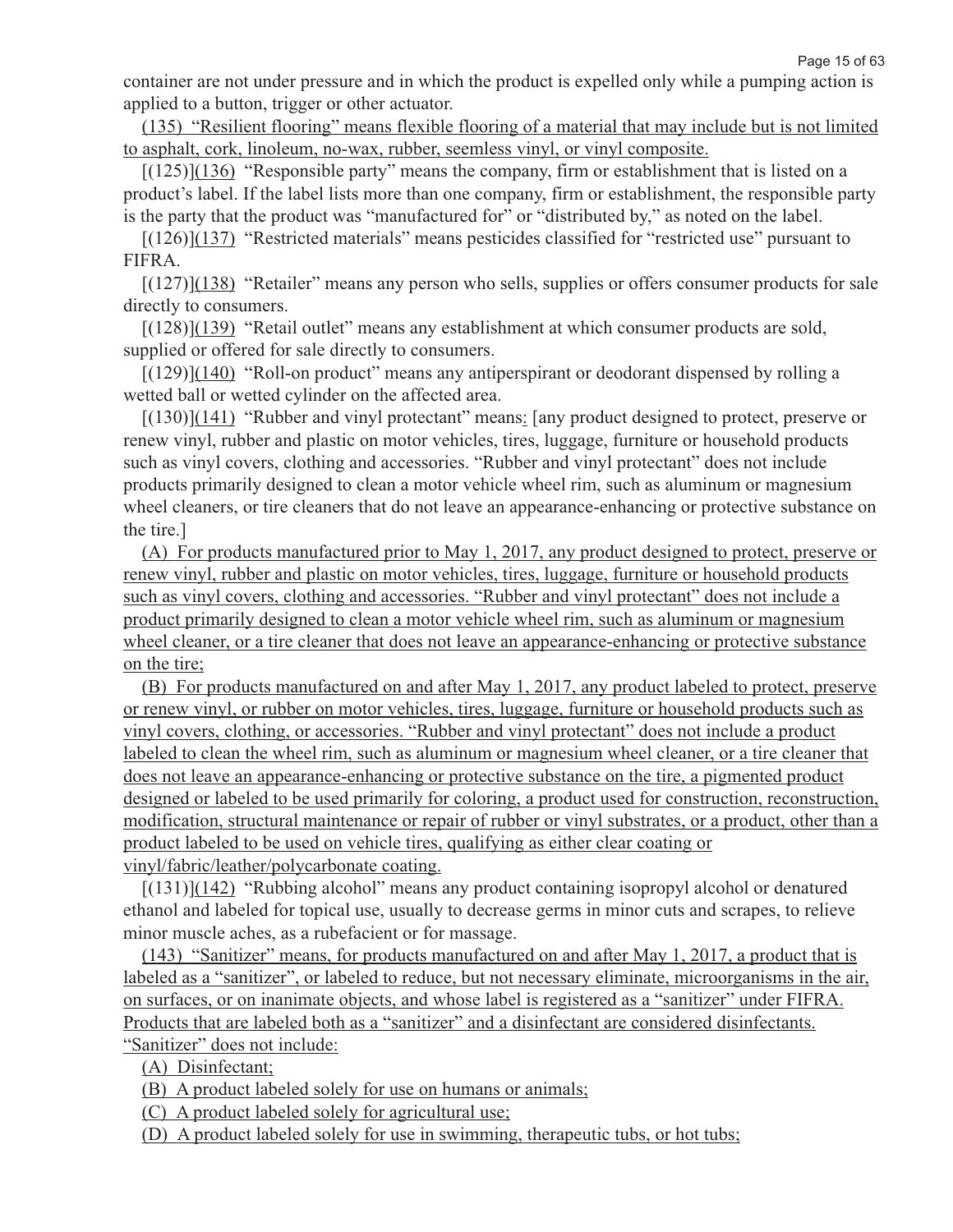(E) A product labeled for use on heat sensitive critical or semi-critical medical devices or medical equipment surfaces;

(F) A product that is a pre-moistened wipe or towelette sold exclusively to medical, convalescent or veterinary establishments;

(G) A product that is labeled to be applied to food-contact surfaces and is not required to be rinsed prior to contact with food; or

(H) A product that is labeled as bathroom and tile cleaner, glass cleaner, general purpose cleaner, toilet/urinal care product, metal polisher, carpet cleaner, or fabric refresher that may also make sanitizing or anti-microbial claims on the label.

[(132)](144) "S-coded fabric" means an upholstery fabric designed to be cleaned only with waterfree spot cleaning products as specified by the Joint Industry Fabric Standards and Guidelines Committee.

 $[(133)](145)$  "Sealant and caulking compound" means any product with adhesive properties that is designed to fill, seal, waterproof or weatherproof gaps or joints between two surfaces, and excluding the following products:

(A) Roof cements and roof sealants;

(B) Insulating foams;

(C) Removable caulking compounds, which, for the purposes of this subdivision, means a compound that temporarily seals windows or doors for three to six month time intervals;

(D) Clear/paintable/water resistant caulking compound, which, for the purposes of this subdivision, means a compound that contains no appreciable level of opaque fillers or pigments; transmits most or all visible light through the caulk when cured; is paintable; and is immediately resistant to precipitation upon application;

(E) Floor seam sealers;

(F) Products designed exclusively for automotive uses;

(G) Sealers that are applied as continuous coatings; or

(H) Products sold in units that weigh more than one pound and consist of more than sixteen fluid ounces.

 $[(134)](146)$  "Semisolid" means a product that, at room temperature, will not pour but will spread or deform easily, such as gels, pastes and greases.

 $[(135)](147)$  "Shaving cream" means an aerosol product that dispenses foam lather intended for use with a blade or cartridge razor, or other wet-shaving system, in the removal of facial or other bodily hair. "Shaving cream" does not include shaving gel.

 $[(136)](148)$  "Shaving gel" means an aerosol product that dispenses a post-foaming semi-solid designed to be used with a blade, cartridge razor or other wet-shaving system in the removal of facial or other body hair. "Shaving gel" does not include shaving cream.

 $[(137)](149)$  "Silicone-based multi-purpose lubricant" means any lubricant that is not a product designed and labeled exclusively to release manufactured products from molds and that is designed and labeled as follows:

(A) To provide lubricity primarily through the use of silicone compounds including, but not limited to, polydimethylsiloxane; and

(B) For general purpose lubrication, or for use in a wide variety of applications.

[(138)](150) "Single-phase aerosol air freshener" means an aerosol air freshener with the liquid contents in a single homogeneous phase that does not require that the product container be shaken before use.

[(139)](151) "Solid" means a substance or mixture of substances that, either whole or subdivided as in the case of particles comprising a powder, is not capable of visually detectable flow as determined under ASTM D-4359-90[.](2000)e1, including any subsequent amendments.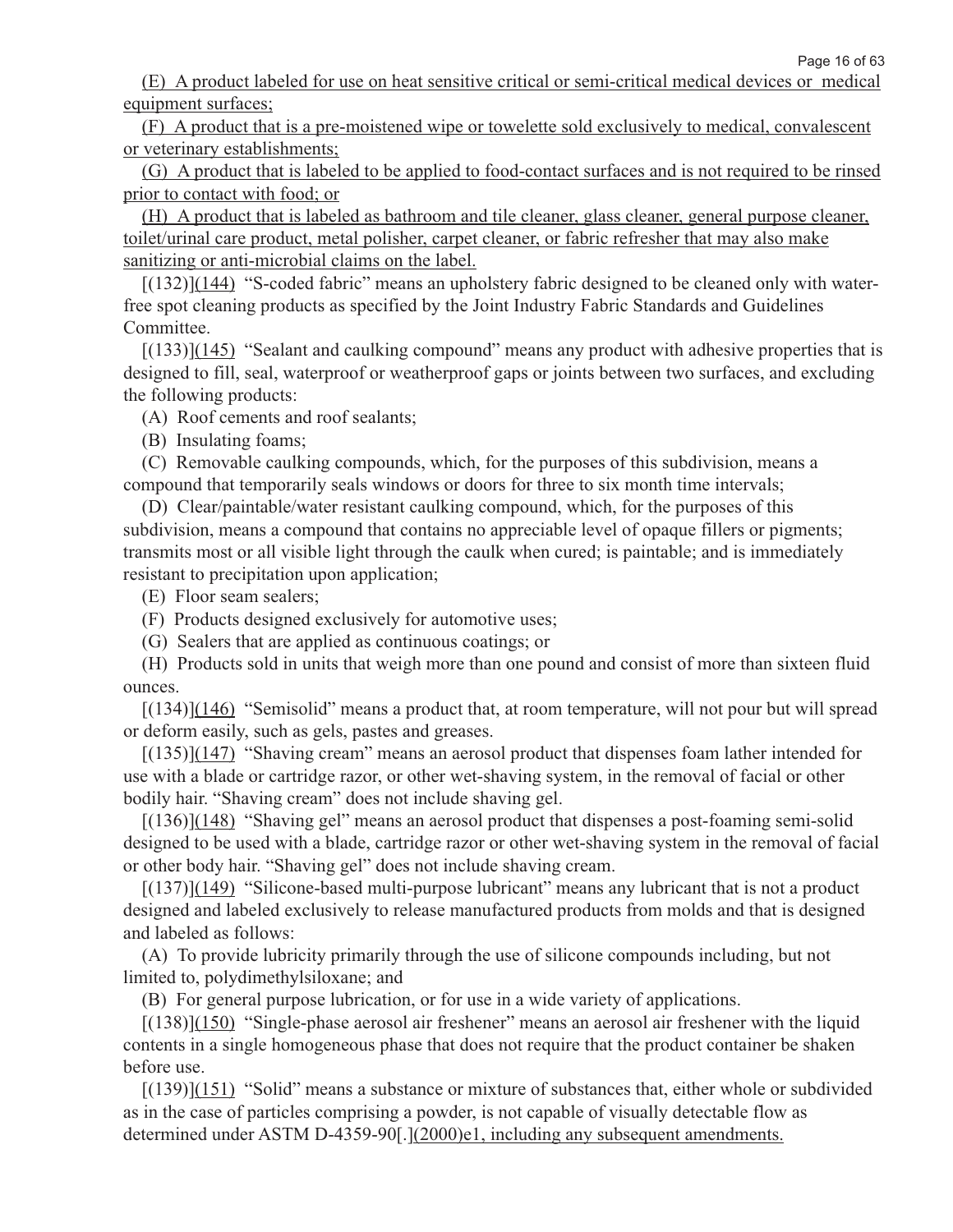$[(140)](152)$  "Solvent cleaning tanks or related equipment" means, but is not limited to, cold cleaners, vapor degreasers, conveyorized degreasers, film cleaning machines or products designed to clean miscellaneous metallic parts by immersion in a container.

[(141)](153) "Special purpose spray adhesive" means any of the aerosol adhesives identified in subparagraphs (A) through (G) of this subdivision:

(A) Mounting adhesive, an aerosol adhesive designed to mount photographs, artwork and any other drawn or printed media permanently to a backing without causing discoloration to the artwork;

(B) Automotive engine compartment adhesive, an aerosol adhesive designed for use in motor vehicle under-the-hood applications that require oil and plasticizer resistance as well as high shear strength at temperatures of 200°F to 275°[ degrees [F;

(C) Flexible vinyl adhesive, an aerosol adhesive designed to bond a nonrigid polyvinyl chloride plastic with at least five percent, by weight, of plasticizer content to substrates;

(D) Polystyrene foam adhesive, an aerosol adhesive designed to bond polystyrene foam to substrates;

(E) Automotive headliner adhesive, an aerosol adhesive designed to bond together layers in motor vehicle headliners;

(F) Polyolefin adhesive, an aerosol adhesive designed to bond polyolefins to substrates; and

(G) Laminate repair or edgebanding adhesive, an aerosol adhesive designed for:

(i) Touch-up or repair of items laminated with sheet materials consisting of a core material that has been laminated at temperatures exceeding 265[ degrees]ºF, and at pressures between 1,000 and 1,400 psi, or

(ii) Touch-up, repair or attachment of edgebanding materials, including but not limited to, other laminates, synthetic marble, veneers, wood molding and decorative metals.

 $[(142)](154)$  "Specialty adhesive remover" means a product designed to remove reactive adhesives from a variety of substrates. For the purposes of this definition, "reactive adhesives" include adhesives that require a hardener or catalyst for the bond to be formed, epoxies, urethanes and silicones. "Specialty adhesive remover" does not include gasket or thread locking adhesive remover.

 $[(143)](155)$  "Spot remover" means any product labeled to clean localized areas, or remove localized spots or stains on cloth or fabric that does not require subsequent laundering to achieve stain removal. "Spot remover" does not include dry cleaning fluid, laundry pre-wash or multi-purpose solvent.

[(144)](156) "Spray buff product" means a product designed to restore a worn floor finish in conjunction with a floor buffing machine and special pad.

 $[(145)](157)$  "Stick product" means for products manufactured prior to May 1, 2017, any antiperspirant or deodorant that contains active ingredients in a solid matrix form and that dispenses the active ingredients by frictional action on the affected area.

 $[(146)](158)$  "Structural waterproof adhesive" means for products manufactured prior to May 1, 2017, an adhesive with bond lines that are resistant to conditions of continuous immersion in fresh or salt water and that conforms with Federal Specification MMM-A-181D (Type 1, Grade A).

(159) "Temporary hair color" means, for products manufactured on and after May 1, 2017, any product that applies color, glitter, or UV-active pigments to hair, wigs, or fur and is removable when washed. "Temporary hair color" includes hair color mousses and products labeled to add texture or thickness to cover thinning/balding areas, and excludes hair spray, hair styling product, or hair mousse.

 $[(147)](160)$  "Tire sealant and inflator" means any pressurized product that is designed to inflate and seal a leaking tire for a short period of time.

[(148)](161) "Toilet/urinal care product" means any product designed or labeled to clean or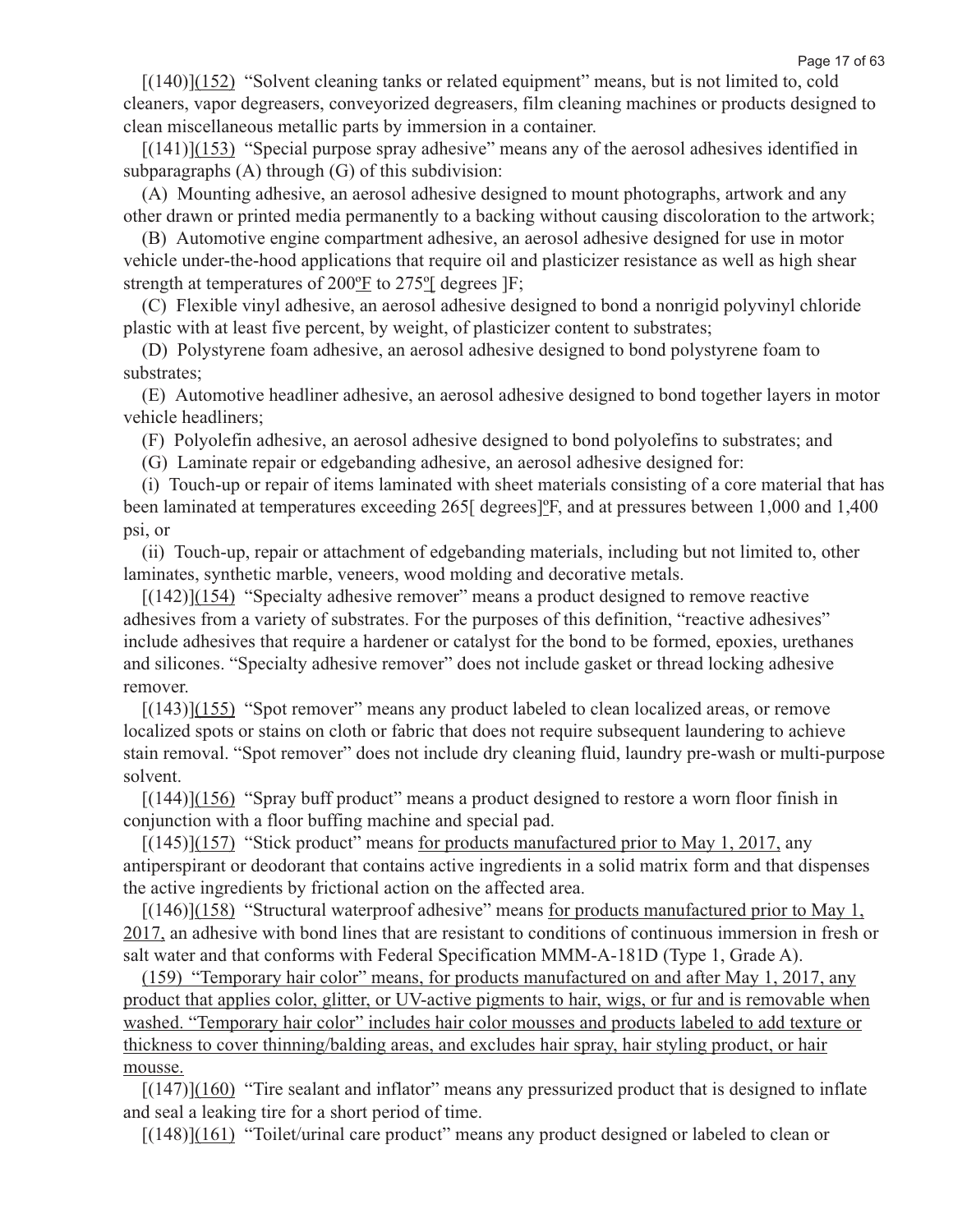deodorize toilet bowls, toilet tanks or urinals. For the purpose of this definition, "toilet bowls, toilet tanks and urinals" include, but are not limited to, toilets or urinals connected to permanent plumbing in buildings and other structures, portable toilets or urinals placed at temporary or remote locations and toilets or urinals in vehicles such as buses, recreational motor homes, boats, ships and aircraft. Bathroom and tile cleaner and general purpose cleaner are not considered "toilet/urinal care products."

[(149)](162) "Undercoating" means any aerosol product including, but not limited to, a rubberized, mastic or asphaltic product designed to impart a protective, non-paint layer to the undercarriage, trunk interior or the firewall of motor vehicles to prevent the formation of rust or to deaden sound.

[(150)](163) "Vinyl/fabric/leather/polycarbonate coating" means a coating designed and labeled exclusively to coat vinyl, fabric, leather or polycarbonate substrates.

[(151)](164) "VOC content" means, except for charcoal lighter products, the total weight of volatile organic components in a product expressed as a percentage of the product weight exclusive of the container or packaging.

 $[(152)](165)$  "Wasp and hornet insecticide" means any insecticide product that is designed for use against wasps, hornets, yellow jackets or bees and that allows the user to spray from a distance a directed stream or burst at the intended insects or their hiding place.

 $[(153)](166)$  "Waterproofer" means a product that is not a fabric protectant and that is designed and labeled exclusively to repel water from fabric or leather substrates.

 $[(154)](167)$  "Wax" means a material or synthetic thermoplastic substance generally composed of high molecular weight hydrocarbons or high molecular weight esters of fatty acids or alcohols, except glycerol, high polymers or plastics, including, but not limited to, substances derived from the secretions of plants and animals such as carnuba wax and beeswax, substances of a mineral origin such as ozocerite and paraffin and synthetic polymers such as polyethylene.

 $[(155)](168)$  "Web spray adhesive" means any aerosol adhesive that is not a mist spray or special purpose spray adhesive.

[(156)](169) "Wood cleaner" means a product labeled to clean wooden materials including but not limited to decking, fences, flooring, logs, cabinetry and furniture. "Wood cleaner" does not include dusting aid, general purpose cleaner, furniture maintenance product, floor wax stripper, floor polish or wax or products designed and labeled exclusively to preserve or color wood.

 $[(157)](170)$  "Wood floor wax" means a wax-based product for use solely on wood floors.

## (b) **Applicability.**

Except as provided in subsection (c) of this section, this section applies to any person who[, on or after January 1, 2009,] sells, supplies, offers for sale or manufactures for sale in the state of Connecticut any consumer product for use in the state of Connecticut.

## (c) **Exemptions.**

(1) This section shall not apply to any consumer product manufactured in Connecticut for shipment, sale and use outside of Connecticut.

(2) This section shall not apply to a manufacturer or distributor who sells, supplies or offers for sale in Connecticut a consumer product that does not comply with the VOC content limits specified in Table 40-1 or Table 40-3 of this section provided that such manufacturer or distributor makes and keeps records demonstrating:

(A) The consumer product is intended for shipment and use outside of Connecticut; and

(B) The manufacturer or distributor has taken reasonable precautions to assure that the consumer product is not distributed to or within Connecticut.

(3) Subdivision (2) of this subsection shall not apply to a consumer product that is sold, supplied or offered for sale by any person to a retail outlet in Connecticut.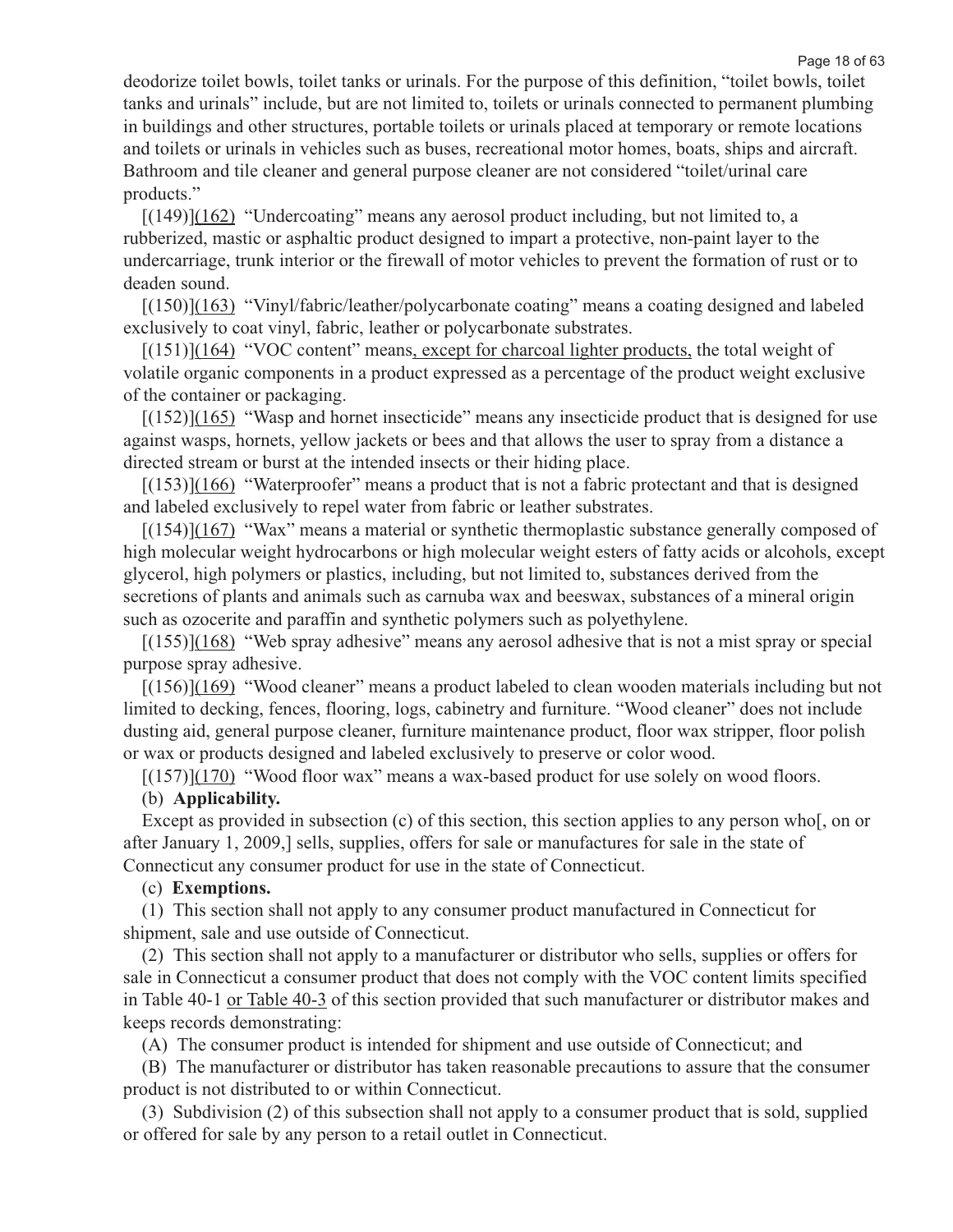(4) This section shall not apply to any product for which the manufacturer obtains one of the following variances, provided that any manufacturer who claims exemption pursuant to this subdivision shall possess and submit to the commissioner, upon request therefor, a copy of the applicable underlying variance decision:

(A) A variance issued by the NYSDEC pursuant to 6 NYCRR 235-8.1, for the period of time such variance is in effect; or

(B) A variance issued by CARB pursuant to 17 CCR 94514, for the period of time such variance is in effect.

(5) This section shall not apply to any product for which the manufacturer is granted one of the following exemptions, provided the consumer product sold in Connecticut meets all product conditions attached to the grant of the exemption:

(A) An exemption by CARB pursuant to the Innovative Products provisions of 17 CCR 94511 or 17 CCR 94503.5 for the period of time the CARB Innovative Products exemption remains in effect; or

(B) An exemption by the NYSDEC pursuant to the Innovative Products provisions of 6 NYCRR 235-5.1 for the period of time the NYSDEC Innovative Products exemption remains in effect.

(6) Any manufacturer who claims an exemption pursuant to subdivision (5) of this subsection shall submit to the commissioner, upon request therefor, a copy of the applicable CARB or NYSDEC exemption decision.

(7) This section shall not apply to any manufacturer for any product that is subject to one of the ACP agreements identified below, provided that the manufacturer complies with all conditions applicable to the underlying ACP agreement:

(A) Exempt by NYSDEC pursuant to the ACP requirements of 6 NYCRR 235-11.1 for the period of time the underlying ACP agreement remains in effect. Any manufacturer who claims exemption pursuant to this subparagraph shall submit to the [commissioner] Commissioner and the Administrator, upon request therefor, a copy of the applicable ACP agreement; or

(B) Exempt by CARB pursuant to the ACP requirements of 17 CCR 94511 for the period of time the underlying ACP agreement remains in effect. Any manufacturer who claims exemption pursuant to this subparagraph shall submit to the [commissioner] Commissioner and the Administrator, upon request therefor, a copy of the applicable ACP agreement.

(8) The VOC content limits specified for antiperspirants or deodorants in Table 40-1 or Table 40-3 of this section shall not apply to the following:

(A) Colorants up to a combined level of two percent by weight contained in any antiperspirant or deodorant,

(B) Those VOCs that contain more than ten carbon atoms per molecule and for which the vapor pressure is unknown, or that have a vapor pressure of 2 mm Hg or less at 20°C, and

(C) The MVOC content limits shall not apply to ethanol.

(9) The VOC content limits specified in Table 40-1 or Table 40-3 of this section shall not apply to fragrances up to a combined level of two percent by weight contained in any consumer product.

(10) The VOC content limits specified in Table 40-1 or Table 40-3 of this section shall not apply to any LVP-VOC.

(11) For consumer products registered under FIFRA[:],

 $[(A)]$  [The] the requirements of subsection (e) of this section shall not apply[; and].

[(B)] [Prior to January 1, 2010, the VOC content limits of this section and additional requirements in subsection (d) shall not apply.]

(12) The VOC content limits specified in Table 40-1 or Table 40-3 of this section shall not apply to air fresheners that are comprised entirely of fragrance, less compounds not defined as VOCs or exempted under subdivision (10) of this subsection.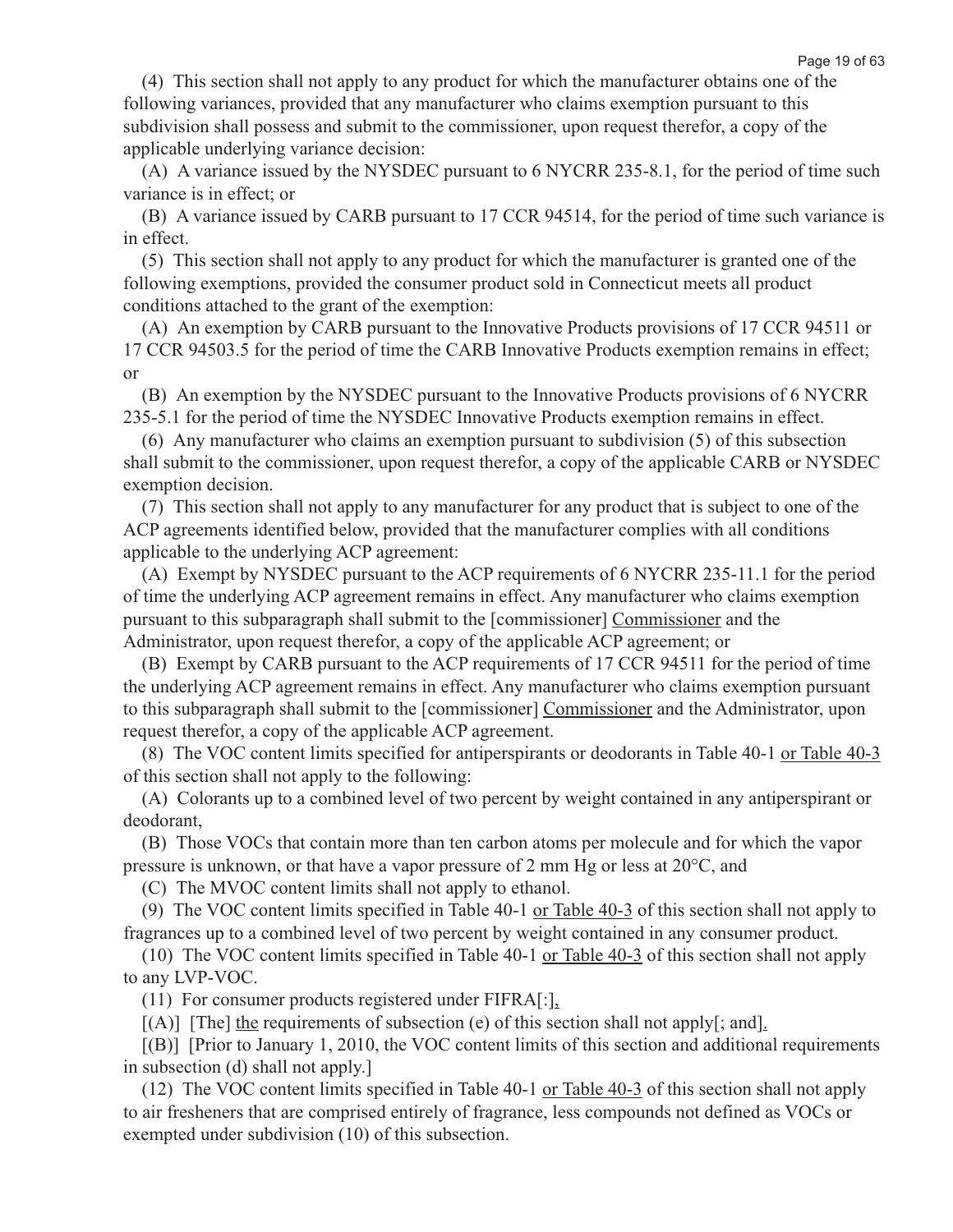(13) The VOC content limits specified in Table 40-1 or Table 40-3 of this section shall not apply to air fresheners and insecticides containing at least 98 percent paradichlorobenzene.

(14) The VOC content limits specified in Table 40-1 or Table 40-3 of this section shall not apply to adhesives sold in containers of one fluid ounce or less.

(15) The VOC content limits specified in Table 40-1 or Table 40-3 of this section shall not apply to bait station insecticides.

(16) The requirements of this section shall not apply to:

(A) Contact adhesives sold in units of product, less packaging, of more than one gallon; or

(B) Construction, panel and floor covering adhesives and general purpose adhesives sold in units of product, less packaging, of more than one pound or sixteen (16) fluid ounces.

(C) The exemptions provided in subparagraphs (A) and (B) of this subdivision shall not apply to aerosol adhesives.

(17) The requirements of this section shall not apply to a consumer product that is distributed or transferred by a branch of the United States military to, from or within a premises operated by that branch of the United States military.

#### (d) **Standards.**

(1) Except as provided in subsection (c) of this section[,]:

(A) [no]No person shall sell, supply or offer for sale in the state of Connecticut any consumer product manufactured [on or after January 1, 2009 or, on or after January 1, 2009, manufacture for sale in the state of Connecticut any consumer product] prior to May 1, 2017, unless such consumer product complies with the applicable VOC content limits specified in Table 40-1 of this section and the requirements of this subsection[.]; and

(B) No person shall sell, supply or offer for sale in the state of Connecticut any consumer product manufactured on and after May 1, 2017 or, on and after May 1, 2017, manufacture for sale in the state of Connecticut any consumer product, unless such consumer product complies with the applicable VOC content limits specified in Table 40-3 of this section and the requirements of this subsection.

(2) For consumer products that are diluted prior to use, the VOC content limits in Table 40-1 or Table 40-3 shall apply as follows:

(A) If the label, packaging or accompanying literature specify that the product should be diluted with water or non-VOC solvent prior to use, the VOC content limits specified in Table 40-1 or Table 40-3 shall apply to the product only after the minimum recommended dilution has taken place;

(B) If the label, packaging or accompanying literature specify that the product should be diluted with any VOC solvent prior to use, the VOC content limits specified in Table 40-1 or Table 40-3 shall apply to the product only after the maximum recommended dilution has taken place; and

(C) For the purposes of this subdivision, "minimum recommended dilution" shall not include recommendations for incidental use of a concentrated product for limited special applications such as hard-to-remove soils or stains.

(3) No person shall sell, supply or offer for sale in Connecticut after January 1, 2009 any charcoal lighter material product unless at the time of the transaction, such person possesses documentation showing that such product has been issued a currently effective certification by the CARB pursuant to 17 CCR 94509(h).

(4) No person shall sell, supply, offer for sale or manufacture for use in Connecticut [after January 1, 2009] prior to May 1, 2017 any aerosol adhesive that exceeds the VOC content limits in Table 40-1 or, on and after May 1, 2017 any aerosol adhesive that exceeds the VOC content limits in Table 40-3, of this section for consumer, industrial and commercial uses or that contains methylene chloride, perchloroethylene or trichloroethylene. If an aerosol adhesive:

(A) Is sold as a special purpose spray adhesive, the product label shall indicate that the adhesive is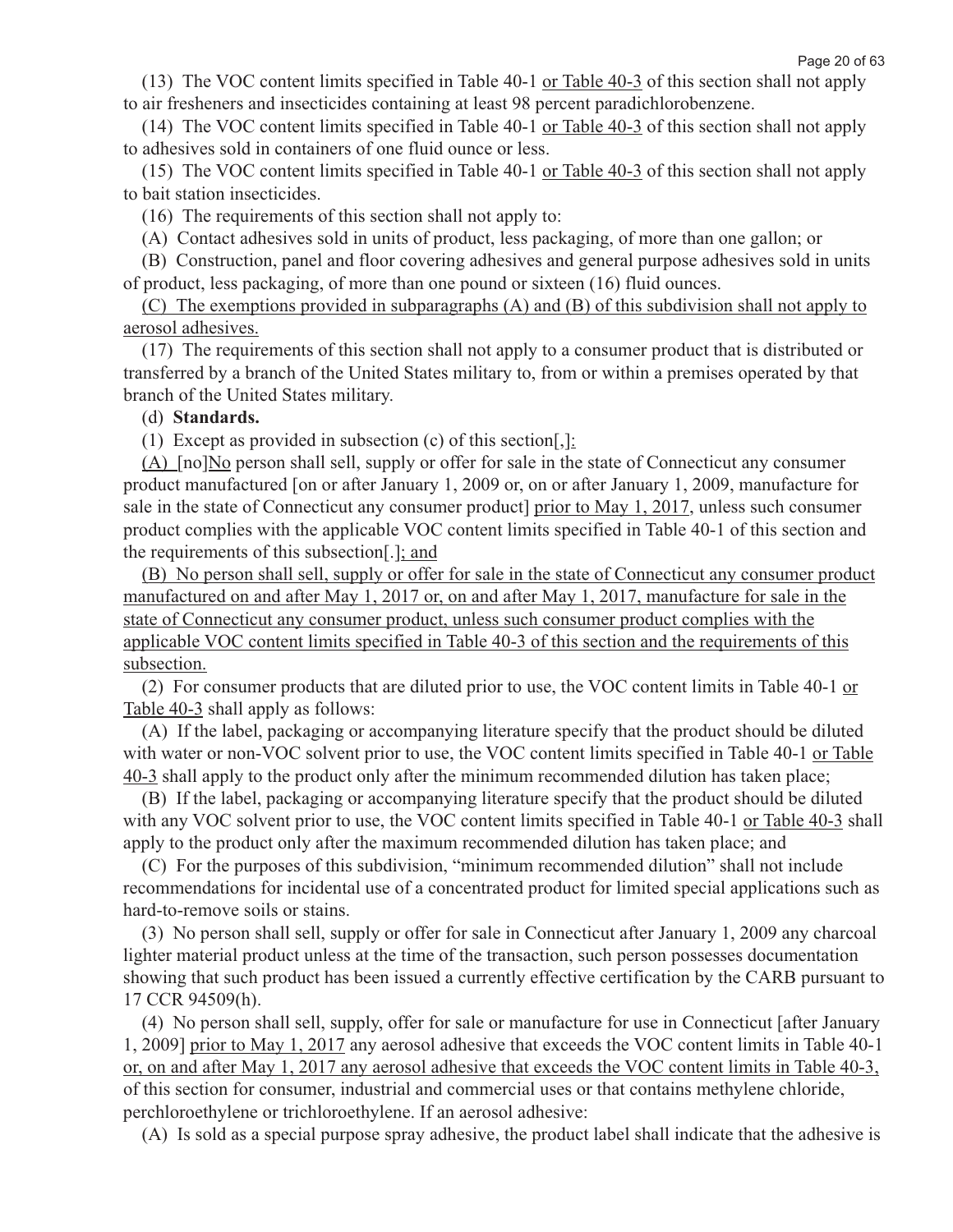suitable only for substrates and applications identified in the definition of special purpose spray adhesive in subsection (a) of this section. If the product label indicates that the adhesive is suitable for use on any substrate or application that is not identified in definition of special purpose spray adhesive in subsection (a) of this section, then the product shall be classified as either a web spray adhesive or a mist spray adhesive; and

(B) Meets more than one of the classifications for a special purpose spray adhesive as defined in subsection (a) of this section, and the product is not classified as a web spray adhesive or a mist spray adhesive pursuant to subparagraph (A) of this subdivision, then the VOC content limit for the product shall be the lowest applicable VOC content limit specified in Table 40-1 or Table 40-3, as applicable.

(5) On and after January 1, 2009, no person shall:

(A) Sell, supply or offer for sale in the [State] state of Connecticut any contact adhesive, electronic cleaner, footwear or leather care product, general purpose degreaser, adhesive remover, electrical cleaner or graffiti remover manufactured on or after January 1, 2009, if such product contains methylene chloride, perchloroethylene or trichloroethylene, except to the extent such compounds are present as impurities in a combined amount less than or equal to 0.01% by weight; or

(B) Manufacture for sale in the [State] state of Connecticut any contact adhesive, electronic cleaner, footwear or leather care product, general purpose degreaser, adhesive remover, electrical cleaner or graffiti remover, if such product contains methylene chloride, perchloroethylene or trichloroethylene, except to the extent such compounds are present as impurities in a combined amount less than or equal to 0.01% by weight.

(6) No person shall:

(A) Sell, supply or offer for sale in the state of Connecticut any bathroom and tile cleaner, carpet and upholstery cleaner, construction panel and floor covering adhesive, electronic cleaner labeled as "energized electronic equipment use only", general purpose cleaner, metal polish/cleanser, oven or grill cleaner, sealant and caulking compound, or spot remover manufactured prior to May 1, 2017, if such product contains methylene chloride, perchloroethylene or trichloroethylene, except to the extent such compounds are present as impurities in a combined amount less than or equal to  $0.01\%$ by weight; or

(B) Manufacture for sale in the state of Connecticut any bathroom and tile cleaner, carpet and upholstery cleaner, construction, panel, and floor covering adhesive, electronic cleaner labeled as "energized electronic equipment use only", general purpose cleaner, metal polish/cleanser, oven or grill cleaner, sealant and caulking compound, or spot remover if such product contains methylene chloride, perchloroethylene or trichloroethylene, except to the extent such compounds are present as impurities in a combined amount less than or equal to 0.01% by weight.

[(6)](7) No person shall sell, supply, offer for sale or manufacture for use in Connecticut any consumer product for which a standard is specified in subdivision (1) of this subsection if such consumer product contains any of the ozone depleting compounds listed in Table 40-2 of this section, except as follows:

(A) [An existing]A product formulation that complies with the applicable VOC content limits in Table 40-1 or Table 40-3 of this section as of the effective date of this amendment or [an] a [existing] product formulation that is reformulated after the effective date of this amendment to meet the applicable VOC content limits in Table 40-1 or Table 40-3, provided the ozone depleting compound content of the reformulated product does not increase; or

(B) A consumer product in which ozone depleting compounds are present as impurities in an amount equal to or less than 0.01% by weight of the product.

[(7)](8) No person shall sell, supply, offer for sale or manufacture for sale in Connecticut any antiperspirant or deodorant that contains any compound that has been identified by CARB in 17 CCR 93000 as a toxic air contaminant.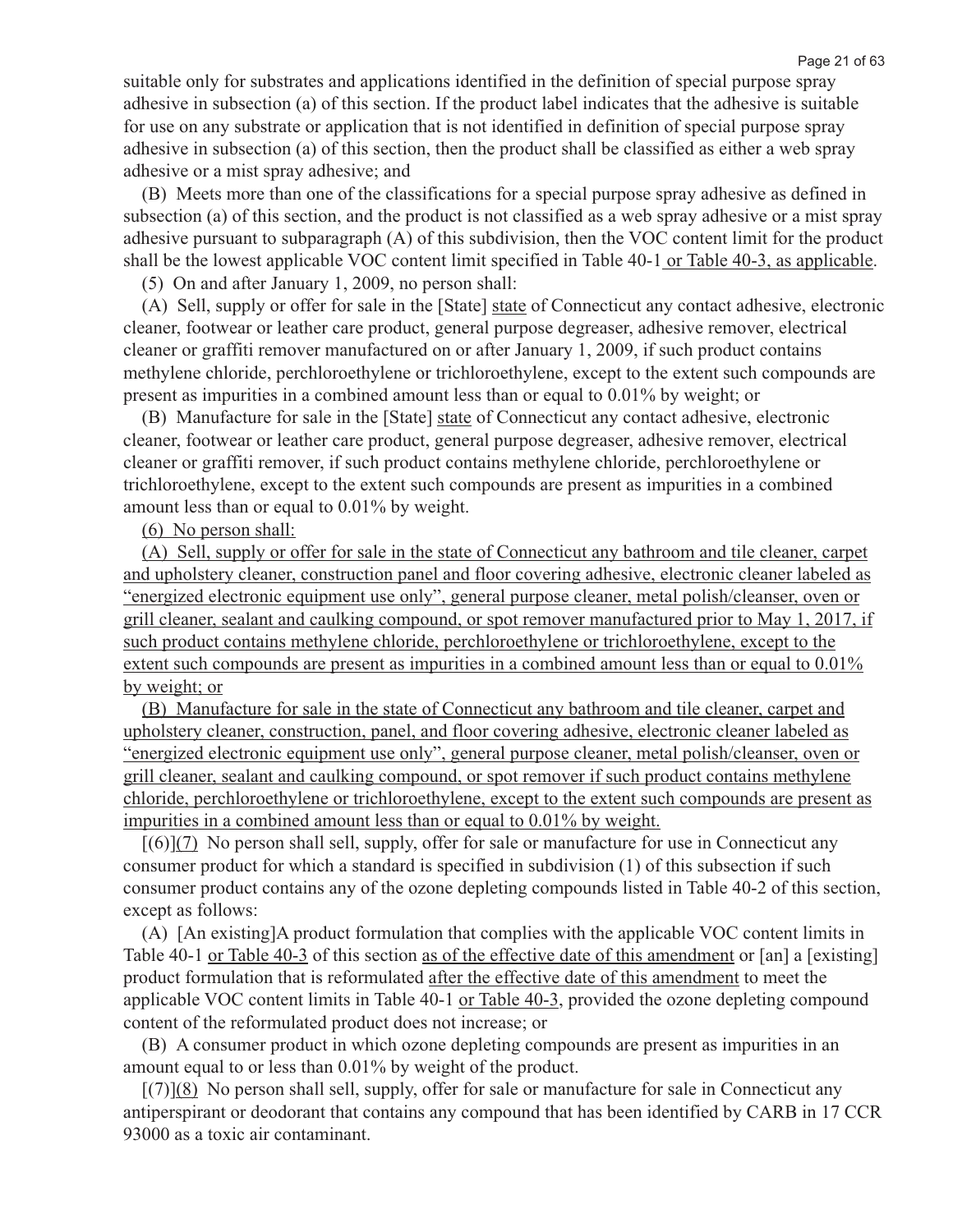[(8)](9) No person shall sell, supply, offer for sale or manufacture for use in Connecticut any solid air freshener or toilet/urinal care product that contains para-dichloro-benzene.

 $[(9)](10)$  If a representation is made on the display panel of any consumer product, except a general purpose cleaner, an antiperspirant or a deodorant product, that the product may be used as, or, is suitable for use as, a consumer product for which a lower VOC standard is specified in Table 40-1 or Table 40-3 of this section, as applicable, then the lowest VOC standard shall apply.then the lowest VOC standard shall apply.

 $[(10)](11)$  To determine whether a product is an air freshener, all verbal and visual representations regarding product use on the label or packaging and in the product's literature and advertising may be considered. The presence of, and representations about, a product's fragrance and ability to deodorize resulting from surface application shall not constitute a claim of air freshening.

(12) Notwithstanding the provisions of subsection (d)(1) of this section, a consumer product manufactured prior to May 1, 2017 may be sold, supplied or offered for sale as long as the consumer product complies with any VOC content limit in effect at the time the product is manufactured. The exception offered in this subdivision shall only apply to a product that displays a date or a date code as required by subsection  $(e)(1)$  of this section.

(13) For those consumer products that are registered under the FIFRA, the effective date of the VOC standards listed is May 1, 2018.

(14) No person shall sell, supply, offer for sale, or manufacture for use in Connecticut any pressurized gas duster that contains methylene chloride, or perchloroethylene.

(15) Effective May 1, 2017, no person shall sell, supply, offer for sale, or manufacture for use in Connecticut any lubricant that contains methylene chloride, perchloroethylene or trichloroethylene. A lubricant that is not a multi-purpose lubricant, penetrant or silicone-based multi-purpose lubricant and that is manufactured prior to January 1, 2014 may be sold, supplied, or offered for sale until April 30, 2017, as long as that product complies with the product dating requirements.

(16) Effective May 1, 2017, no person shall sell, supply, offer for sale, or manufacture for use in Connecticut any wasp or hornet insecticide that contains methylene chloride, perchloroethylene or trichloroethylene. A wasp or hornet insecticide manufactured prior to January 1, 2014 may be sold, supplied, or offered for sale until April 30, 2017, as long as that product complies with the product dating requirements.

(17) Except as provided below, effective May 1, 2017, no person shall sell, supply, offer for sale, or manufacture for use in Connecticut any multi-purpose solvent or paint thinner that contains methylene chloride, perchloroethylene, or trichloroethylene, or greater than 1% aromatic compound content by weight, except as follows:

(A) Multi-purpose solvent aerosols and paint thinner aerosols that contain methylene chloride; perchloroethylene, or trichloroethylene, or greater than 1% aromatic compound content by weight and were manufactured prior to January 1, 2016 may be sold, supplied, or offered for sale through April 30, 2020, if that product complies with the product dating requirements;

(B) Any person who sells or supplies a consumer product identified in subparagraph (A) of this section must notify the purchaser of the product in writing that the sell-through period for that product will end on May 1, 2020, however, this notification must be given only if both of the following conditions are met:

(i) The product is sold or supplied to a distributor or retailer; and

(ii) The product is sold or supplied on or after November 30, 2019; and

(C) The requirements of subparagraph (B) of this subdivision shall not apply to any multi-purpose solvent or paint thinner that contains any methylene chloride; perchloroethylene, or trichloroethylene that is present as an impurity in a combined amount equal to or less than 0.01 percent by weight.

(18) After May 1, 2017, no person shall sell, supply, offer for sale, or manufacture for use in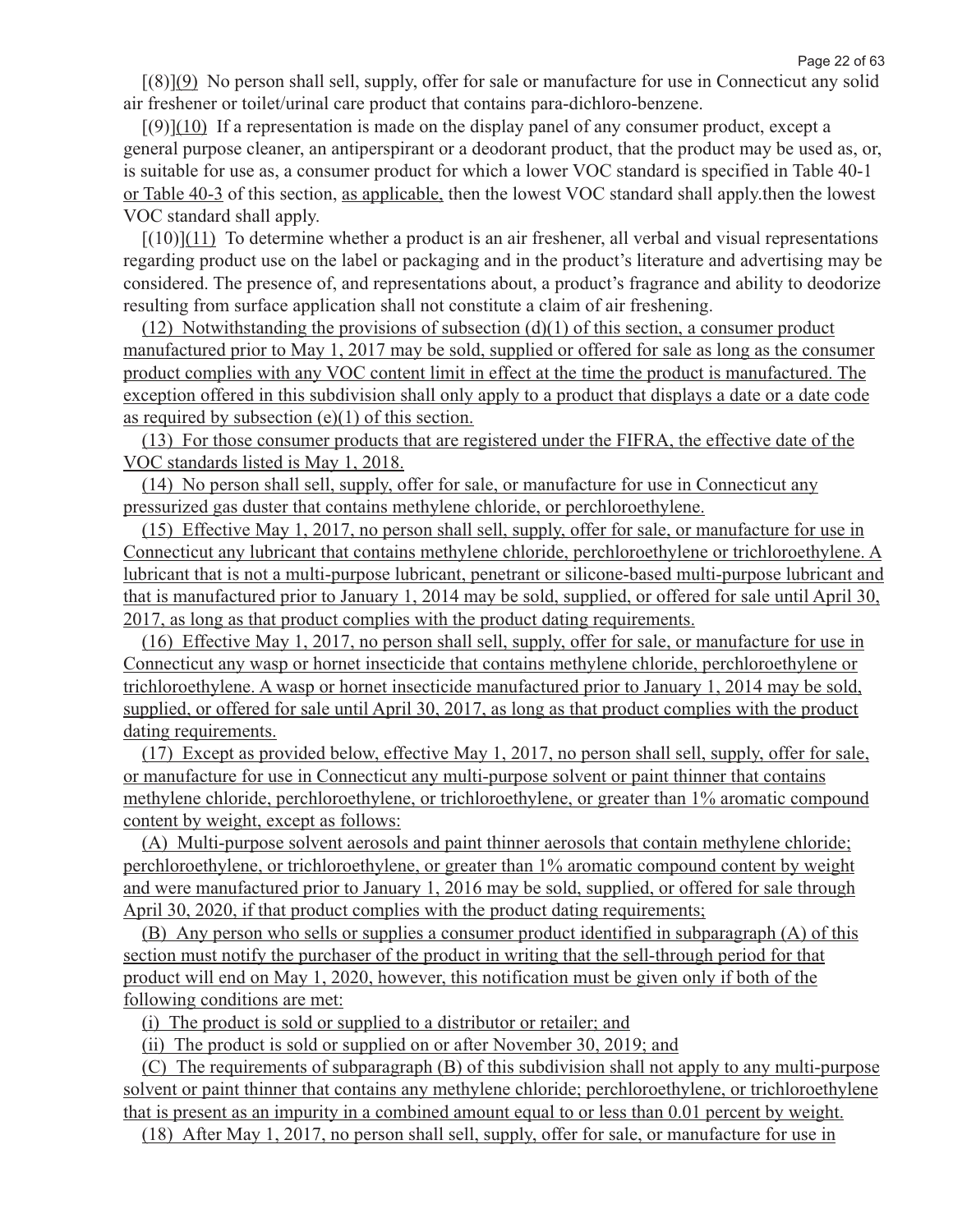Connecticut any "flammable" or "extremely flammable" multi-purpose solvent or paint thinner named, on the principle display panel as paint thinner, multi-purpose solvent, clean-up solvent, or paint clean-up;

(A) This subdivision does not apply to a product that meets either of the following criteria:

(i) A product that includes an attached hang tag, sticker, or contrasting square or rectangular area on the principle display panel that displays, at a minimum, the following statements in a font size as large as, or larger than, the "signal word" (i.e., "DANGER," "WARNING," or "CAUTION") not including the font size used for the company name, brand name, or logo, as specified in 16 CFR section 1500.121: "Formulated to meet California VOC limits; see warnings on label," or

(ii) A product where the principle display panel displays, in a font size as large as, or larger than, the font size of all other words on the panel not including the font size used for the company name, brand name, or logo, the common name of the chemical compound (e.g., "acetone," "methyl acetate," etc.) that results in the product meeting the criteria for "flammable" or "extremely flammable;" and

(B) For the purposes of this subdivision, a product is "flammable" or "extremely flammable" if it is labeled as "flammable" or "extremely flammable" on the product container, or if the product meets the criteria for these terms specified 16 CFR 1500.3(c)(6).

#### (e) **Container labeling.**

(1) Each manufacturer of a consumer product subject to subsection (d) of this section shall clearly display on each consumer product container or package, the date on which the product was manufactured or a code indicating such date[, as follows:]. The date or date-code information shall be readily observable on the container without disassembling the container or packaging.

[(A)] [The date or date-code information shall be readily observable on the container without disassembling the container or packaging; and]

[(B)] [The date or date-code shall be displayed on each consumer product container or package no later than January 1, 2008.]

(2) No person shall erase, alter, deface or otherwise remove or make illegible any date or datecode from any regulated product container prior to final sale of the product without the express authorization of the manufacturer. The requirements of this subdivision shall not apply to products containing no VOCs or containing VOCs at 0.10% by weight or less.

(3) If a manufacturer uses a code indicating the date of manufacture for any consumer product subject to subsection (d) of this section, an explanation of the code must be available to the commissioner upon request [no later than January 1, 2008]. Such explanations are public information and may not be claimed as confidential.

(4) For any consumer product and FIFRA registered insecticide, the most restrictive limits apply. Notwithstanding the definition of "product category" in section (a), if anywhere on the container or packaging, or on any sticker or label affixed thereto, any representation is made that the product may be used as, or is suitable for use as a consumer product for which a lower VOC limit is specified in the applicable Table 40-1 or Table 40-3, then the lowest VOC limit shall apply. This requirement does not apply to general purpose cleaners, antiperspirant/deodorant products and insecticide foggers.

[(4)](5) [On and after January 1, 2009, the] The product container for any aerosol adhesive product subject to this section shall display the following information:

(A) The aerosol adhesive category as specified in Table 40-1 or an abbreviation of the category;

(B) The applicable VOC standard for the product that is specified in Table 40-1, expressed as a percent by weight; and

(C) If the product is classified as a special purpose spray adhesive, the applicable substrate, the application or an abbreviation of the substrate or application that qualifies the product as special purpose.

[(5)](6) [On and after January 1, 2009, no] No person shall sell, supply, offer for sale or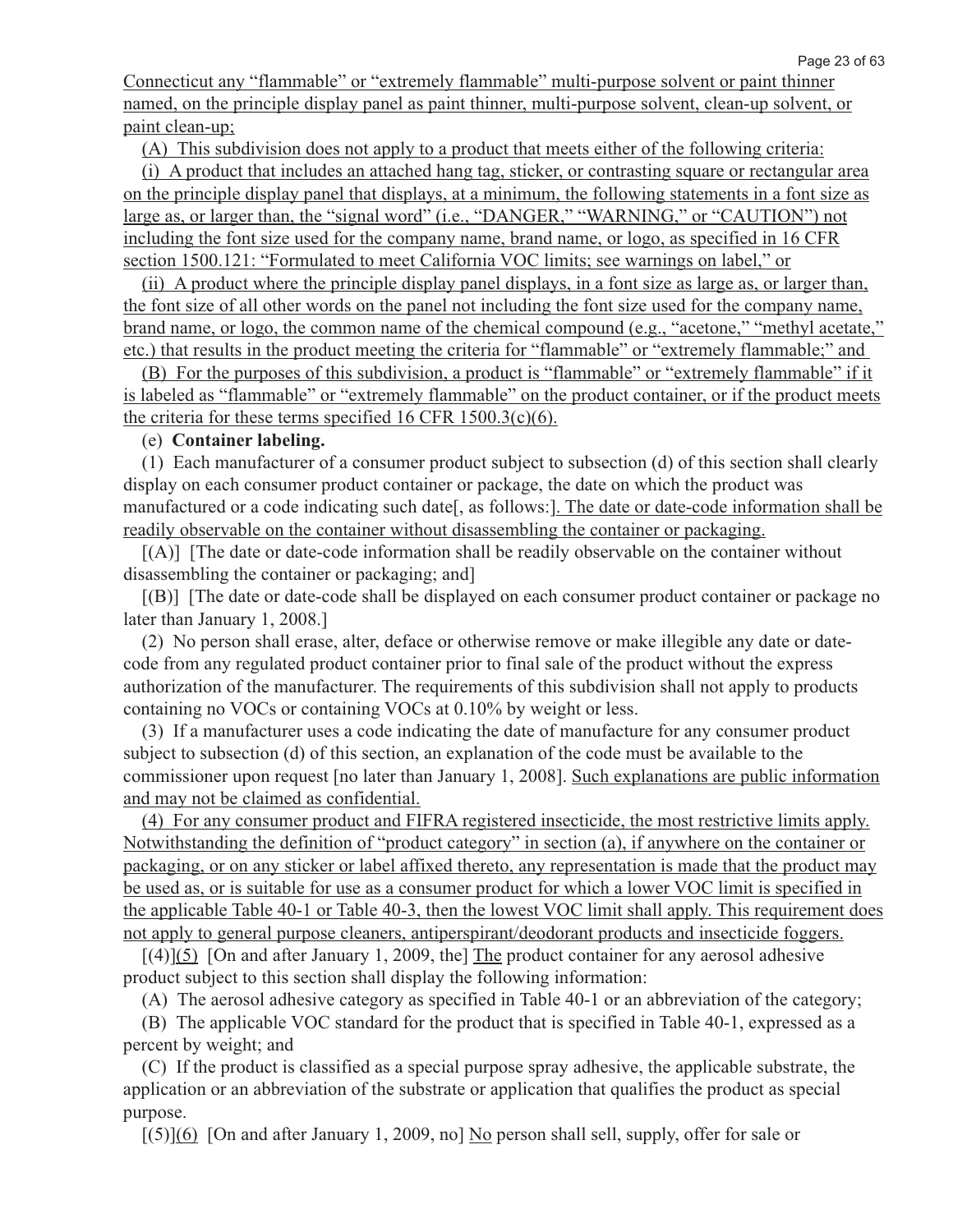manufacture for sale in Connecticut any non-aerosol floor wax stripper subject to this section unless the following requirements are met:

(A) The label shall specify a dilution ratio for light or medium build-up of polish that results in an as-used VOC concentration of three percent (3%) by weight or less, but the terms "light build-up" and "medium build-up" may or may not appear on the label; and

(B) If intended for removal of heavy build-up of polish, the label shall specify a dilution ratio for heavy build-up of polish that results in an as-used VOC concentration of twelve percent (12%) by weight or less, but the term "heavy build-up" may or may not appear on the label.

 $[(6)](7)$  [On and after January 1, 2009, the] The product container for any adhesive remover, electronic cleaner, electrical cleaner, energized electrical cleaner or contact adhesive product subject to this section shall display the following information:

(A) The product category as specified in Table 40-1 or Table 40-3, or an abbreviation of the category; and

(B) With the exception of an energized electrical cleaner, [The]the applicable VOC standard for the product that is specified in Table 40-1 or Table 40-3, expressed as a percent by weight.

#### (f) **Compliance procedures and testing.**

(1) Any person who sells, supplies, offers for sale or manufactures a consumer product [on or after January 1, 2009] for sale in Connecticut shall possess documentation that such consumer product was tested to determine compliance with the applicable VOC content limits in Table 40- 1 or Table 40-3, of this section prior to being offered for sale in Connecticut.

(2) Testing as required by subdivision (1) of this subsection shall use one of the following test methods:

(A) CARB Method 310, Determination of Volatile Organic Compound (VOC) in Consumer Products, as adopted by CARB on September 25, 1997, and as in effect on the effective date of this section;

(B) Product formulation and records pursuant to subdivision (3) of this subsection;

(C) An alternative method approved by the NYSDEC pursuant to 6 NYCRR 235-9.1 as in effect on the effective date of this section; or

(D) An alternative method approved by the commissioner that accurately determines the concentration of VOCs in a consumer product or its emissions.

(3) VOC content calculated from product formulation and records shall use the following equation:

#### Where:

 $A =$  total weight of unit (excluding container and packaging).

 $B =$  total weight of all VOCs per unit.

 $C =$  total weight of VOCs exempted by this section, per unit.

(4) If a compliance determination made using product records pursuant to subdivision (2)(B) of this subsection appears to demonstrate compliance with the VOC content limits, but such determination is contradicted by product testing performed pursuant to subdivision (2)(A) of this subsection, the results of the demonstration made pursuant to subdivision  $(2)(A)$  shall take precedence over the demonstration made pursuant to subdivision (2)(B) and may be used to establish a violation of the requirements of this section.

(5) If any consumer product testing in accordance with this subsection requires determination of whether a product is a liquid or a solid, the determination shall be made using ASTM D4359-90, May 25, 1990.

(6) Any flexible vinyl adhesive determination of plasticizer shall be made using ASTM [E260-96] E260-91 or 96 "Standard Practice for Packed Column Gas Chromotography," including any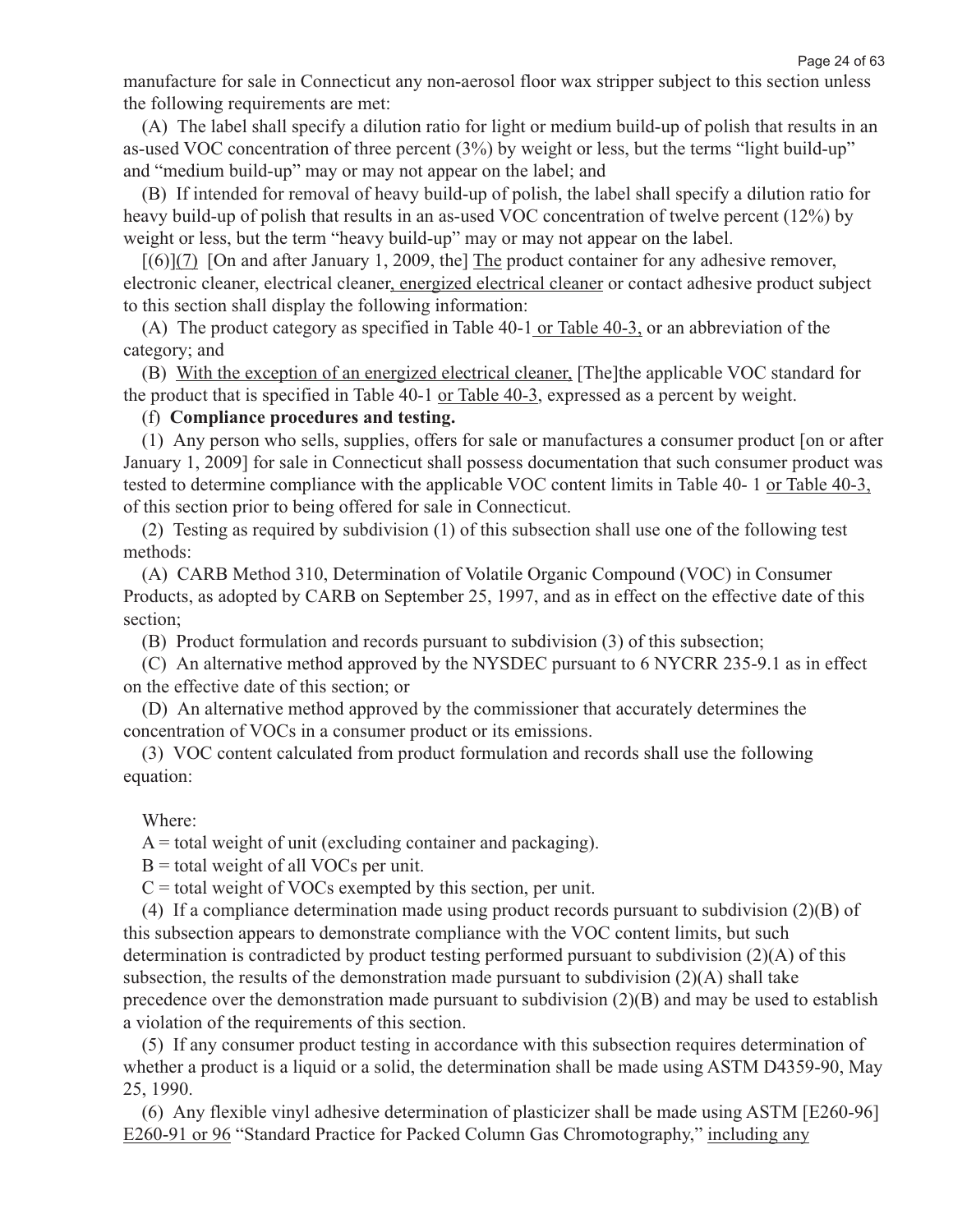subsequent amendments.[as re-approved in 2001].

(7) Testing to determine compliance with the certification requirements for charcoal lighter material shall be performed using the procedures specified in the South Coast Air Quality Management District Rule 1174 Ignition Method Compliance Certification Protocol.

(8) Testing to determine distillation points of petroleum distillate-based charcoal lighter materials shall be performed using ASTM D 86-90, September 28, 1990.

(9) The following methods shall be used, as necessary, to determine if a chemical compound or mixture satisfies one of the criteria as a "LVP-VOC" as defined in subsection (a) of this section:

(A) CARB Method 310, as adopted by CARB on September 25, 1997 and as in effect on the effective date of this section, shall be used to determine the vapor pressure or boiling point; and

(B) The number of carbon atoms shall be verifiable by formulation data.

(g) **Record keeping.**

(1) Any person who [on or after January 1, 2009] sells, supplies, offers for sale or manufactures for sale in Connecticut any consumer product shall maintain records of the information necessary for the commissioner to determine compliance with the requirements of this section.

(2) [The commissioner may make a compliance determination for a product pursuant to subsection  $(f)(2)(B)$  of this section only if the  $A$  manufacturer of [that] a product subject to this section shall [maintains] maintain accurate records for each day of production of the amount and chemical composition of the individual product constituents so that the commissioner may make a compliance determination concerning such product.

(3) All records made to demonstrate compliance with the requirements of this section shall be:

(A) Made available to the [commissioner] Commissioner and the Administrator to inspect and copy upon request; and

(B) Maintained for five (5) years from the date such record is created.

(4) No person shall create, alter, falsify or otherwise modify records in such a way that the records do not accurately reflect the constituents used to manufacture a product, the chemical composition of a product or any other test, processes or records created in connection with product manufacture.

## (h) **Reporting.**

(1) Upon 30 days written notice, the commissioner may require any responsible party to report information for any consumer product. If the responsible party does not have or does not provide the information requested by the commissioner, the commissioner may require the reporting of this information by the person that has the information, including but not limited to, any formulator, manufacturer, supplier, parent company, private labeler, distributor or repackager. The required consumer product report shall [including] include, but not be limited to, the following information:

(A) The name, address, telephone number and designated contact person of the responsible party;

(B) Any claim of confidentiality;

 $[(B)](C)$  The product brand name and label;

 $[(C)](D)$  The category to which the consumer product belongs;

 $[(D)](E)$  The applicable product form or forms listed separately;

 $[(E)](F)$  An identification of each product brand name and form as a household product, industrial and institutional product, or both;

 $[(F)]$ (G) For each product form and for the previous three years, Connecticut sales in pounds per year, to the nearest pound, and the method used to calculate sales for each product form;

 $[(G)](H)$  For registrations submitted by two or more companies, an identification of [the] each company that is submitting relevant data separate from that submitted by the responsible party;

[(H)](I) For each product brand name and form, the net percent by weight of the total product, less container and packaging, comprised of the following, rounded to the nearest one-tenth of a percent  $(0.1\%)$ [;]: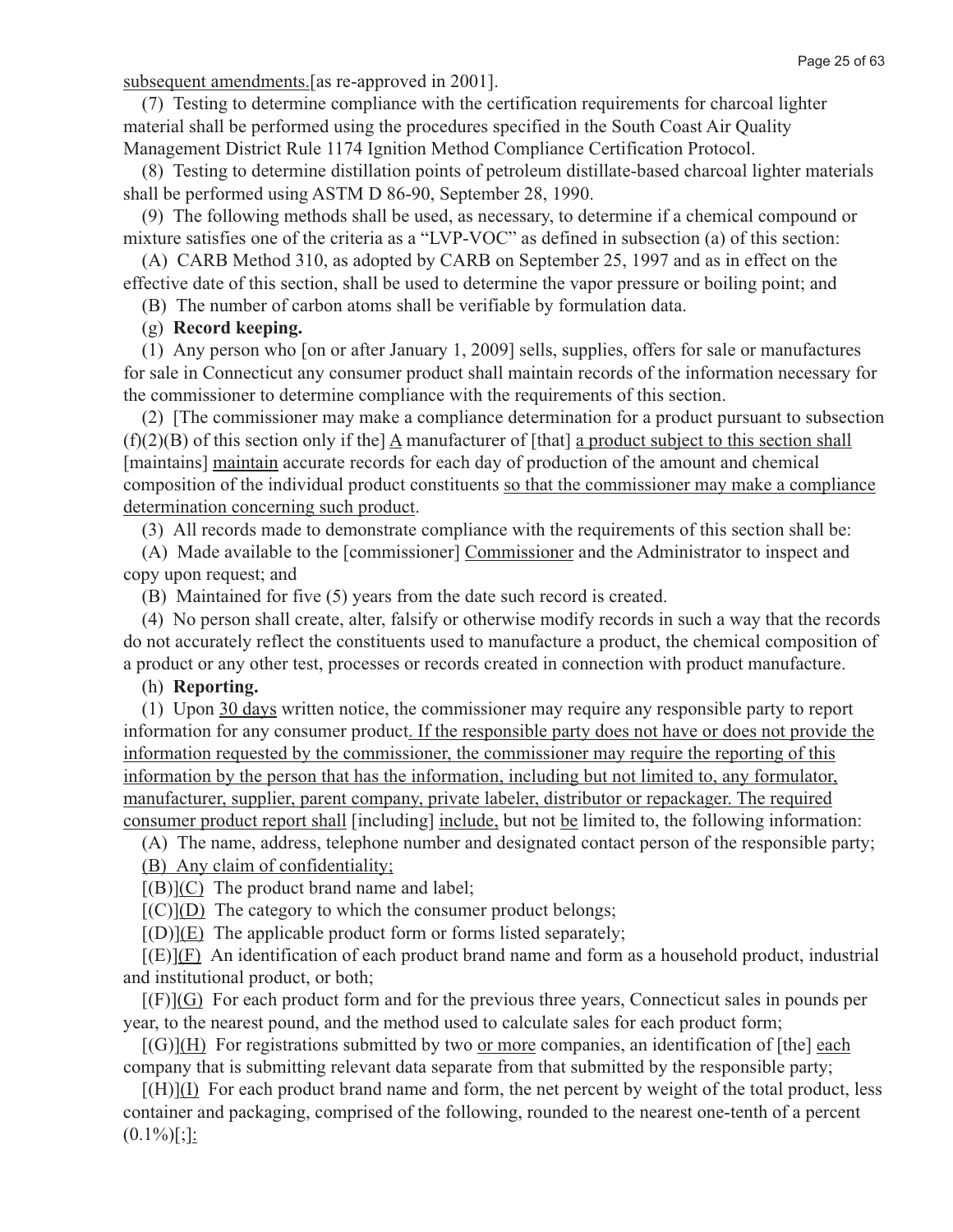(i) Total exempt compounds,

(ii) Total LVP-VOCs that are not fragrances,

(iii) Total of all other compounds that contain at least one carbon atom, that are not exempt compounds or LVP-VOCs and that are not fragrances,

(iv) Total of all non-carbon containing compounds,

(v) Total fragrance,

(vi) For products containing greater than two percent (2%) by weight fragrance, the percent of fragrance that is LVP-VOCs and the percent of fragrance that is all other compounds that contain at least one carbon atom and are not exempt compounds or LVP-VOCs, and

(vii) Total paradichlorobenzene;

 $[(1)]$ (J) The name, CAS number and percent weight of each VOC constituent in the product;

 $[(J)](K)$  The name and CAS number of any exempt compounds in the product, including each compound that contains at least one carbon atom and each LVP-VOC that is not a fragrance;

[(K)](L) If applicable, the weight percent comprised of propellant for each product and the type of propellant; and

 $[(L)](M)$  The net percent by weight of each ozone-depleting compound that is:

(i) Listed in Table 40-2, and

(ii) Contained in a product subject to this section in any amount greater than one-tenth percent  $(0.1\%)$  by weight.

(2) For consumer products that are subject to subsection  $(d)(1)$  of this section and contain perchloroethylene or methylene chloride, the commissioner may require, upon 90 days written notice, the responsible party to report the following information for products sold in Connecticut during [each of the 2009 through 2010 calendar years]a specific time period :

(A) The product brand name and a copy of the product label with legible usage instructions;

(B) The product category to which the consumer product belongs;

(C) The applicable product form or forms, separately listed;

(D) For each product form listed under subparagraph (C) of this subdivision, the total sales in Connecticut during the reported year, to the nearest pound, exclusive of the container or packaging, and the method used for calculating the Connecticut sales; and

(E) The weight percent, to the nearest one-tenth percent (0.10 percent), of perchloroethylene or methylene chloride.

(3) For the purposes of subdivision (2) of this subsection, a product contains perchloroethylene or methylene chloride if the product contains one percent (1.0%) or more by weight, exclusive of the container or packaging, of either perchloroethylene or methylene chloride.

(4) Any document submitted to the commissioner pursuant to this section shall include a certification signed by an individual identified in section  $22a-174-2a(a)(1)$  of the Regulations of Connecticut State Agencies, and by the individual or individuals responsible for actually preparing such document, each of whom shall examine and be familiar with the information submitted in the document and all attachments thereto, and shall inquire of those individuals responsible for obtaining the information to determine that the information is true, accurate, and complete, and each of whom shall certify in writing as follows:

"I have personally examined and am familiar with the information submitted in this document and all attachments thereto, and I certify that based on reasonable investigation, including my inquiry of those individuals responsible for obtaining the information, the submitted information is true, accurate and complete to the best of my knowledge and belief. I understand that any false statement made in the submitted information may be punishable as a criminal offense under section 22a-175 of the Connecticut General Statutes, under section 53a-157b of the Connecticut General Statutes, and in accordance with any applicable statute."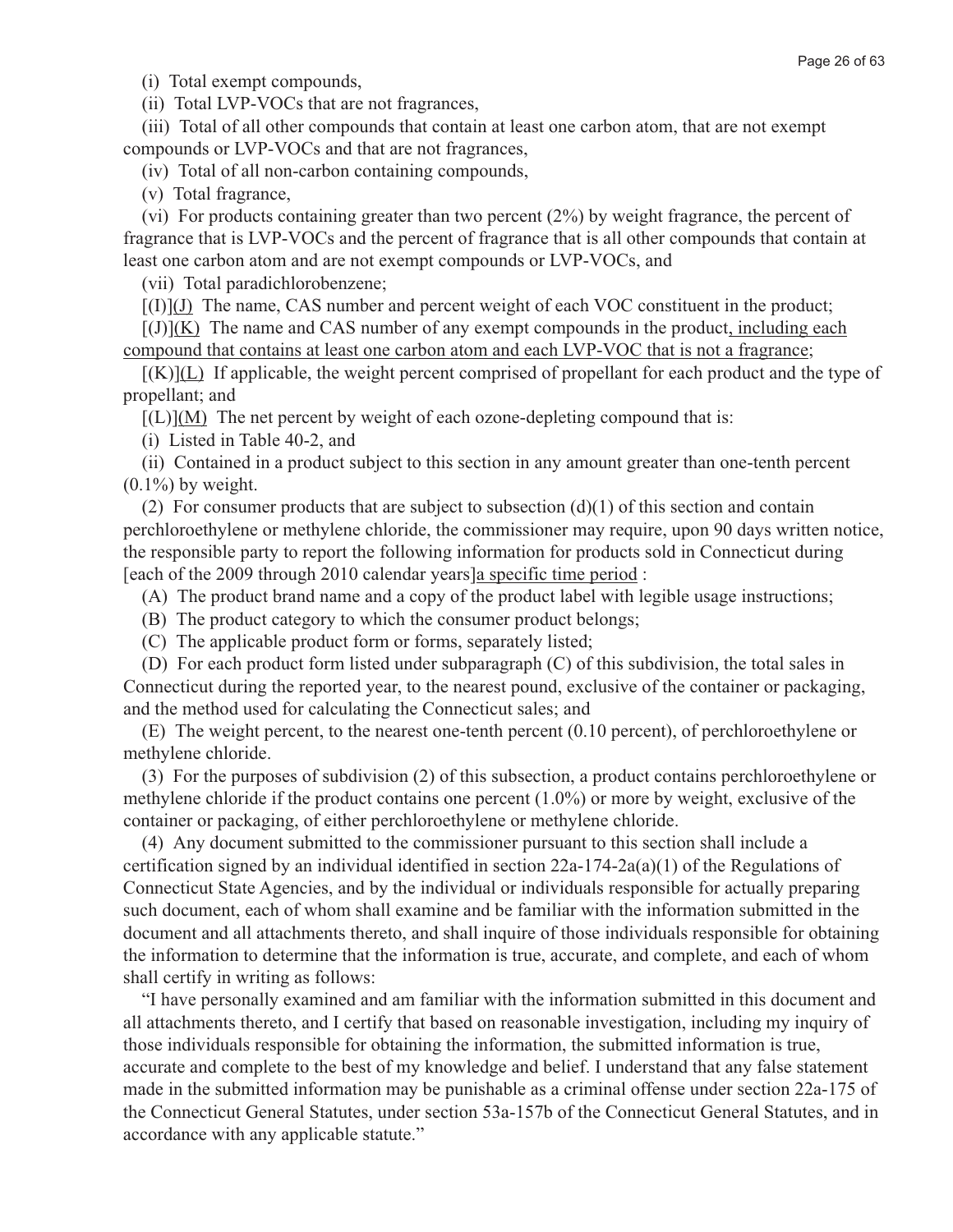(5) Any document required to be submitted to the commissioner pursuant to this subsection shall be submitted as a paper copy, with supporting data in either paper or electronic format, and the submitter shall maintain such a report at the premises as a paper copy with any supporting data in the format submitted for a period of five (5) years from the date of submission to the commissioner.

(6) To determine Connecticut sales pursuant to this section, if direct sales data for Connecticut are not available, sales may be estimated by prorating national or regional sales data by population.

[(i)] [Severability. Each provision of this section is deemed severable, and, in the event that any provision of this section is held to be invalid, the remainder of this section shall continue in full force and effect.]

| <b>PRODUCT CATEGORY</b>                                                                             | <b>VOC CONTENT LIMIT (PERCENT</b>    |
|-----------------------------------------------------------------------------------------------------|--------------------------------------|
|                                                                                                     | <b>VOLATILE ORGANIC COMPOUNDS BY</b> |
|                                                                                                     | <b>WEIGHT</b>                        |
| <b>Adhesives</b>                                                                                    |                                      |
| Aerosol – Mist Spray                                                                                | 65                                   |
| Aerosol - Web Spray                                                                                 | 55                                   |
| Contact – General Purpose                                                                           | 55                                   |
| Contact - Special Purpose                                                                           | 80                                   |
| Special Purpose Spray Adhesives: Mounting,<br>Auto-motive Engine Compartment, and Flexible<br>Vinyl | 70                                   |
| Special Purpose Spray Adhesives: Polystyrene<br>foam and automotive headliner                       | 65                                   |
| Special Purpose Spray Adhesives: Polyolefin; and<br>Laminate Repair or Edgebanding                  | 60                                   |
| Construction, Panel and Floor Covering                                                              | 15                                   |
| <b>General Purpose</b>                                                                              | 10                                   |
| <b>Structural Waterproof</b>                                                                        | 15                                   |
| <b>Adhesive Removers</b>                                                                            |                                      |
| Floor or Wall Covering                                                                              | 5                                    |
| <b>Gasket or Thread Locking</b>                                                                     | 50                                   |
| <b>General Purpose</b>                                                                              | 20                                   |
| Specialty                                                                                           | 70                                   |
| <b>Aerosol Cooking Spray</b>                                                                        | 18                                   |
| <b>Air Freshener</b>                                                                                |                                      |
| Single-Phase Aerosols                                                                               | 30                                   |
| Double-Phase Aerosols                                                                               | 25                                   |
| Liquids or Pump Sprays                                                                              | 18                                   |
| Solids and Semi-solids                                                                              | $\overline{3}$                       |
| <b>Antiperspirants</b>                                                                              |                                      |

**Table 40-1. VOC Content Limits for Listed Product Categories**, prior to May 1, 2017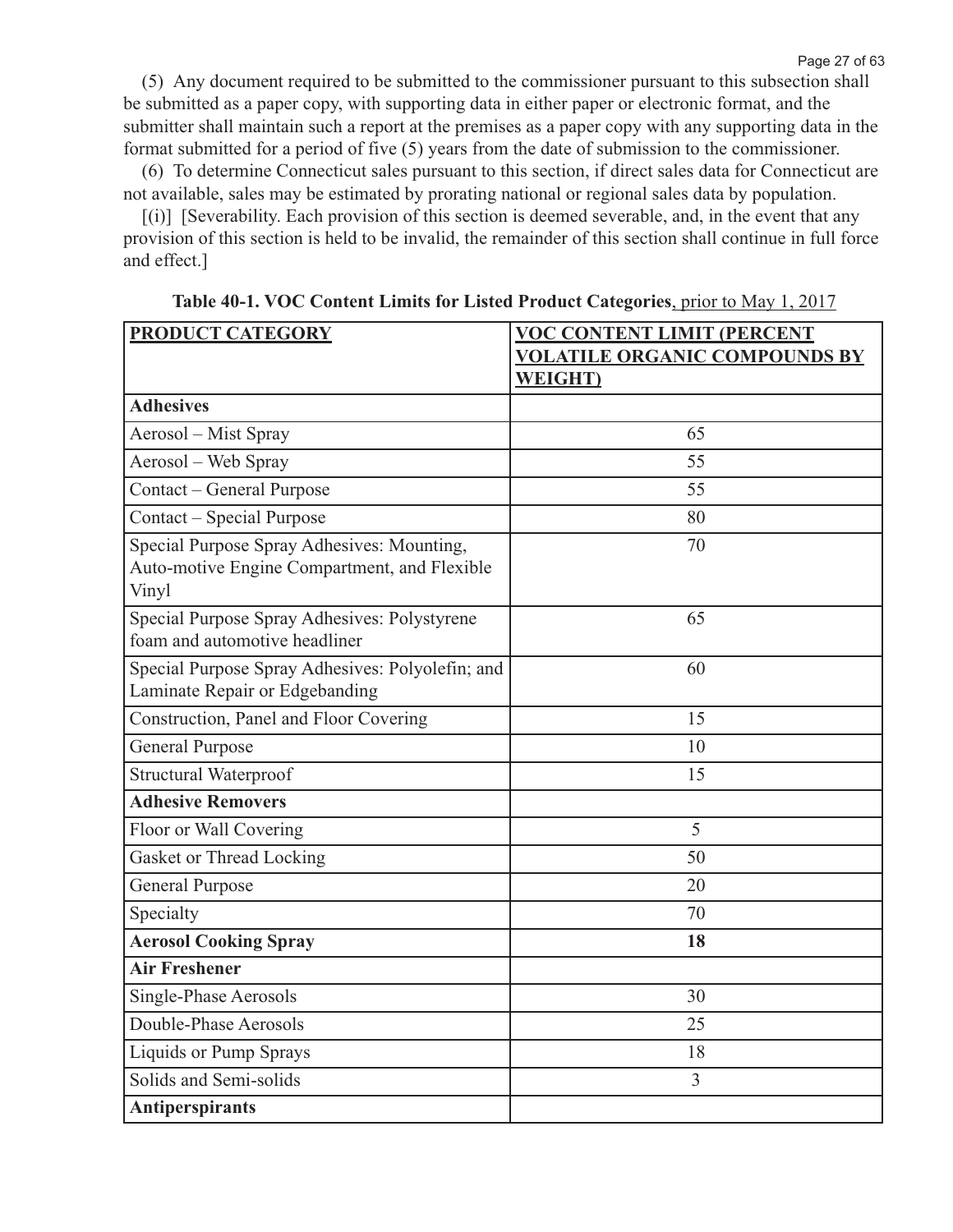| <b>WEIGHT</b><br>40 HVOC<br>Aerosol<br>10 MVOC<br>Non-Aerosol<br>0 HVOC<br>0 MVOC<br><b>Anti-Static Products - Non-aerosol</b><br>11<br><b>Automotive Brake Cleaners</b><br>45<br><b>Automotive Rubbing or Polishing Compounds</b><br>17<br><b>Automotive Waxes, Polishes, Sealants or</b><br><b>Glazes</b><br><b>Hard Paste Wax</b><br>45<br><b>Instant Detailer</b><br>3<br>[All other forms<br>15]<br><b>Automotive Windshield Washer Fluid</b><br>35<br><b>Bathroom and Tile Cleaners</b><br>$\tau$<br>Aerosols<br>All Other Forms<br>5<br><b>Bug and Tar Remover</b><br>40<br><b>Carburetor or Fuel-Injection Air Intake</b><br>45<br><b>Cleaners</b><br><b>Carpet and Upholstery Cleaners</b><br>Aerosols<br>$\overline{7}$<br>Non-Aerosols (Dilutables)<br>0.1<br>Non-Aerosols (Ready-to-Use)<br>3<br><b>Charcoal Lighter Material</b><br>See subsection $(d)(3)$ of this section<br><b>Deodorants</b><br>0 HVOC<br>Aerosol<br>10 MVOC<br>Non-Aerosol<br>0 HVOC<br>0 MVOC<br><b>Dusting aids</b><br>Aerosol<br>25<br>All Other Forms<br>$\overline{7}$<br><b>Electrical Cleaner</b><br>45<br><b>Electronic Cleaner</b><br>75<br><b>Engine Degreasers</b><br>Aerosol<br>35 | <b>PRODUCT CATEGORY</b> | <b>VOC CONTENT LIMIT (PERCENT</b>    |
|----------------------------------------------------------------------------------------------------------------------------------------------------------------------------------------------------------------------------------------------------------------------------------------------------------------------------------------------------------------------------------------------------------------------------------------------------------------------------------------------------------------------------------------------------------------------------------------------------------------------------------------------------------------------------------------------------------------------------------------------------------------------------------------------------------------------------------------------------------------------------------------------------------------------------------------------------------------------------------------------------------------------------------------------------------------------------------------------------------------------------------------------------------------------------------|-------------------------|--------------------------------------|
|                                                                                                                                                                                                                                                                                                                                                                                                                                                                                                                                                                                                                                                                                                                                                                                                                                                                                                                                                                                                                                                                                                                                                                                  |                         | <b>VOLATILE ORGANIC COMPOUNDS BY</b> |
|                                                                                                                                                                                                                                                                                                                                                                                                                                                                                                                                                                                                                                                                                                                                                                                                                                                                                                                                                                                                                                                                                                                                                                                  |                         |                                      |
|                                                                                                                                                                                                                                                                                                                                                                                                                                                                                                                                                                                                                                                                                                                                                                                                                                                                                                                                                                                                                                                                                                                                                                                  |                         |                                      |
|                                                                                                                                                                                                                                                                                                                                                                                                                                                                                                                                                                                                                                                                                                                                                                                                                                                                                                                                                                                                                                                                                                                                                                                  |                         |                                      |
|                                                                                                                                                                                                                                                                                                                                                                                                                                                                                                                                                                                                                                                                                                                                                                                                                                                                                                                                                                                                                                                                                                                                                                                  |                         |                                      |
|                                                                                                                                                                                                                                                                                                                                                                                                                                                                                                                                                                                                                                                                                                                                                                                                                                                                                                                                                                                                                                                                                                                                                                                  |                         |                                      |
|                                                                                                                                                                                                                                                                                                                                                                                                                                                                                                                                                                                                                                                                                                                                                                                                                                                                                                                                                                                                                                                                                                                                                                                  |                         |                                      |
|                                                                                                                                                                                                                                                                                                                                                                                                                                                                                                                                                                                                                                                                                                                                                                                                                                                                                                                                                                                                                                                                                                                                                                                  |                         |                                      |
|                                                                                                                                                                                                                                                                                                                                                                                                                                                                                                                                                                                                                                                                                                                                                                                                                                                                                                                                                                                                                                                                                                                                                                                  |                         |                                      |
|                                                                                                                                                                                                                                                                                                                                                                                                                                                                                                                                                                                                                                                                                                                                                                                                                                                                                                                                                                                                                                                                                                                                                                                  |                         |                                      |
|                                                                                                                                                                                                                                                                                                                                                                                                                                                                                                                                                                                                                                                                                                                                                                                                                                                                                                                                                                                                                                                                                                                                                                                  |                         |                                      |
|                                                                                                                                                                                                                                                                                                                                                                                                                                                                                                                                                                                                                                                                                                                                                                                                                                                                                                                                                                                                                                                                                                                                                                                  |                         |                                      |
|                                                                                                                                                                                                                                                                                                                                                                                                                                                                                                                                                                                                                                                                                                                                                                                                                                                                                                                                                                                                                                                                                                                                                                                  |                         |                                      |
|                                                                                                                                                                                                                                                                                                                                                                                                                                                                                                                                                                                                                                                                                                                                                                                                                                                                                                                                                                                                                                                                                                                                                                                  |                         |                                      |
|                                                                                                                                                                                                                                                                                                                                                                                                                                                                                                                                                                                                                                                                                                                                                                                                                                                                                                                                                                                                                                                                                                                                                                                  |                         |                                      |
|                                                                                                                                                                                                                                                                                                                                                                                                                                                                                                                                                                                                                                                                                                                                                                                                                                                                                                                                                                                                                                                                                                                                                                                  |                         |                                      |
|                                                                                                                                                                                                                                                                                                                                                                                                                                                                                                                                                                                                                                                                                                                                                                                                                                                                                                                                                                                                                                                                                                                                                                                  |                         |                                      |
|                                                                                                                                                                                                                                                                                                                                                                                                                                                                                                                                                                                                                                                                                                                                                                                                                                                                                                                                                                                                                                                                                                                                                                                  |                         |                                      |
|                                                                                                                                                                                                                                                                                                                                                                                                                                                                                                                                                                                                                                                                                                                                                                                                                                                                                                                                                                                                                                                                                                                                                                                  |                         |                                      |
|                                                                                                                                                                                                                                                                                                                                                                                                                                                                                                                                                                                                                                                                                                                                                                                                                                                                                                                                                                                                                                                                                                                                                                                  |                         |                                      |
|                                                                                                                                                                                                                                                                                                                                                                                                                                                                                                                                                                                                                                                                                                                                                                                                                                                                                                                                                                                                                                                                                                                                                                                  |                         |                                      |
|                                                                                                                                                                                                                                                                                                                                                                                                                                                                                                                                                                                                                                                                                                                                                                                                                                                                                                                                                                                                                                                                                                                                                                                  |                         |                                      |
|                                                                                                                                                                                                                                                                                                                                                                                                                                                                                                                                                                                                                                                                                                                                                                                                                                                                                                                                                                                                                                                                                                                                                                                  |                         |                                      |
|                                                                                                                                                                                                                                                                                                                                                                                                                                                                                                                                                                                                                                                                                                                                                                                                                                                                                                                                                                                                                                                                                                                                                                                  |                         |                                      |
|                                                                                                                                                                                                                                                                                                                                                                                                                                                                                                                                                                                                                                                                                                                                                                                                                                                                                                                                                                                                                                                                                                                                                                                  |                         |                                      |
|                                                                                                                                                                                                                                                                                                                                                                                                                                                                                                                                                                                                                                                                                                                                                                                                                                                                                                                                                                                                                                                                                                                                                                                  |                         |                                      |
|                                                                                                                                                                                                                                                                                                                                                                                                                                                                                                                                                                                                                                                                                                                                                                                                                                                                                                                                                                                                                                                                                                                                                                                  |                         |                                      |
|                                                                                                                                                                                                                                                                                                                                                                                                                                                                                                                                                                                                                                                                                                                                                                                                                                                                                                                                                                                                                                                                                                                                                                                  |                         |                                      |
|                                                                                                                                                                                                                                                                                                                                                                                                                                                                                                                                                                                                                                                                                                                                                                                                                                                                                                                                                                                                                                                                                                                                                                                  |                         |                                      |
|                                                                                                                                                                                                                                                                                                                                                                                                                                                                                                                                                                                                                                                                                                                                                                                                                                                                                                                                                                                                                                                                                                                                                                                  |                         |                                      |
|                                                                                                                                                                                                                                                                                                                                                                                                                                                                                                                                                                                                                                                                                                                                                                                                                                                                                                                                                                                                                                                                                                                                                                                  |                         |                                      |
|                                                                                                                                                                                                                                                                                                                                                                                                                                                                                                                                                                                                                                                                                                                                                                                                                                                                                                                                                                                                                                                                                                                                                                                  |                         |                                      |
|                                                                                                                                                                                                                                                                                                                                                                                                                                                                                                                                                                                                                                                                                                                                                                                                                                                                                                                                                                                                                                                                                                                                                                                  |                         |                                      |
|                                                                                                                                                                                                                                                                                                                                                                                                                                                                                                                                                                                                                                                                                                                                                                                                                                                                                                                                                                                                                                                                                                                                                                                  |                         |                                      |
|                                                                                                                                                                                                                                                                                                                                                                                                                                                                                                                                                                                                                                                                                                                                                                                                                                                                                                                                                                                                                                                                                                                                                                                  |                         |                                      |
|                                                                                                                                                                                                                                                                                                                                                                                                                                                                                                                                                                                                                                                                                                                                                                                                                                                                                                                                                                                                                                                                                                                                                                                  |                         |                                      |
|                                                                                                                                                                                                                                                                                                                                                                                                                                                                                                                                                                                                                                                                                                                                                                                                                                                                                                                                                                                                                                                                                                                                                                                  |                         |                                      |
|                                                                                                                                                                                                                                                                                                                                                                                                                                                                                                                                                                                                                                                                                                                                                                                                                                                                                                                                                                                                                                                                                                                                                                                  |                         |                                      |
|                                                                                                                                                                                                                                                                                                                                                                                                                                                                                                                                                                                                                                                                                                                                                                                                                                                                                                                                                                                                                                                                                                                                                                                  | Non-Aerosol             | 5                                    |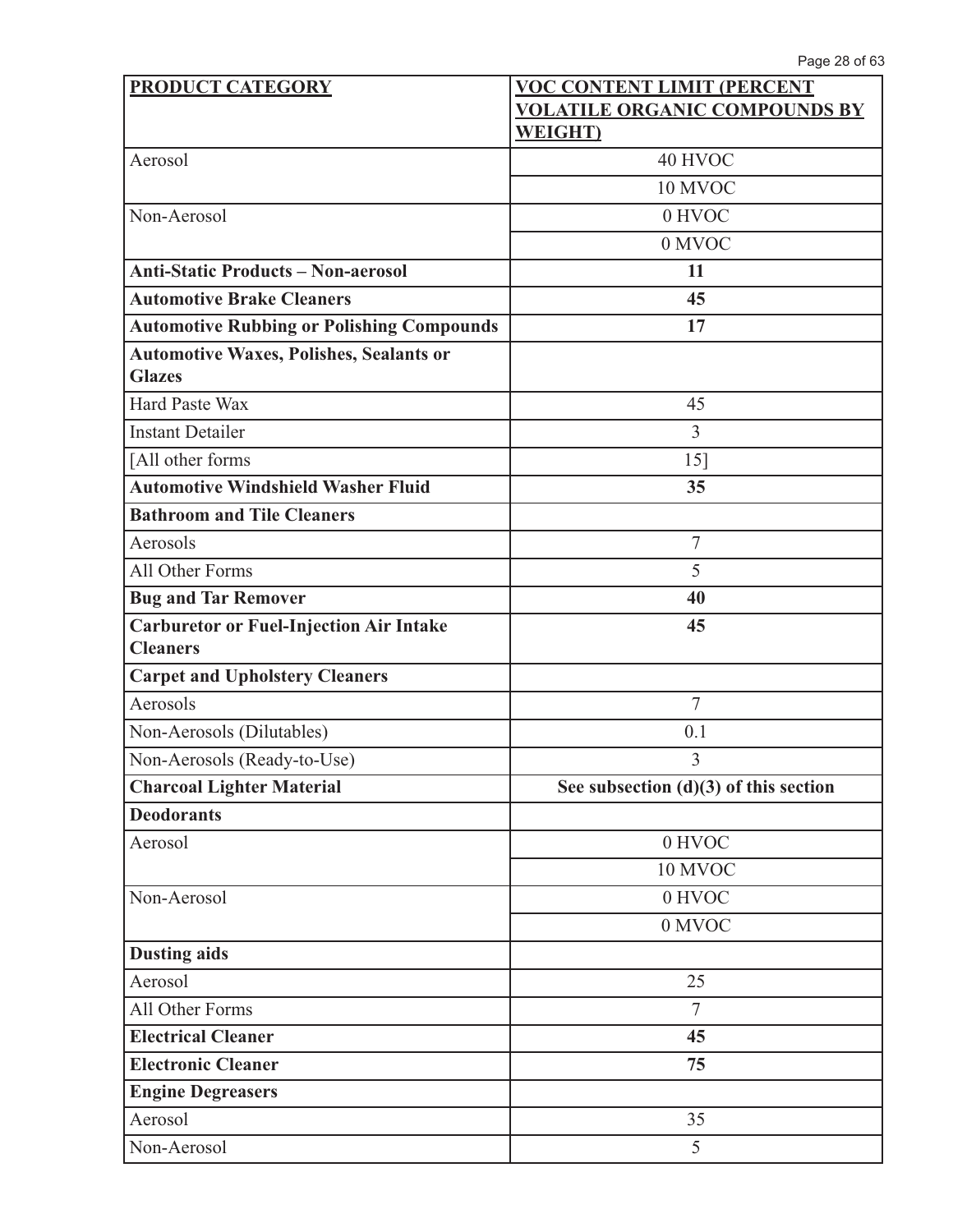| PRODUCT CATEGORY                         | <b>VOC CONTENT LIMIT (PERCENT</b>       |
|------------------------------------------|-----------------------------------------|
|                                          | <b>VOLATILE ORGANIC COMPOUNDS BY</b>    |
|                                          | <b>WEIGHT</b> )                         |
| <b>Fabric Protectants</b>                | 60                                      |
| <b>Fabric Refresher</b>                  |                                         |
| Aerosol                                  | 15                                      |
| Non-Aerosol                              | 6                                       |
| <b>Floor Polish or Wax</b>               |                                         |
| For Flexible Flooring Material           | $\overline{7}$                          |
| For Nonresilient Flooring                | 10                                      |
| Wood Floor Wax                           | 90                                      |
| <b>Floor Wax Strippers (Non-Aerosol)</b> | See subsection $(e)(5)$ of this section |
| <b>Footwear or Leather Care</b>          |                                         |
| Aerosol                                  | 75                                      |
| Solid                                    | 55                                      |
| All Other Forms                          | 15                                      |
| <b>Furniture Maintenance Products</b>    |                                         |
| Aerosols                                 | 17                                      |
| All Other Forms Except Solid and Paste   | $\overline{7}$                          |
| <b>General Purpose Cleaners</b>          |                                         |
| Aerosols                                 | 10                                      |
| Non-Aerosols                             | $\overline{4}$                          |
| <b>General Purpose Degreasers</b>        |                                         |
| Aerosols                                 | 50                                      |
| Non-Aerosols                             | $\overline{4}$                          |
| <b>Glass Cleaners</b>                    |                                         |
| Aerosols                                 | 12                                      |
| Non-Aerosols                             | $\overline{4}$                          |
| <b>Graffiti Remover</b>                  |                                         |
| Aerosol                                  | 50                                      |
| Non-Aerosol                              | 30                                      |
| <b>Hair Mousses</b>                      | 6                                       |
| <b>Hairshines</b>                        | 55                                      |
| <b>Hairsprays</b>                        | 55                                      |
| <b>Hair Styling Product</b>              |                                         |
| <b>Aerosol and Pump Spray</b>            | 6                                       |
| All Other Forms                          | $\overline{2}$                          |
| <b>Heavy-Duty Hand Cleaner or Soap</b>   | 8                                       |
| <b>Insecticides</b>                      |                                         |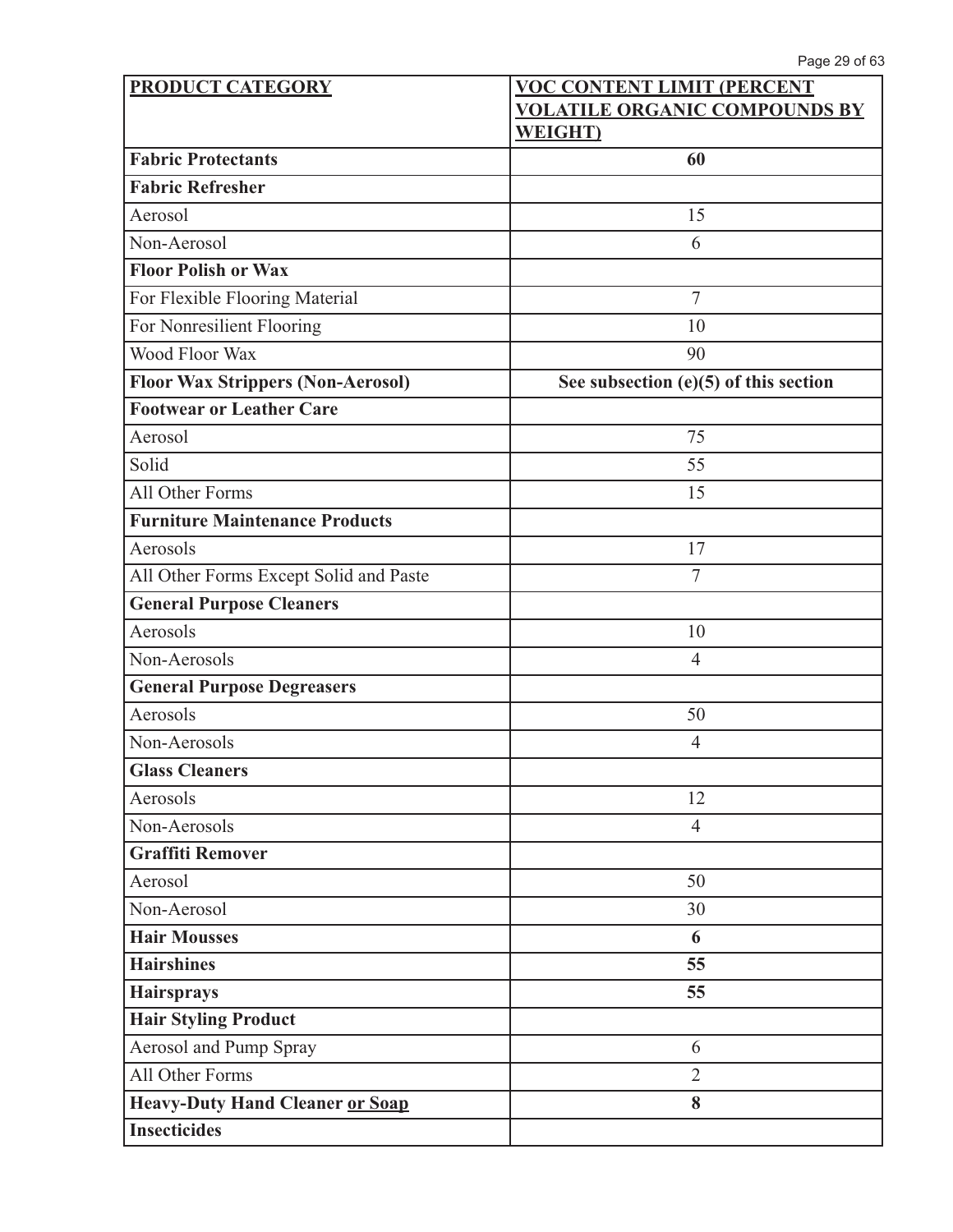| <b>PRODUCT CATEGORY</b>                            | <b>VOC CONTENT LIMIT (PERCENT</b>    |
|----------------------------------------------------|--------------------------------------|
|                                                    | <b>VOLATILE ORGANIC COMPOUNDS BY</b> |
|                                                    | <b>WEIGHT</b> )                      |
| Crawling Bug (aerosol)                             | 15                                   |
| Crawling Bug (all other forms)                     | 20                                   |
| Flea and Tick                                      | 25                                   |
| Flying Bug (aerosol)                               | 25                                   |
| Flying Bug (all other forms)                       | 35                                   |
| Foggers                                            | 45                                   |
| Lawn and Garden (non-aerosol)                      | $\overline{3}$                       |
| Lawn and Garden (all other forms)                  | 20                                   |
| Wasp and Hornet                                    | 40                                   |
| <b>Laundry Prewash</b>                             |                                      |
| <b>Aerosols or Solids</b>                          | 22                                   |
| <b>All Other Forms</b>                             | 5                                    |
| <b>Laundry Starch Products</b>                     | 5                                    |
| <b>Metal Polishes/Cleansers</b>                    | 30                                   |
| <b>Multi-Purpose Lubricant (Excluding Solid or</b> | 50                                   |
| <b>Semi-Solid Products)</b>                        |                                      |
| <b>Nail Polish Remover</b>                         | 75                                   |
| <b>Non-Selective Terrestrial Herbicide Non-</b>    | 3                                    |
| <b>Aerosols</b>                                    |                                      |
| <b>Oven Cleaners</b>                               |                                      |
| Aerosols or Pump Sprays                            | 8                                    |
| Liquids                                            | 5                                    |
| <b>Paint Remover or Strippers</b>                  | 50                                   |
| <b>Penetrants</b>                                  | 50                                   |
| <b>Rubber and Vinyl Protectants</b>                |                                      |
| Non-Aerosols                                       | $\overline{3}$                       |
| Aerosols                                           | 10                                   |
| <b>Sealants and Caulking Compounds</b>             | $\overline{\mathbf{4}}$              |
| <b>Shaving Creams</b>                              | 5                                    |
| <b>Shaving Gel</b>                                 | $\overline{7}$                       |
| <b>Silicone-Based Multi-Purpose Lubricants</b>     | 60                                   |
| (Excluding Solid or Semi-Solid Products)           |                                      |
| <b>Spot Removers</b>                               |                                      |
| Aerosols                                           | 25                                   |
| Non-Aerosols                                       | 8                                    |
| <b>Tire Sealants and Inflators</b>                 | 20                                   |
| <b>Toilet/Urinal Care Product</b>                  |                                      |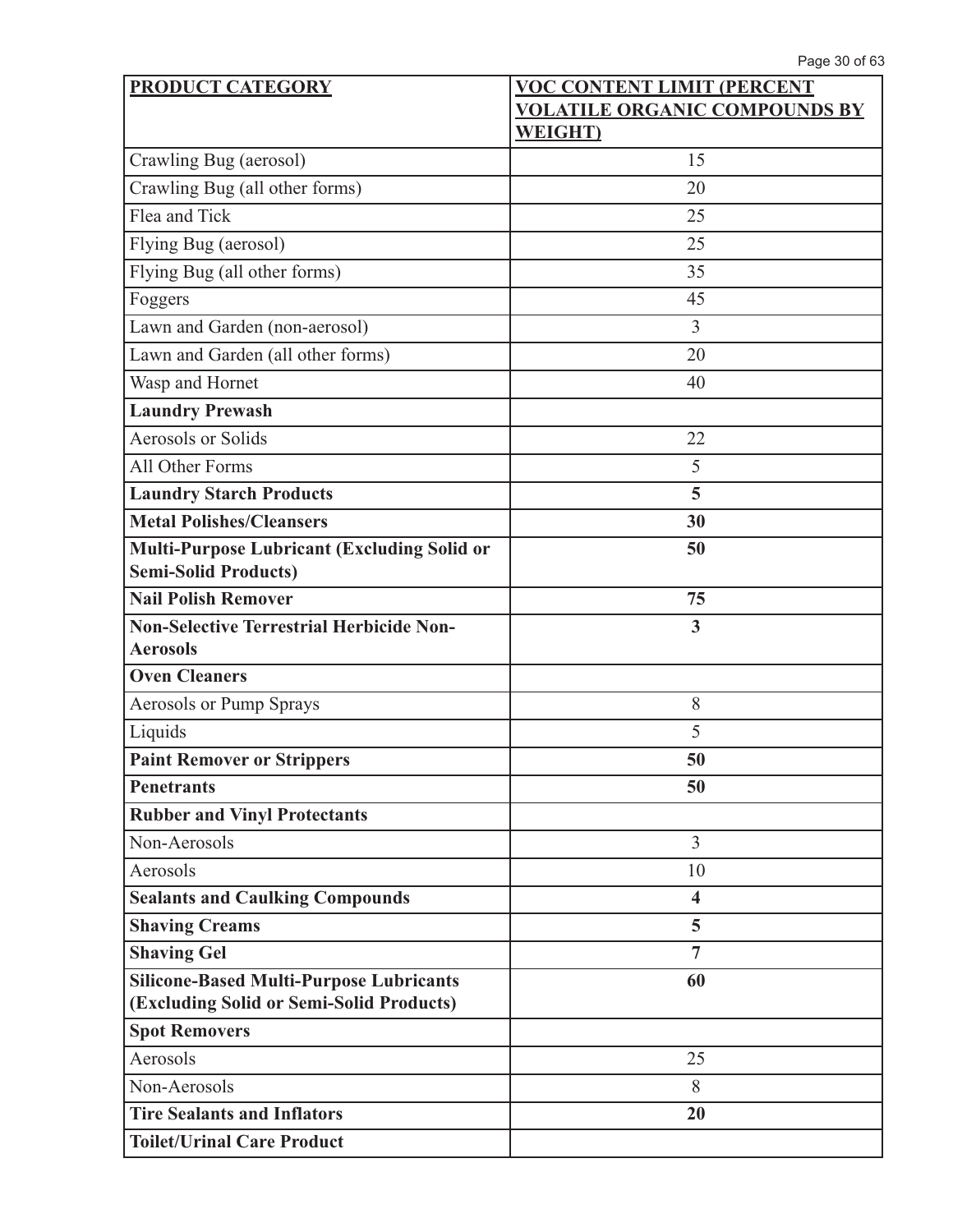| PRODUCT CATEGORY                | <b>VOC CONTENT LIMIT (PERCENT)</b><br><b>VOLATILE ORGANIC COMPOUNDS BY</b><br><b>WEIGHT</b> ) |
|---------------------------------|-----------------------------------------------------------------------------------------------|
| Aerosol                         | 10                                                                                            |
| Non-Aerosol                     |                                                                                               |
| <b>Undercoatings - Aerosols</b> | 40                                                                                            |
| <b>Wood Cleaner</b>             |                                                                                               |
| Aerosol                         | 17                                                                                            |
| Non-Aerosol                     |                                                                                               |

| CFC-11 (trichloroflouromethane)                 | CFC-12 (dichlorodiflouromethane)                                |
|-------------------------------------------------|-----------------------------------------------------------------|
| CFC-113 (1,1,1-trichloro-2,2,2-trifluoroethane) | CFC-114 (1-chloro-1,1-difluoro-2-chloro-2,2-<br>difluoroethane) |
| CFC-115 (chloropentafluoroethane)               | halon 1211 (bromochlorodifluoromethane)                         |
| halon 1301 (bromotrifluoromethane)              | halon 2402 (dibromotetraflouroethane)                           |
| HCFC-22 (chlorodifluoromethane)                 |                                                                 |
| HCFC-123 (2,2-dichloro-1,1,1-trifluoroethane)   | HCFC-124 (2-chloro-1,1,1,2- tetrafluoroethane)                  |
| HCFC-141b (1,1-dichloro-1-fluoroethane)         | HCFC-142b (1-chloro-1,1-difluoroethane)                         |
| $ 1,1,1$ -trichloroethane                       | carbon tetrachloride                                            |

# Table 40-3. VOC Content Limits for Listed Product Categories, On and After May 1, 2017

| <b>PRODUCT CATEGORY</b>                                                                           | <b>VOC CONTENT LIMIT (PERCENT)</b><br><b>VOLATILE ORGANIC COMPOUNDS BY</b> |
|---------------------------------------------------------------------------------------------------|----------------------------------------------------------------------------|
|                                                                                                   | <b>WEIGHT</b> )                                                            |
| <b>Adhesives</b>                                                                                  |                                                                            |
| Aerosol - Mist spray                                                                              | 65                                                                         |
| <u>Aerosol – Web spray</u>                                                                        | 55                                                                         |
| Contact – General purpose                                                                         | 55                                                                         |
| <u>Contact – Special purpose</u>                                                                  | 80                                                                         |
| Special purpose spray adhesives: Mounting, auto-<br>motive engine compartment, and flexible vinyl | 70                                                                         |
| Special purpose spray adhesives: Polystyrene<br>foam and automotive headliner                     | 65                                                                         |
| Special Purpose Spray Adhesives: Polyolefin; and<br>laminate repair or edgebanding                | $\underline{60}$                                                           |
| Construction, panel and floor covering                                                            | $\overline{1}$                                                             |
| General purpose                                                                                   | 10                                                                         |
| <b>Structural waterproof</b>                                                                      | 15                                                                         |
| <b>Adhesive removers</b>                                                                          |                                                                            |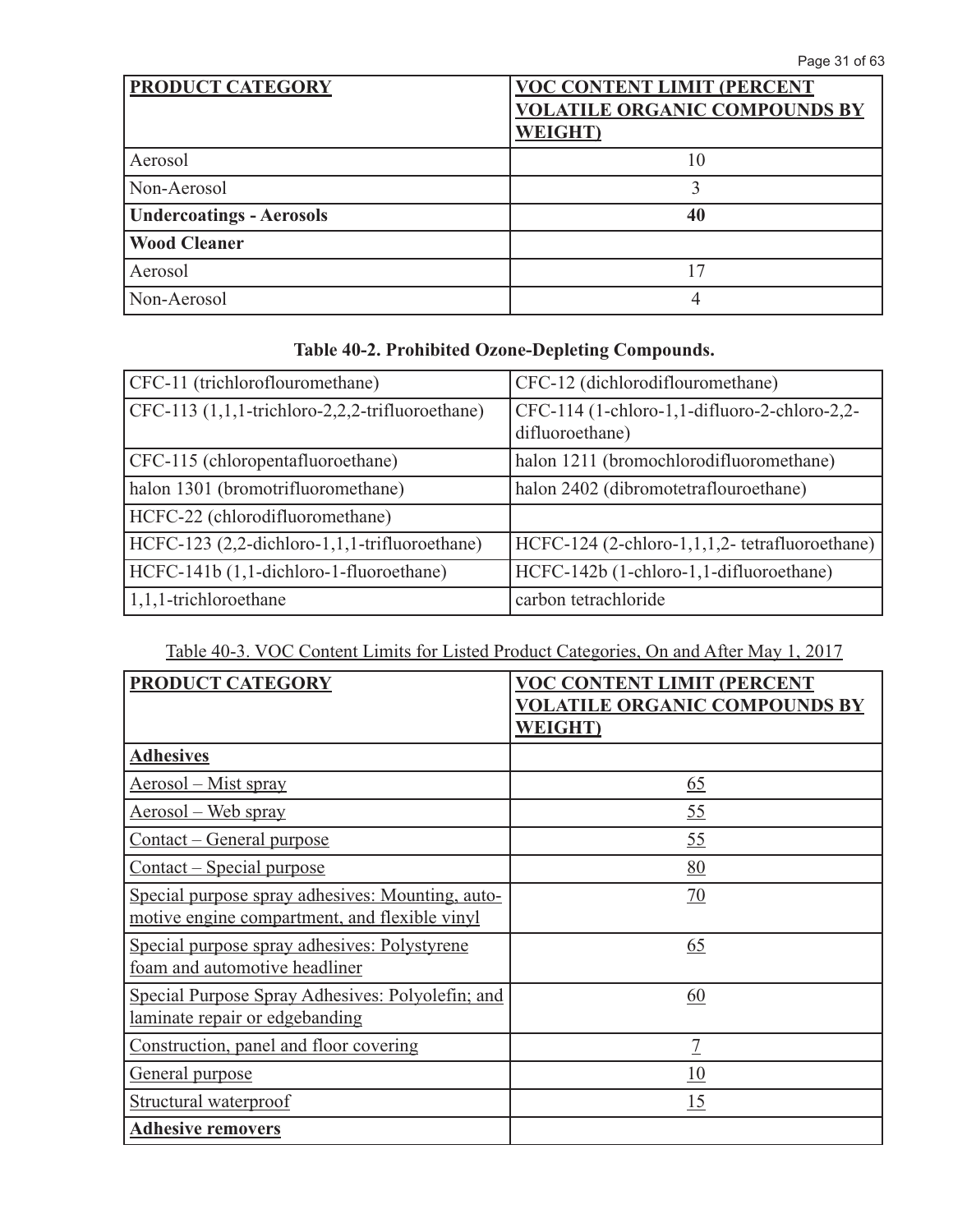| <b>PRODUCT CATEGORY</b>                          | <b>VOC CONTENT LIMIT (PERCENT</b>    |
|--------------------------------------------------|--------------------------------------|
|                                                  | <b>VOLATILE ORGANIC COMPOUNDS BY</b> |
|                                                  | <b>WEIGHT</b>                        |
| Floor or wall covering                           | $\overline{5}$                       |
| Gasket or thread locking                         | 50                                   |
| General purpose                                  | 20                                   |
| Specialty                                        | 70                                   |
| <b>Aerosol cooking spray</b>                     | <u>18</u>                            |
| <b>Air freshener</b>                             |                                      |
| Single-phase aerosols                            | 30                                   |
| Double-phase aerosols                            | 25                                   |
| Dual purpose air freshener/disinfectant aerosols | 60                                   |
| Liquids or pump sprays                           | <u>18</u>                            |
| Solids and semi-solids                           | $\overline{3}$                       |
| <b>Antiperspirants</b>                           |                                      |
| Aerosol                                          | 40 HVOC                              |
|                                                  | 10 MVOC                              |
| Non-aerosol                                      | 0 HVOC                               |
|                                                  | $0$ MVOC                             |
| <b>Anti-static products</b>                      | 11                                   |
| Aerosol                                          | 80                                   |
| Non-aerosol                                      | 11                                   |
| <b>Automotive rubbing or polishing compounds</b> | 17                                   |
| Automotive waxes, polishes, sealants or glazes   |                                      |
| Hard paste wax                                   | 45                                   |
| Instant detailer                                 | $\overline{3}$                       |
| All other forms                                  | 15                                   |
| <b>Automotive windshield cleaner</b>             | 35                                   |
| <b>Automotive windshield washer fluid</b>        | 35                                   |
| <b>Bathroom and tile cleaners</b>                |                                      |
| Aerosols                                         | $\overline{1}$                       |
| Non-aerosol                                      | $\overline{1}$                       |
| <b>Brake cleaner</b>                             | 10                                   |
| <b>Bug and tar remover</b>                       | 40                                   |
| Carburetor or fuel-injection air intake          | <u>10</u>                            |
| <u>cleaners</u>                                  |                                      |
| <b>Carpet and upholstery cleaners</b>            |                                      |
| Aerosols                                         | $\overline{1}$                       |
| Non-aerosols (dilutables)                        | 0.1                                  |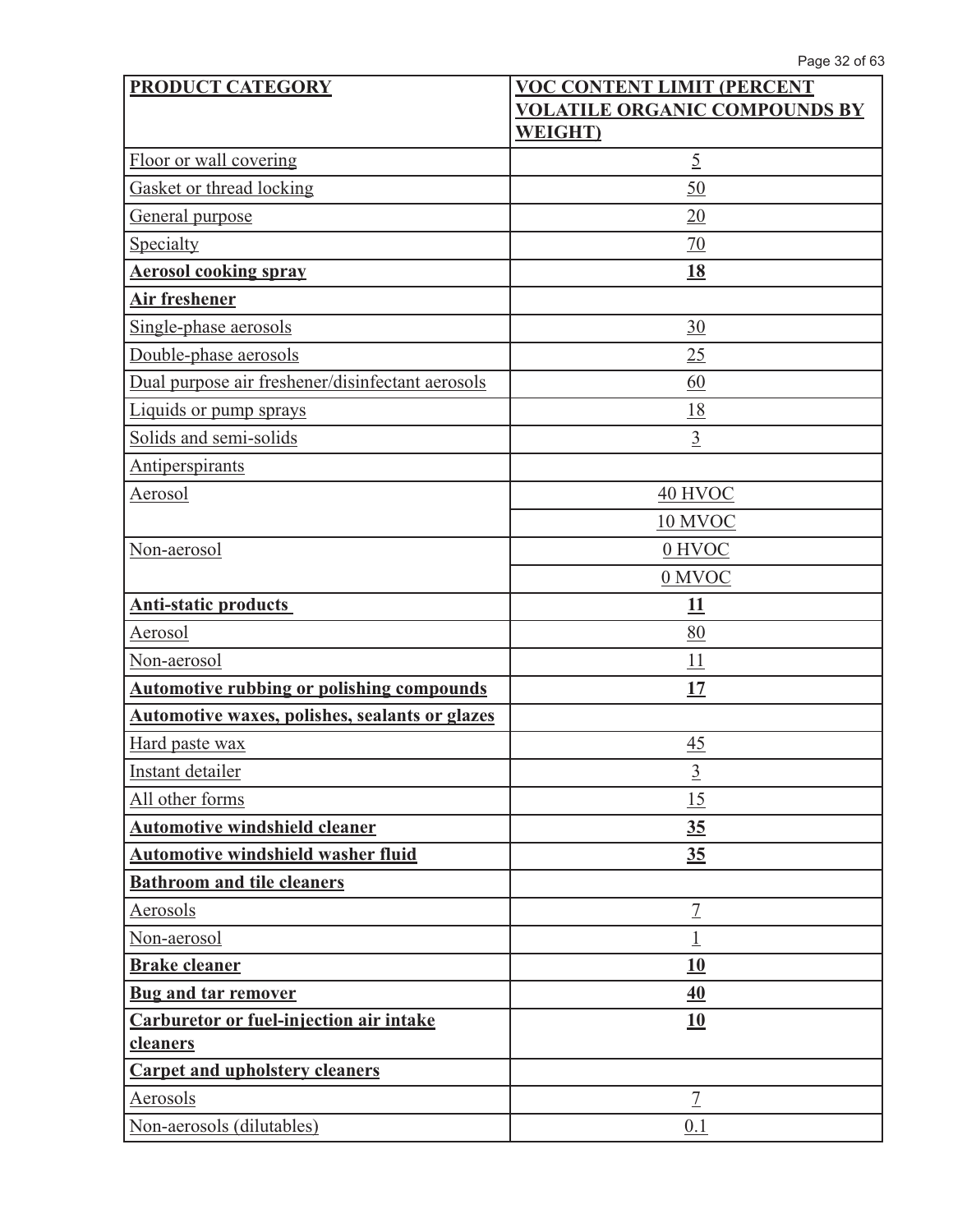| <b>PRODUCT CATEGORY</b>                  | VOC CONTENT LIMIT (PERCENT              |
|------------------------------------------|-----------------------------------------|
|                                          | <b>VOLATILE ORGANIC COMPOUNDS BY</b>    |
|                                          | <b>WEIGHT</b>                           |
| Non-aerosols (ready-to-use)              | 3                                       |
| <b>Charcoal lighter material</b>         | See subsection $(d)(3)$ of this section |
| <b>Deodorants</b>                        |                                         |
| Aerosol                                  | 0 HVOC                                  |
|                                          | 10 MVOC                                 |
| Non-aerosol                              | 0 HVOC                                  |
|                                          | 0 MVOC                                  |
| <b>Disinfectants</b>                     |                                         |
| Aerosols                                 | 70                                      |
| Non-aerosols                             | $\overline{1}$                          |
| <b>Dusting aids</b>                      |                                         |
| Aerosol                                  | 25                                      |
| All other forms                          | $\overline{1}$                          |
| <b>Electrical cleaner</b>                | 45                                      |
| <b>Electronic cleaner</b>                | 75                                      |
| <b>Engine degreasers</b>                 |                                         |
| Aerosol                                  | 10                                      |
| Non-aerosol                              | $\overline{5}$                          |
| <b>Fabric protectants</b>                | 60                                      |
| <b>Fabric refresher</b>                  |                                         |
| Aerosol                                  | 15                                      |
| Non-aerosol                              | 6                                       |
| <b>Floor polish or wax</b>               |                                         |
| For flexible flooring material           | $\overline{1}$                          |
| For nonresilient flooring                | $\overline{1}$                          |
| Wood floor wax                           | 90                                      |
| <b>Floor wax strippers (non-aerosol)</b> | See subsection (e)(8) of this section   |
| Footwear or leather care                 |                                         |
| Aerosol                                  | 75                                      |
| Solid                                    | 55                                      |
| All other forms                          | 15                                      |
| <b>Furniture maintenance products</b>    |                                         |
| Aerosols                                 | 17                                      |
| All other forms except solid and paste   | $\overline{3}$                          |
| <b>General purpose cleaners</b>          |                                         |
| <b>Aerosols</b>                          | 8                                       |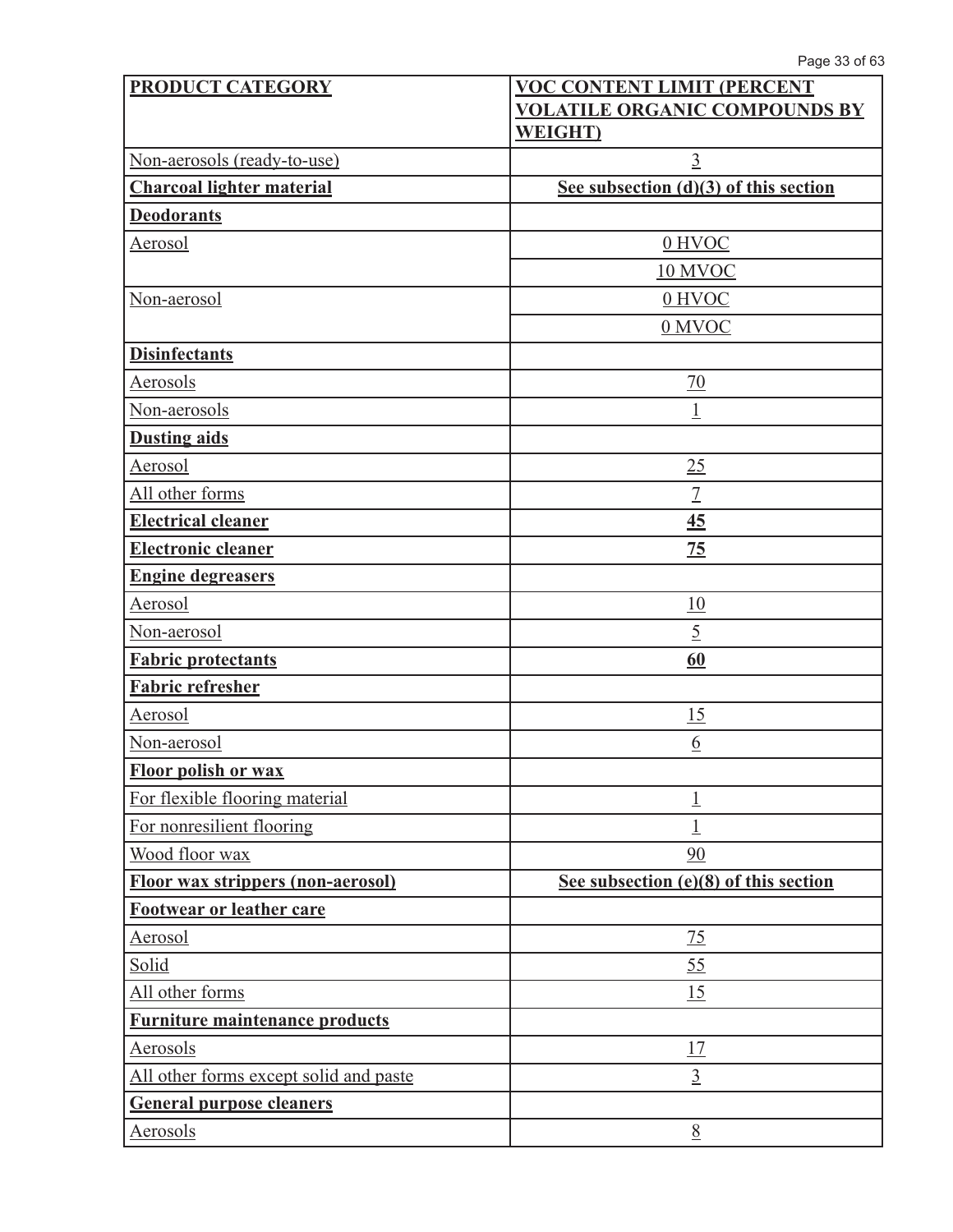| <b>PRODUCT CATEGORY</b>                             | <b>VOC CONTENT LIMIT (PERCENT</b>    |
|-----------------------------------------------------|--------------------------------------|
|                                                     | <b>VOLATILE ORGANIC COMPOUNDS BY</b> |
|                                                     | <b>WEIGHT</b> )                      |
| Non-aerosols                                        | $\overline{4}$                       |
| <b>General purpose degreasers</b>                   |                                      |
| Aerosols                                            | 10                                   |
| Non-aerosols                                        | $\overline{4}$                       |
| <b>Glass cleaners</b>                               |                                      |
| Aerosols                                            | 12                                   |
| Non-aerosols                                        | $\overline{4}$                       |
| Graffiti remover                                    |                                      |
| Aerosol                                             | 50                                   |
| Non-aerosol                                         | 30                                   |
| <b>Hair mousses</b>                                 | $6\overline{6}$                      |
| <b>Hairshines</b>                                   | 55                                   |
| <b>Hairsprays</b>                                   | 55                                   |
| <b>Hair styling product</b>                         |                                      |
| <b>Aerosol and pump spray</b>                       | $\underline{6}$                      |
| All other forms                                     | $\overline{2}$                       |
| <b>Heavy-duty hand cleaner</b>                      | $\underline{8}$                      |
| <b>Insecticides</b>                                 |                                      |
| Crawling bug (aerosol)                              | 15                                   |
| Crawling bug (all other forms)                      | 20                                   |
| Flea and tick                                       | 25                                   |
| Flying bug (aerosol)                                | 25                                   |
| Flying bug (all other forms)                        | 35                                   |
| <b>Foggers</b>                                      | 45                                   |
| Lawn and garden (non-aerosol)                       | $\overline{3}$                       |
| Lawn and garden (all other forms)                   | 20                                   |
| Wasp and hornet                                     | 40                                   |
| <b>Laundry prewash</b>                              |                                      |
| Aerosols or solids                                  | 22                                   |
| All other forms                                     | $\overline{2}$                       |
| <b>Laundry starch/sizing/fabric finish products</b> | 4.5                                  |
| <b>Metal polishes/cleansers</b>                     | 30                                   |
| Multi-purpose lubricant (excluding solid or         | 50                                   |
| semi-solid products)                                |                                      |
| <b>Multi-purpose solvent</b>                        | $\overline{3}$                       |
| Nail polish remover                                 | $\overline{1}$                       |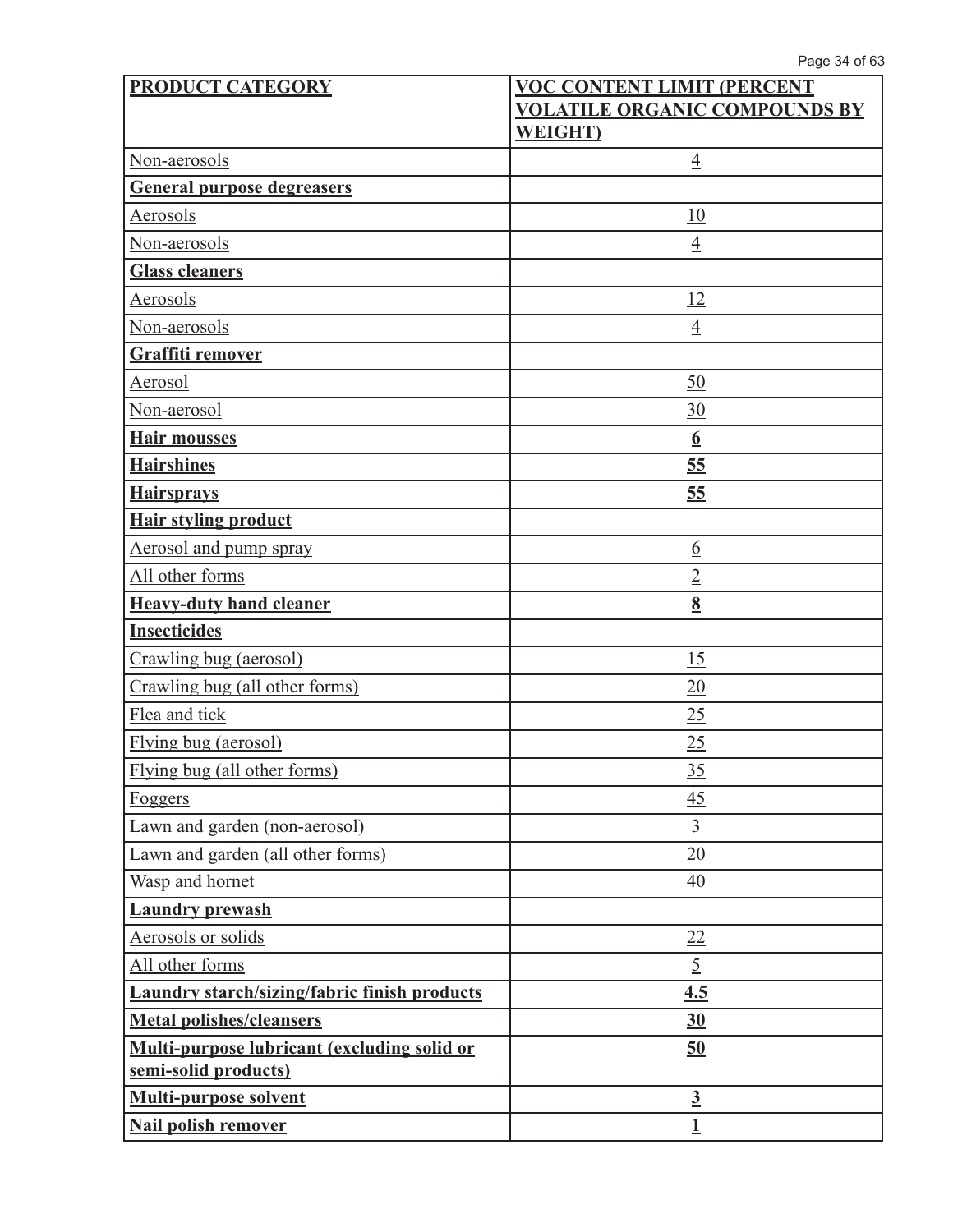| <b>PRODUCT CATEGORY</b>                  | <b>VOC CONTENT LIMIT (PERCENT</b>    |
|------------------------------------------|--------------------------------------|
|                                          | <b>VOLATILE ORGANIC COMPOUNDS BY</b> |
|                                          | <b>WEIGHT</b> )                      |
| Non-selective terrestrial herbicide non- | $\overline{3}$                       |
| aerosols                                 |                                      |
| <b>Oven cleaners</b>                     |                                      |
| Aerosols                                 | 8                                    |
| Non-aerosols                             | $\overline{4}$                       |
| <b>Paint remover or strippers</b>        | 50                                   |
| <b>Paint thinner</b>                     | $\overline{3}$                       |
| <b>Penetrants</b>                        | 50                                   |
| <b>Rubber and vinyl protectants</b>      |                                      |
| Non-aerosols                             | $\overline{3}$                       |
| Aerosols                                 | 10                                   |
| <b>Sanitizer</b>                         |                                      |
| Aerosol                                  | 70                                   |
| Non-aerosol                              | $\overline{1}$                       |
| <b>Sealants and caulking compounds</b>   | $\overline{4}$                       |
| <b>Shaving creams</b>                    | $\overline{5}$                       |
| <b>Shaving gel</b>                       | $\overline{4}$                       |
| Silicone-based multi-purpose lubricants  | 60                                   |
| (excluding solid or semi-solid products) |                                      |
| <b>Spot removers</b>                     |                                      |
| Aerosols                                 | 25                                   |
| Non-aerosols                             | 8                                    |
| <b>Temporary hair color</b>              |                                      |
| Aerosol                                  | 55                                   |
| Tire sealants and inflators              | 20                                   |
| Toilet/urinal care product               |                                      |
| Aerosol                                  | 10                                   |
| Non-aerosol                              | $\underline{3}$                      |
| <b>Undercoatings - aerosols</b>          | 40                                   |
| <b>Wood cleaner</b>                      |                                      |
| Aerosol                                  | 17                                   |
| Non-aerosol                              | $\overline{4}$                       |

Sec. 2. Section 22a-174-41 of the Regulations of Connecticut State Agencies is amended as follows: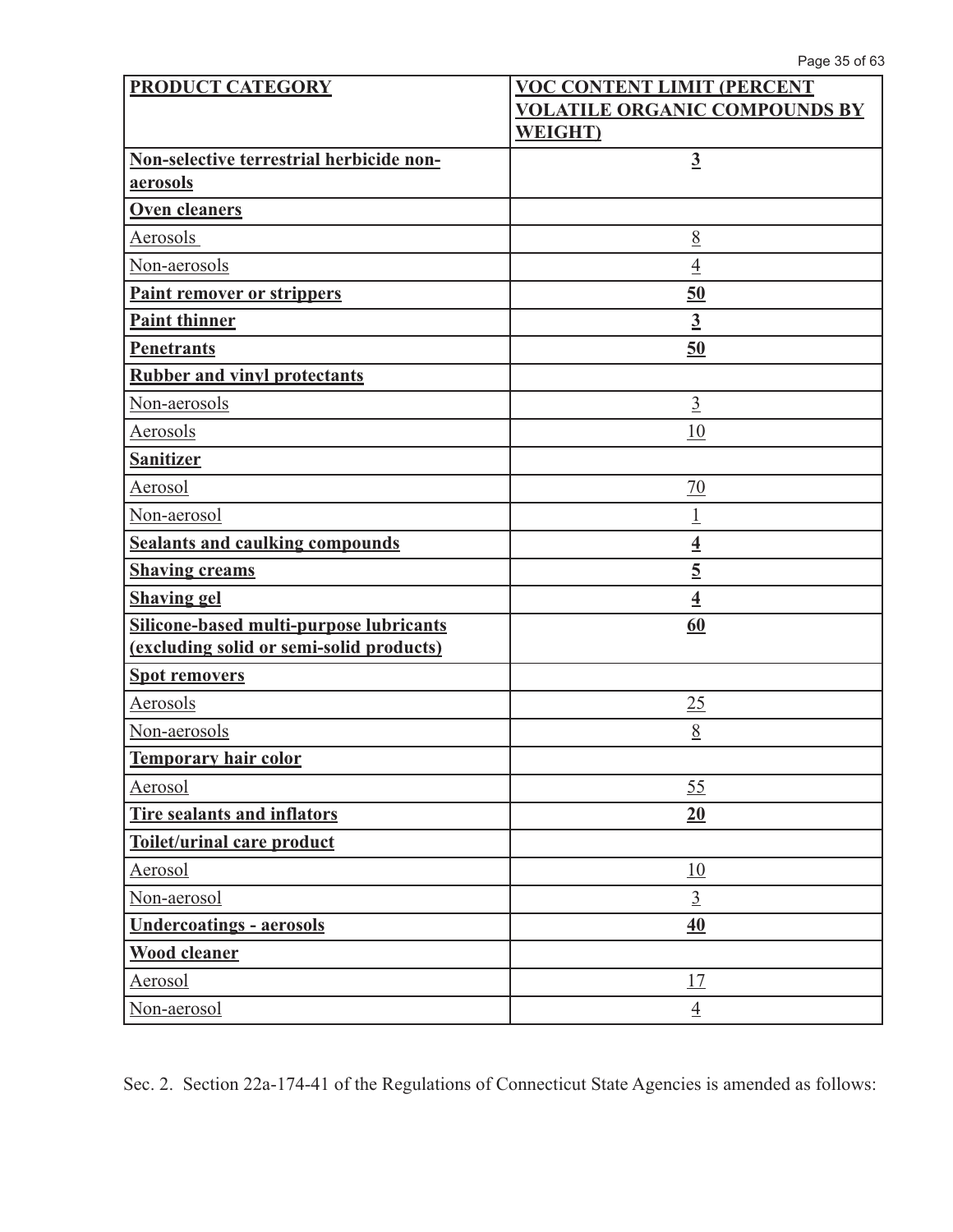#### **Sec. 22a-174-41. Architectural and industrial maintenance coatings - phase 1.**

(a) **Definitions.** For the purposes of this section, the following definitions shall apply:

(1) "Adhesive" means any chemical substance that is applied for the purpose of bonding two surfaces together other than by mechanical means.

(2) "Aerosol coating product" means a pressurized coating product containing pigments or resins that dispenses product ingredients by means of a propellant, and is packaged in a disposable can for hand-held application, or for use in specialized equipment for ground traffic marking applications.

(3) "Antenna coating" means a coating labeled and formulated exclusively for application to equipment and associated structural appurtenances that are used to receive or transmit electromagnetic signals.

(4) "Antifouling coating" means a coating labeled and formulated for application to submerged stationary structures and their appurtenances to prevent or reduce the attachment of marine or freshwater biological organisms.

(5) "Appurtenance" means any accessory to a stationary structure [coated at the site of installation, whether installed or detached,] including but not limited to: bathroom and kitchen fixtures; cabinets; concrete forms; doors; elevators; fences; hand railings; heating equipment, air conditioning equipment, and other fixed mechanical equipment or stationary tools; lampposts; partitions; pipes and piping systems; rain gutters and downspouts; stairways; fixed ladders; catwalks; fire escapes; and window screens.

(6) "Architectural coating" means a coating to be applied to stationary structures and their appurtenances at the site of installation, to portable buildings at the site of installation, to pavements, or to curbs. Coatings applied in shop applications or to non-stationary structures such as airplanes, ships, boats, railcars and automobiles, [and] as well as adhesives are excluded from the definition of "architectural coatings."

(7) "ASTM" means the American Society for Testing and Materials.

(8) "BAAQMD" means the Bay Area Air Quality Management District[, a part of the California Air Resources Board, which is responsible for the regulation of air quality in the state of California].

(9) "Bitumens" means black or brown materials including, but not limited to, asphalt, tar, pitch and asphaltite that are soluble in carbon disulfide, consist mainly of hydrocarbons, and are obtained from natural deposits or as residues from the distillation of crude petroleum or coal.

(10) "Bituminous roof coating" means a coating that incorporates bitumens that is labeled and formulated exclusively for roofing with the primary purpose of preventing water penetration.

(11) "Bituminous roof primer" means a primer that incorporates bitumens that is labeled and formulated exclusively for roofing and intended for the purpose of preparing a weathered and aged surface or improving the adhesion of subsequent surfacing components.

(12) "Bond breaker" means a coating labeled and formulated for application between layers of concrete to prevent a freshly poured top layer of concrete from bonding to the layer over which it is poured.

(13) "Calcimine recoaters" means flat, solvent-borne coatings formulated and recommended specifically for recoating calcimine-painted ceilings and other calcimine-painted substrates.

(14) "CAS" means Chemical Abstract Service.

(15) "Clear brushing lacquers" means clear wood finishes, excluding clear lacquer sanding sealers, formulated with nitrocellulose or synthetic resins to dry by solvent evaporation without chemical reaction and to provide a solid, protective film. Such lacquers are intended to be applied only with a brush.

(16) "Clear wood coating" means a clear and semi-transparent coating, including lacquers and varnishes, applied to a wood substrate, to provide a transparent or translucent solid film.

(17) "Coating" means a material applied onto or impregnated into a substrate for protective,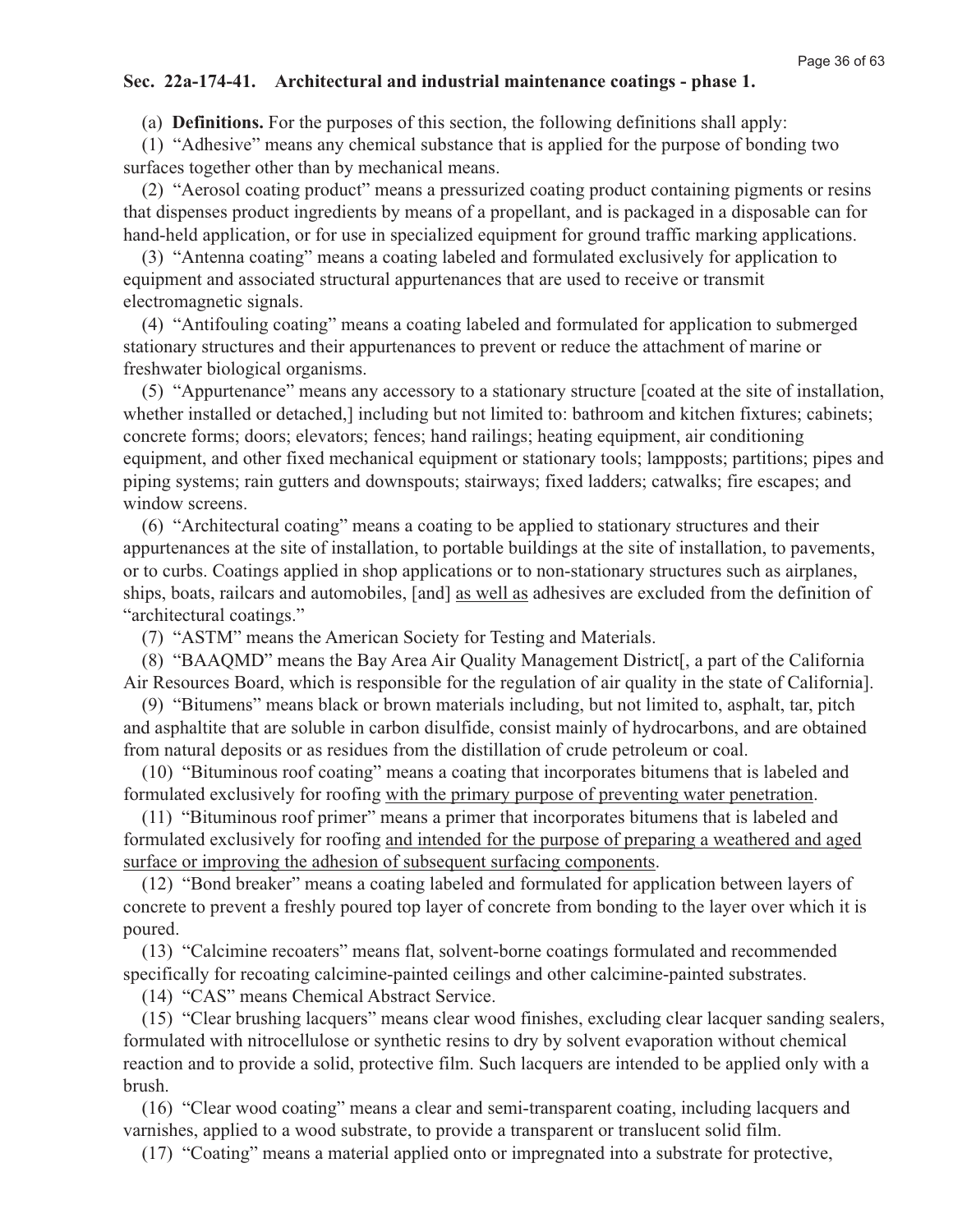decorative or functional purposes. Such materials include, but are not limited to, paints, varnishes, sealers and stains.

(18) "Colorant" means concentrated pigment dispersion in water, solvent or binder that is added to an architectural coating after packaging in sale units to produce the desired color.

(19) "Concrete curing compound" means a coating labeled and formulated for application to freshly poured concrete to [retard the evaporation of water.] perform one or more of the following functions:

(A) Retard the evaporation of water; or

(B) Harden or dustproof the surface of freshly poured concrete.

(20) "Concrete surface retarders" means a mixture of retarding ingredients such as extender pigments, primary pigments, resin and solvent that interact chemically with the cement to prevent hardening on the surface where the retarder is applied, allowing the retarded mix or cement and sand at the surface to be washed away to create an exposed aggregate finish.

(21) "Conversion varnish" means a clear acid curing coating with an alkyd or other resin blended with amino resins and supplied as a single [component] or two-component product. "Conversion [varnishes] varnish" [produce] produces a hard, durable, clear finish designed for professional application to wood flooring. This film formation is the result of an acid-catalyzed condensation reaction, affecting a transetherification at the reactive ethers of the amino resins.

(22) "Dry fog coating" means a coating labeled and formulated only for spray application such that overspray droplets dry before subsequent contact with incidental surfaces in the vicinity of the surface coating activity.

(23) "Exempt compound" means a compound identified in 40 CFR 51.100(s) under "volatile organic compounds," as amended from time to time, as having negligible photochemical reactivity.

(24) "Faux finishing coating" means a coating labeled and formulated as a stain or a glaze to create artistic effects including, but not limited to, dirt, old age, smoke damage and simulated marble and wood grain.

(25) "Fire-resistive coating" means [an opaque] a coating labeled and formulated to protect the structural integrity by increasing the fire endurance of interior or exterior steel and other structural materials. The "fire-resistive coating" category includes sprayed fire-resistive materials and intumescent fire-resistive coatings that are used to bring structural materials into compliance with federal, state, and local building code requirements.

(26) "Fire-retardant coating" means a coating labeled and formulated to retard ignition and flame spread.

(27) "Flat coating" means a coating that is not defined under any other definition in this section and that registers gloss less than 15 on an 85-degree meter or less than 5 on a 60-degree meter.

(28) "Floor coating" means an opaque coating that is labeled and formulated for application to flooring, including, but not limited to, decks, porches, steps, garage floors and other horizontal surfaces which may be subjected to foot traffic.

(29) "Flow coating" means a coating labeled and formulated exclusively for use to maintain the protective coating systems present on utility transformer units.

(30) "Form-release compound" means a coating labeled and formulated for application to a concrete form to prevent the freshly poured concrete from bonding to the form. The form may consist of wood, metal or some material other than concrete.

(31) "Graphic arts coating or sign paint" means a coating labeled and formulated for handapplication using brush, airbrush or roller techniques to indoor and outdoor signs, [excluding structural components, and murals including] where signs do not include structural components or murals. "Graphic arts coating or sign paint" does not include letter enamel[s], poster color[s], copy blocker[s] [and] or bulletin enamel[s].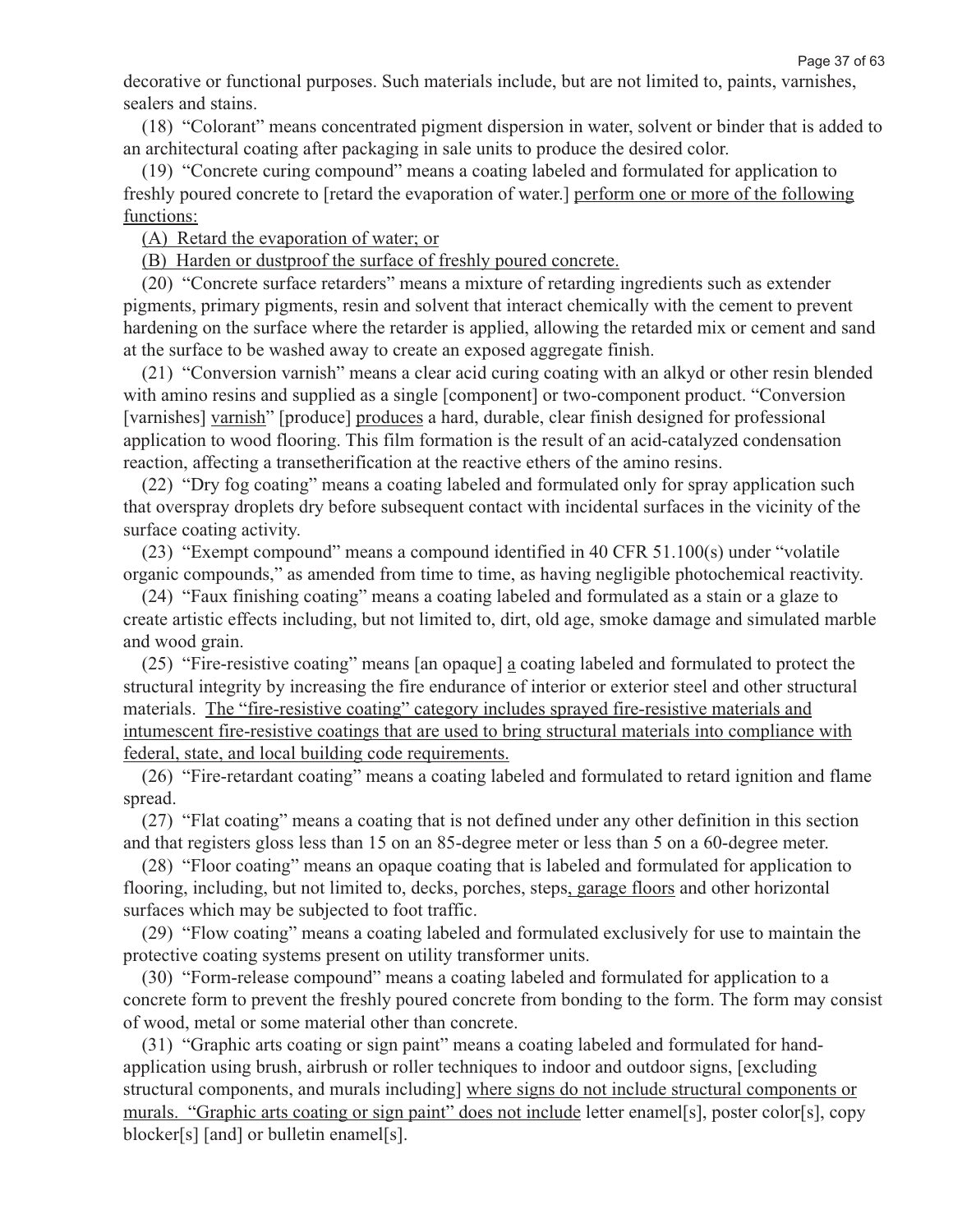(32) "High temperature coating" means a high performance coating labeled and formulated for application to substrates exposed continuously or intermittently to temperatures above 204°C  $(400^{\circ}F).$ 

(33) "Impacted immersion coating" means a high performance maintenance coating formulated and recommended for application to steel structures subject to immersion in turbulent, debris-laden water. These coatings are specifically resistant to high-energy impact damage by floating ice or debris.

(34) "Industrial maintenance coating" means a high performance architectural coating, including primers, sealers, undercoaters, intermediate coats and topcoats, formulated for application to substrates, including floors, exposed to one or more of the following extreme environmental conditions:

Immersion in water, wastewater or chemical solutions (aqueous and non-aqueous solutions), or chronic exposures of interior surfaces to moisture condensation;

Acute or chronic exposure to corrosive, caustic or acidic agents, or to chemicals, chemical fumes, or chemical mixtures or solutions;

[Repeated] Frequent exposure to temperatures above 121°C (250°F);

[Repeated and frequent] Frequent heavy abrasion, including mechanical wear [and repeated] and frequent scrubbing with industrial solvents, cleansers or scouring agents; or

Exterior exposure of metal structures and structural components.

(35) "Lacquer" means a clear or opaque wood coating, including clear lacquer sanding sealers, formulated with cellulosic or synthetic resins to dry by evaporation without chemical reaction and to provide a solid, protective film.

(36) "Low solids coating" means a coating containing 0.12 kilogram or less of solids per liter (one pound or less of solids per gallon) of coating material as recommended for application by the manufacturer.

(37) "Magnesite cement coating" means a coating labeled and formulated for application to magnesite cement decking to protect the magnesite cement substrate from erosion by water.

(38) "Manufacturer's formulation data" means data regarding a coating that are supplied by the materials manufacturer based on the manufacturer's knowledge of the ingredients used to manufacture that coating, rather than on an EPA reference test method. "Manufacturer's formulation data" may include but are not limited to information on density, VOC content and coating solids content.

[(39)] ["Manufacturer's maximum recommendation" means, for an architectural coating, the maximum recommendation for thinning that is indicated on the label or lid of the coating container.]

 $[(40)](39)$  "Mastic texture coating" means a coating labeled and formulated to cover holes and minor cracks and conceal surface irregularities, which is applied in a single coat of at least 10 mils (0.010 inch) dry film thickness.

[(41)](40) "Metallic pigmented coating" means a coating [containing] that is labeled and formulated to provide a metallic appearance and that contains at least 48 grams of elemental metallic pigment per liter of coating as applied (0.4 pounds per gallon).

 $[(42)](41)$  "Multi-color coating" means a coating that is packaged in a single container and [exhibits] labeled and formulated to exhibit more than one color when applied in a single coat.

(42) "Multi-component coating" means a coating requiring the addition of a separate reactive resin, such as a catalyst or hardener, before application to form an acceptable dry film.

(43) "Nonflat coating" means a coating that is not defined under any other definition in this rule and registers a gloss of 15 or greater on an 85-degree meter and five or greater on a 60-degree meter.

(44) "Nonflat-high gloss coating" means a nonflat coating that registers a gloss of 70 or above on a 60-degree meter.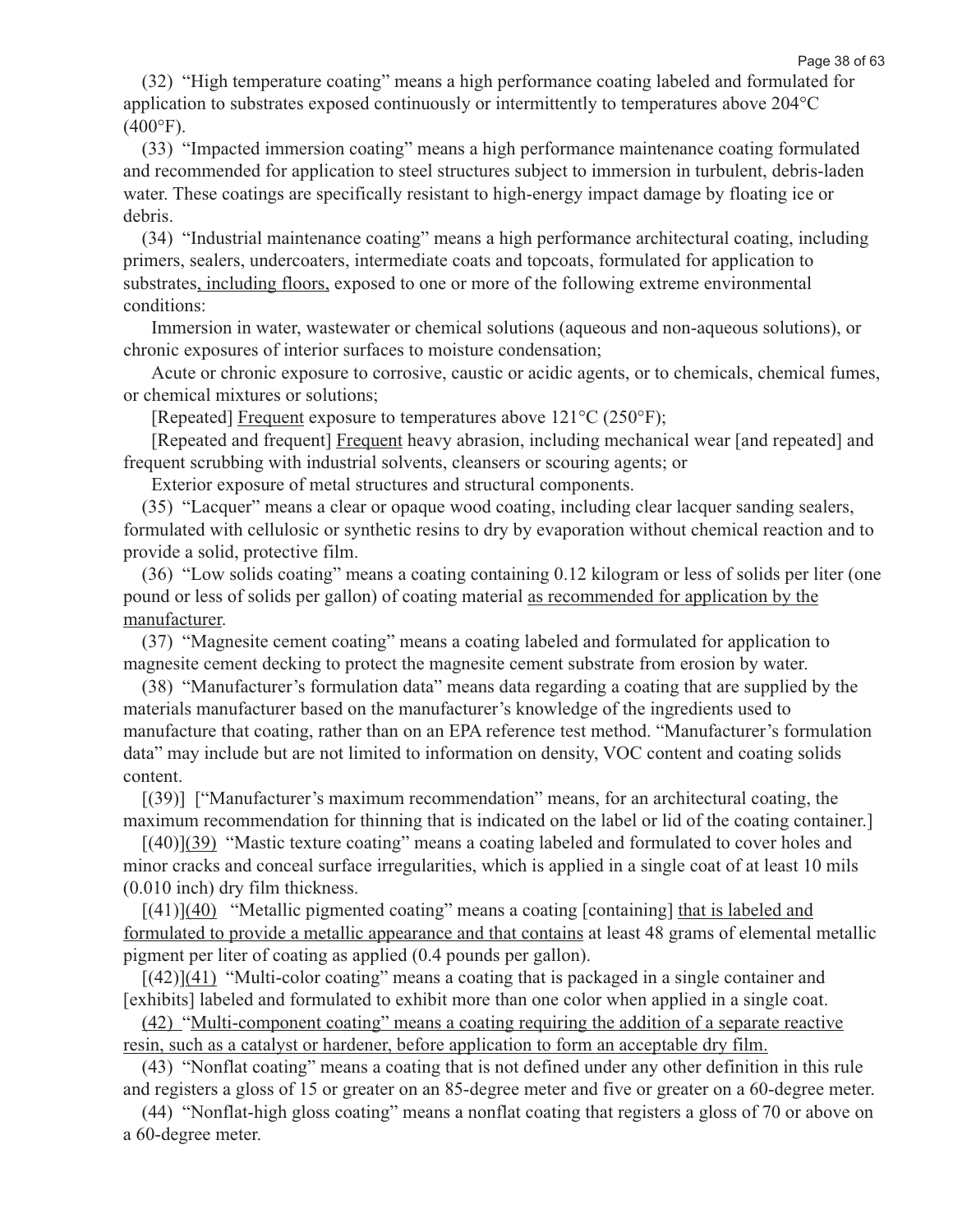[(45)] ["Nonindustrial use" means any use of architectural coatings except in the construction or maintenance of any of the following: facilities used in the manufacturing of goods and commodities; transportation infrastructure, including highways, bridges, airports and railroads; facilities used in mining activities, including petroleum extraction; and utilities infrastructure, including power generation and distribution, and water treatment and distribution systems.]

 $[(46)](45)$  "Nuclear coating" means a protective coating formulated and recommended to seal porous surfaces such as steel or concrete that otherwise would be subject to intrusion by radioactive materials. Such coatings are resistant to long-term (service life) cumulative radiation exposure, relatively easy to decontaminate and resistant to various chemicals to which such coatings are likely to be exposed.

[(47)](46) "NYSDEC" means the New York State Department of Environmental Conservation.

[(48)] ["Pesticide Management Program" means the pesticide registration, permitting and certification program administered by the State of Connecticut Department of Environmental Protection.]

[(49)](47) "Post-consumer coating" means a finished coating [that would have been disposed of in a landfill when no longer useful to a consumer and that does not include manufacturing wastes.] generated by a business or consumer that has served its intended end use and is recovered from or otherwise diverted from the waste stream for the purpose of recycling.

 $[(50)]$ (48) "Pre-treatment wash primer" means a primer [that contains] containing a minimum of 0.5 percent acid, by weight[.], ["Pre-treatment wash primers" are] labeled and formulated for direct application to bare metal surfaces to provide corrosion resistance and to promote adhesion of subsequent topcoats.

 $[(51)](49)$  "Primer" means a coating labeled and formulated for application to a substrate to provide a firm bond between the substrate and subsequent coats.

 $[(52)](50)$  "Quick-dry enamel" means a nonflat coating that is labeled as specified in subsection (e) of this section and that is formulated to have the following characteristics:

(A) Capable of being applied directly from the container under normal conditions with ambient temperatures between  $16^{\circ}$  and  $27^{\circ}$ C (60° and 80°F);

(B) Tack free in four hours or less and dries hard in eight hours or less by the mechanical test methods; and

(C) A dried film gloss of 70 or above on a 60-degree meter.

 $[(53)](51)$  "Quick-dry primer sealer and undercoater" means a primer sealer or under-coater that is dry to the touch in 30 minutes and can be re-coated in two hours.

 $[(54)](52)$  "Recycled coating" means an architectural coating formulated [such that not less than 50 percent of the weight consists of secondary and post-consumer coating, with not less than 10 percent of the total weight consisting of post-consumer coating.] to contain a minimum of 50 percent by volume post-consumer coating, with a maximum of 50 percent by volume secondary industrial materials or virgin materials.

 $[(55)]$ (53) "Roof coating" means a non-bituminous coating labeled and formulated [exclusively] for application to roofs for the primary purpose of preventing water penetration, [of the substrate by water or] reflecting [heat and] ultraviolet light, or reflecting solar radiation. ["Roof coatings" containing metallic pigment shall be defined as "metallic pigmented coatings" for the purposes of this section.]

[(56)](54) "Rust preventive coating" means a coating formulated [exclusively for nonindustrial use] to prevent the corrosion of metal surfaces. "Rust preventative coating" includes direct-to-metal coating and coating intended for application over rusty, previously coated surfaces. The "rust preventative coating" category does not include coatings that are required to be applied as a topcoat over a primer or coatings that are intended for use on wood or any other nonmetallic surface.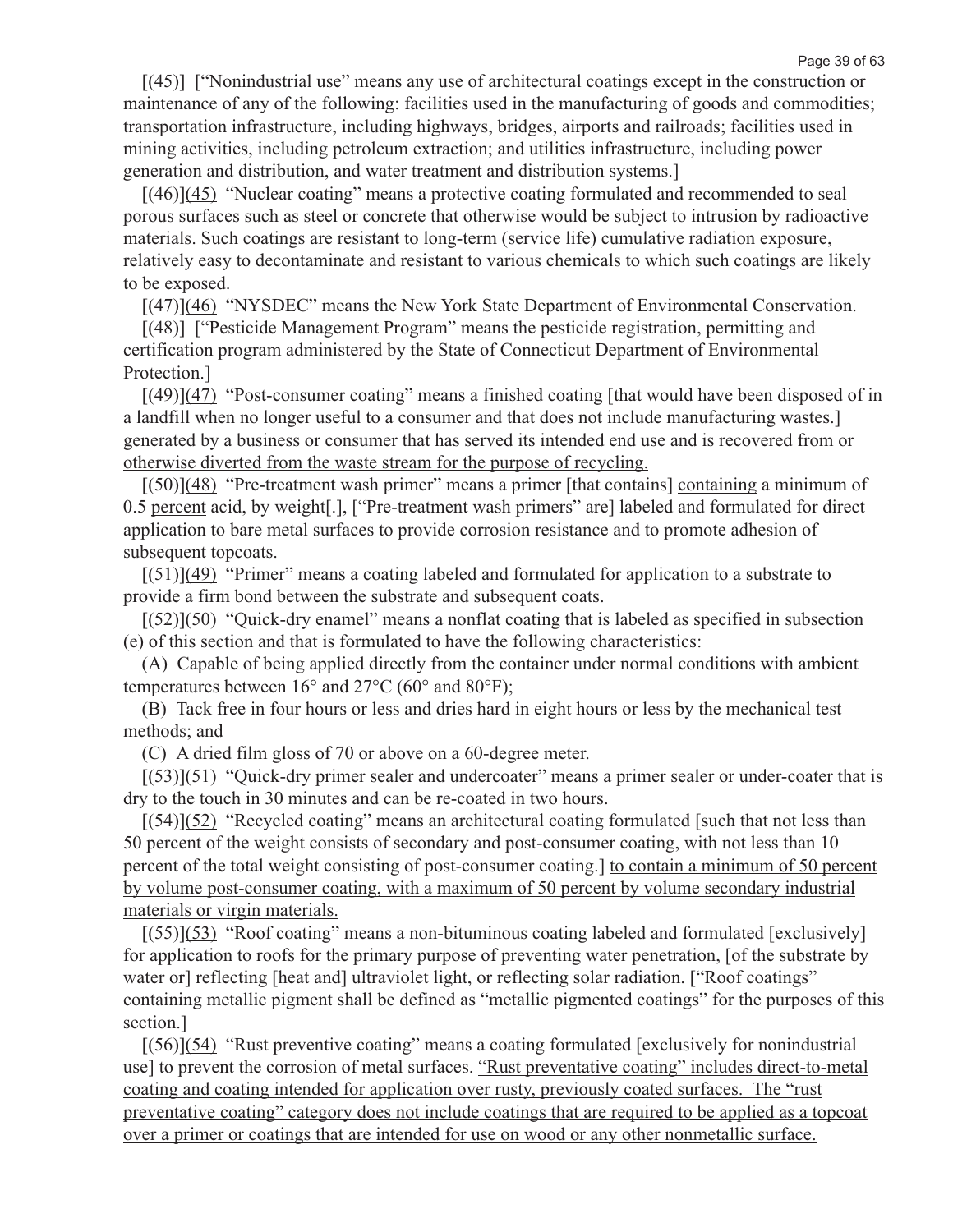$[(57)](55)$  "Sanding sealer" means a clear or semi-transparent wood coating labeled and formulated for application to bare wood to seal the wood and to provide a coat that can be abraded to create a smooth surface for subsequent applications of coatings. A "sanding sealer" that also meets the definition of a lacquer is not included in this category, but [it] is included in the lacquer category.

[(58)](56) "SCAQMD" means the South Coast Air Quality Management District, a part of the California Air Resources Board, which is responsible for the regulation of air quality in the state of California.

[(59)](57) "Sealer" means a coating labeled and formulated for application to a substrate for one or more of the following purposes: to prevent subsequent coatings from being absorbed by the substrate, or to prevent harm to subsequent coatings by materials in the substrate.

[(60)](58) "Secondary [coating] industrial materials" means [a fragment of a finished coating or a finished coating from a manufacturing process that has converted resources into a commodity of real economic value, but does not include excess virgin resources of the manufacturing process.] products or by-products of the paint manufacturing process that are of known composition and have economic value but can no longer be used for their intended use.

[(61)](59) "Shellac" means a clear or opaque coating formulated solely with the resinous secretions of the lac beetle (*Laciffer lacca*)[, thinned with alcohol] and formulated to dry by evaporation without a chemical reaction.

 $[(62)]$ (60) "Shop application" means the application of a coating to a product or a component of a product in or on the premises of a factory or a shop as part of a manufacturing, production or repairing process (e.g., original equipment manufacturing coatings).

 $[(63)](61)$  "Solicit" means to require for use or to specify by written or oral contract.

 $[(64)](62)$  "Specialty primer, sealer and undercoater" means a coating that is formulated for application to a substrate to seal fire, smoke or water damage, to condition excessively chalky surfaces, or to block stains. For the purposes of this definition, an excessively chalky surface is one that is defined as having a chalk rating of four or less.

[(65)](63) "Stain" means a [clear], semi-transparent or opaque coating labeled and formulated to change the color of a surface, but not conceal the grain pattern or texture.

[(66)](64) "Swimming pool coating" means a coating labeled and formulated to coat the interior of swimming pools and resist swimming pool chemicals.

[(67)](65) "Swimming pool repair and maintenance coating" means a rubber-based coating labeled and formulated to be used over existing rubber-based coatings for the repair and maintenance of swimming pools.

 $[(68)]$ (66) "Temperature-indicator safety coating" means a coating labeled and formulated as a color-changing indicator coating for the purpose of monitoring the temperature and safety of the substrate, underlying piping or underlying equipment, and for application to substrates exposed continuously or intermittently to temperatures above 204°C (400°F).

[(69)](67) "Thermoplastic rubber coating and mastic" means a coating or mastic formulated and recommended for application to roofing or other structural surfaces and that incorporates no less than 40 percent by weight of thermoplastic rubbers in the total resin solids and may also contain other ingredients including, but not limited to, fillers, pigments and modifying resins.

 $[(70)]$ (68) "Tint base" means an architectural coating to which colorant is added, after packaging in sale units, to produce a desired color.

[(71)](69) "Traffic marking coating" means a coating labeled and formulated for marking and striping streets, highways, or other traffic surfaces including, but not limited to, curbs, berms, driveways, parking lots, sidewalks and airport runways.

 $[(72)](70)$  "Undercoater" means a coating labeled and formulated to provide a smooth surface for subsequent coatings.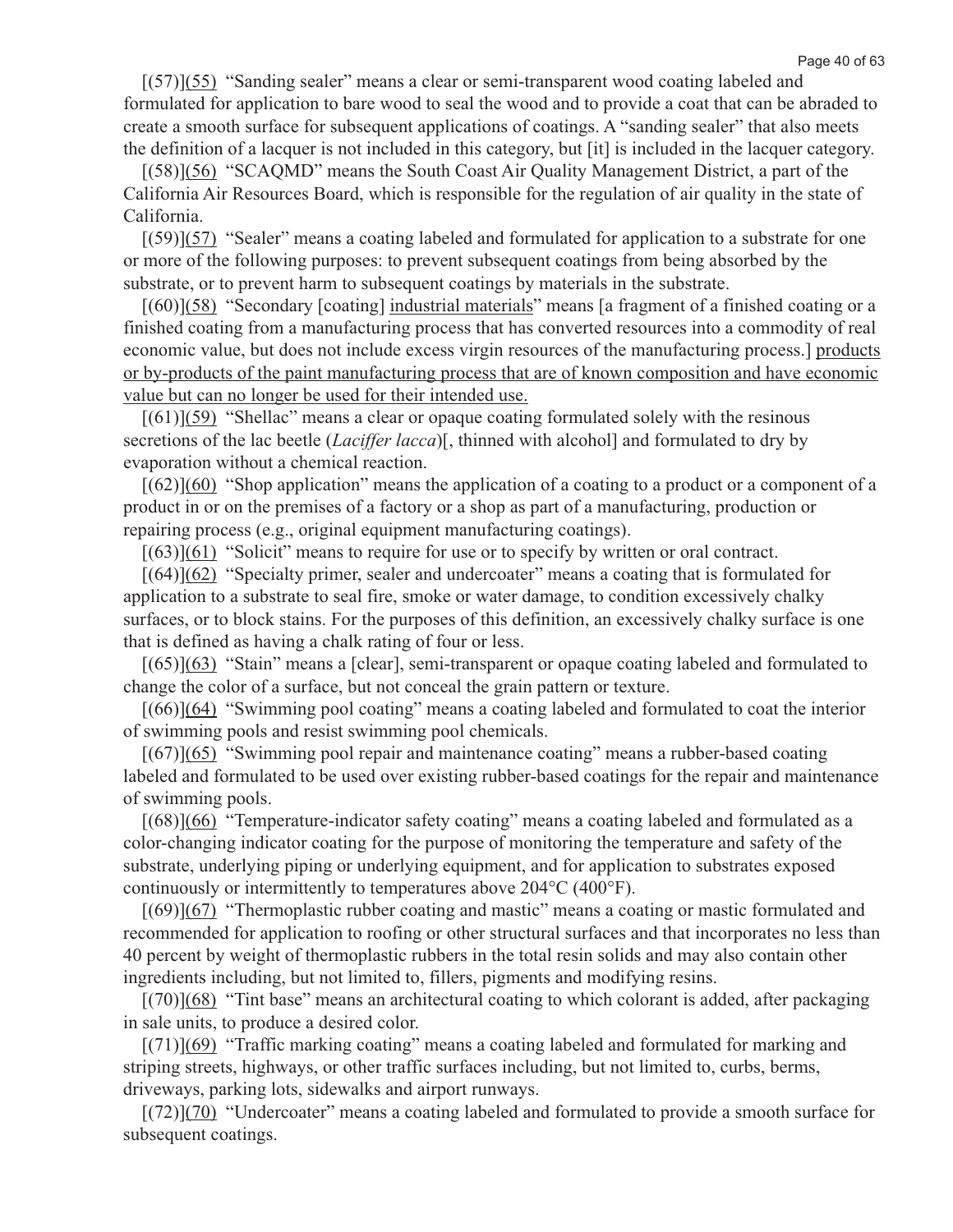Page 41 of 63

 $[(73)](71)$  "Varnish" means a clear or semi-transparent wood coating, excluding lacquers and shellacs, formulated to dry by chemical reaction. "Varnish" may contain small amounts of pigment to color a surface or to control the final sheen or gloss of the finish.

[(74)](72) "VOC content" means the weight of VOC per volume of coating.

 $[(75)](73)$  "Waterproofing sealer" means a coating labeled and formulated for application to a porous substrate for the primary purpose of preventing the penetration of water.

[(76)](74) "Waterproofing[/]" or "masonry sealer" means a clear or pigmented film-forming coating that is labeled and formulated for sealing concrete and masonry to provide resistance against water, alkalis, acids, ultraviolet light and staining.

[(77)](75) "Wood preservative" means a coating labeled and formulated to protect exposed wood from decay or insect attack.

# (b) **Applicability.**

(1) Except as provided in subsection (c) of this section, this section applies to any person who[, on or after May 1, 2008,] sells, supplies, offers for sale or manufactures for sale in the state of Connecticut any architectural coating for use in the state of Connecticut and to any person who applies or solicits the application of any architectural coating within the state of Connecticut on or after May 1, 2008].

(2) The requirements of this section apply to products manufactured prior to May 1, 2017. Any architectural coating manufactured prior to May 1, 2017 that complies with the requirements of this section may be sold, supplied or offered for sale through April 30, 2020.

## (c) **Exemptions and exceptions.**

(1) This section shall not apply to any architectural coating manufactured in the state of Connecticut for shipment, sale and use outside of the state of Connecticut.

(2) Any architectural coating manufactured prior to [May 1, 2008 may be sold, supplied or offered for sale for up to three years after May 1, 2008] May 1, 2017. In addition, a coating manufactured before May 1, 2008 may be applied at any time as long as the coating complies with any applicable VOC standard in effect at the time the coating was manufactured. The exception offered in this subdivision shall only apply to a coating that displays a date or date code as required by subsection  $(e)(1)$  of this section.

(3) This section shall not apply to any aerosol coating product.

(4) This section shall not apply to any of the following architectural [coating that is sold in a container with a volume of one liter (1.057 quart) or less.] coatings:

(A) Coatings sold in a container with a volume of one liter (1.057 quart) or less;

(B) Coatings sold as a kit containing containers of different colors, types or categories of coatings with a total volume of one liter or less; or

(C) Multi-component coating sold in containers with a total volume of one liter or less.

(5) The exceptions provided in subdivision (4) of this subsection do not apply to the following:

(A) Coatings sold in containers of one liter or less that are bundled and sold together as a unit for combination into a total volume of greater than one liter; or

(B) Coatings sold in packaging from which the coating cannot be applied.

 $[(5)](6)$  As used in this section, the terms "supply" and "supplied" shall not include internal transfers or transactions involving architectural coatings to, from or within an installation operated by any branch of the U.S. military.

# (d) **Standards.**

(1) Except as provided in subdivisions (2) and (8) of this subsection and subsection (c) of this section, no person shall manufacture, blend or repackage for sale within the state of Connecticut, supply, sell or offer for sale within the state of Connecticut or solicit for application or apply within the state of Connecticut any architectural coating [manufactured on or after May 1, 2008] that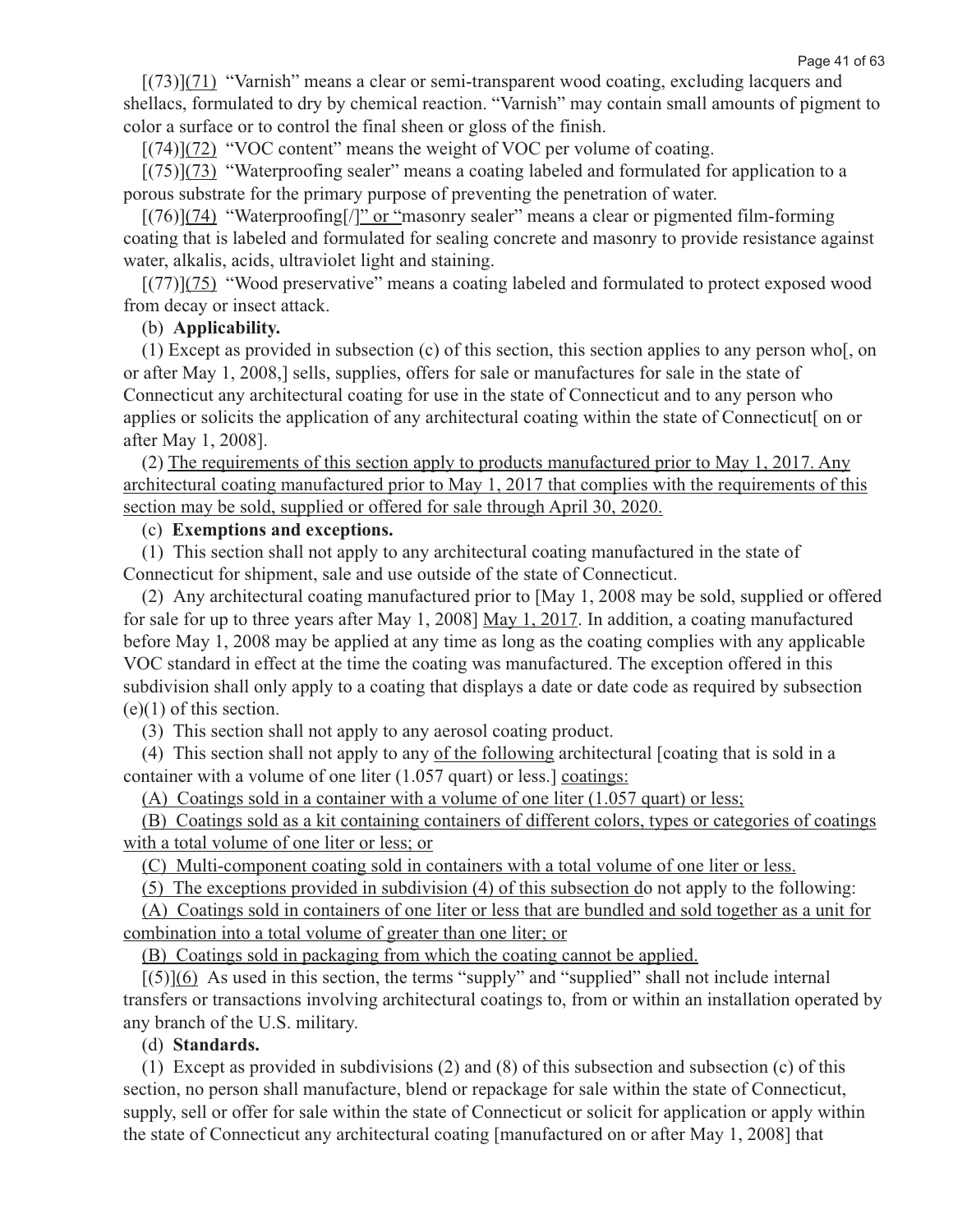contains VOCs in excess of the applicable VOC content limits specified in Table 41-1. The VOC content limits of Table 41-1 apply to the grams of VOC per liter of coating [thinned to the manufacturer's maximum recommendation, excluding the volume of any water, exempt compounds or colorant added to tint bases] and shall be determined according to subsection (g) of this section.

(2) Except as provided in subdivision (3) of this subsection, the most restrictive VOC content limits of Table 41-1 shall apply if anywhere on the container of any architectural coating, or any label or sticker affixed to the container, or in any sales, advertising, or technical literature supplied by a manufacturer or any person acting on the manufacturer's behalf, including retailers who sell under a private label, any representation is made that indicates that the coating meets the definition of or is recommended for use for more than one of the coating categories listed in Table 41-1[, then the most restrictive VOC content limit of Table 41-1 shall apply].

(3) The requirements of subdivision (2) of this subsection shall not apply to the following coating categories:

- (A) Antenna coatings;
- (B) Antifouling coatings;
- (C) Bituminous roof primers;
- (D) Calcimine recoaters;
- (E) Fire-retardant coatings;
- (F) Flow coatings;
- (G) High temperature coatings;
- (H) Impacted immersion coatings;
- (I) Industrial maintenance coatings;
- (J) Lacquer coatings, including lacquer sanding sealers;
- (K) Low-solids coatings;
- (L) Metallic pigmented coatings;
- (M) Nuclear coatings;
- (N) Pretreatment wash primers;
- (O) Shellacs;
- (P) Specialty primers, sealers and undercoaters;
- (Q) Temperature-indicator safety coatings;
- (R) Thermoplastic rubber coatings and mastics; or
- (S) Wood preservatives.

(4) All containers of coating that are applied directly to a surface from the container by pouring, siphoning, brushing, rolling, padding, ragging or other means shall be closed when not in use. These containers include, but are not limited to, drums, buckets, cans, pails, trays, or other application containers. Containers of any VOC-containing materials used for thinning and cleanup shall be closed when not in use.

(5) No person who applies or solicits the application of any architectural coating shall add additional solvent to a coating if such addition causes the coating to exceed the applicable VOC limit specified in Table 41-1 of this section.

(6) No person shall apply or solicit the application of any rust preventive coating for industrial use, unless such a rust preventive coating complies with the industrial maintenance coating VOC limit specified in Table 41-1 of this section.

(7) For any coating that is not identified in this section, the VOC content limit shall be determined by classifying the coating as a flat coating, nonflat coating or nonflat-high gloss coating, as those terms are defined in subsection (a) of this section, and the corresponding coating limit of Table 41-1 of this section shall apply.

(8) Notwithstanding the provisions of subdivision (1) of this subsection, a person may, at the time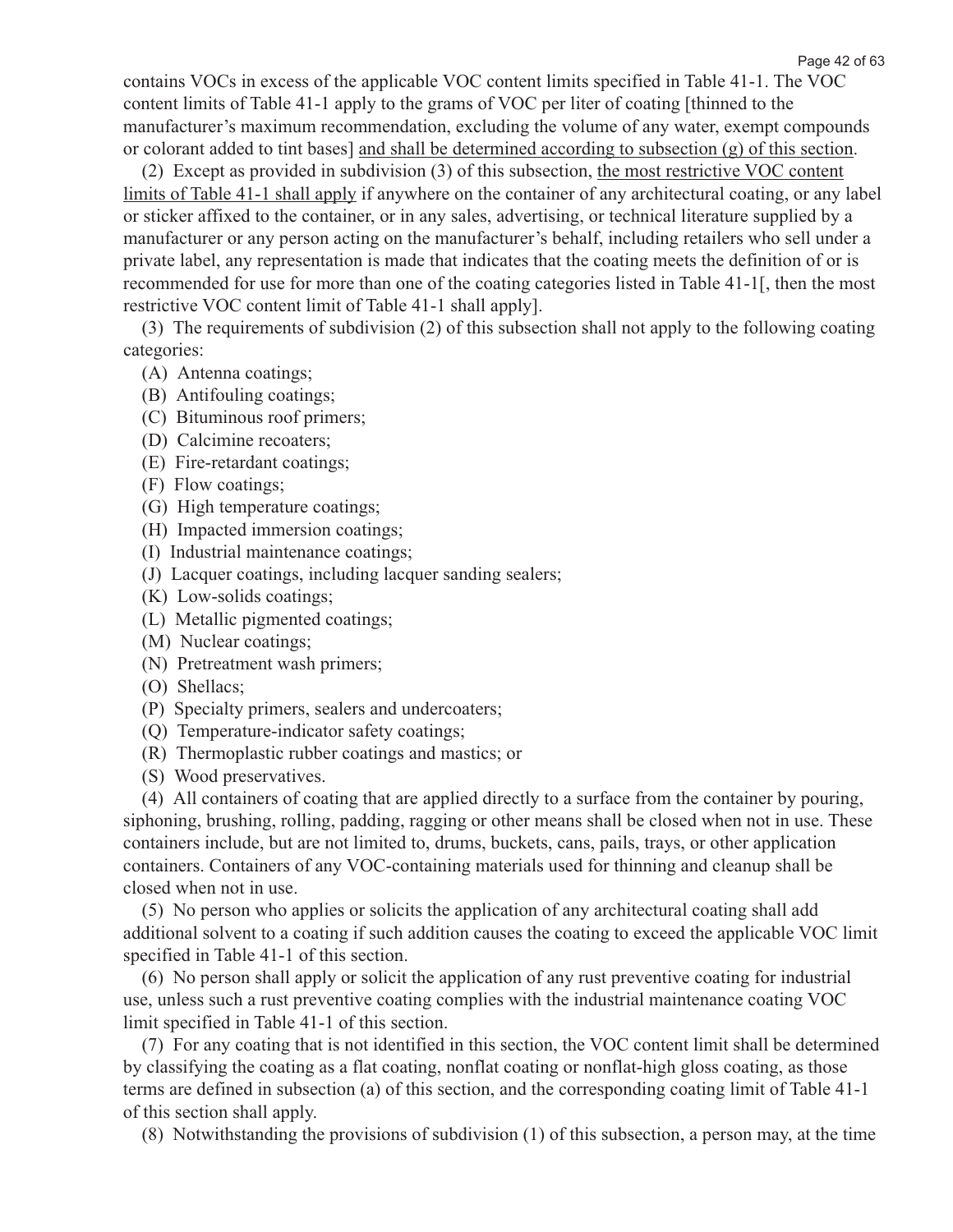of application, add up to 10% by volume of VOC to a lacquer to avoid blushing of the finish during days with relative humidity greater than 70% and temperature below 65°F, provided that the coating contains acetone and no more than 550 grams of VOC per liter of coating, less water and exempt compounds, prior to the addition of VOC.

Page 43 of 63

# (e) **Container labeling.**

(1) **Date code.** On each container of an architectural coating, the manufacturer shall clearly display the date the coating was manufactured, or a date code representing the date of manufacture, as follows:

(A) The date or date code shall be located on the label, lid or bottom of the container so that it is readily observable without dissembling the container or package; and

(B) If the manufacturer uses a date code for any coating, an explanation of such code shall be available to the commissioner upon request [by April 1, 2008 or not later than 90 days after making a coating available for sale in Connecticut]. A manufacturer shall respond to such a request within 90 days of receipt.

(2) **Thinning.** On the label or lid of the container of an architectural coating, the manufacturer shall display a statement of the manufacturer's recommendation regarding thinning of the coating. This requirement shall not apply to the thinning of architectural coatings with water. If thinning of the coating prior to use is not necessary, the recommendation shall specify that the coating is to be applied without thinning.

(3) **VOC content.** On the label, lid or bottom of the container of an architectural coating, the manufacturer shall display either the maximum or the actual VOC content of the coating, as supplied, including the maximum thinning as recommended by the manufacturer. The VOC content shall be displayed in grams of VOC per liter of coating. The VOC content displayed shall be calculated using the manufacturer's formulation data or shall be determined using the calculations, procedures and test methods in subsection (g) of this section.

(4) **Industrial maintenance coatings.** [In addition to the information specified in subdivisions (1) through (3) of this subsection, the label or the lid of the container, in which a coating is sold or distributed, shall display at least one of the descriptions listed in subparagraphs (A) through (C) of this subdivision:] The manufacturer of any industrial maintenance coating shall prominently display on the label at least one of the following statements:

- (A) "**For industrial use only**;"
- (B) "**For professional use only**;" [or]
- (C) "**Not for residential use;**" or
- (D) "**Not intended for residential use**."

(5) **Clear brushing lacquer.** On the label of any clear brushing lacquer, the manufacturer shall prominently display the statements: "**For brush application only**" and "**This product must not be thinned or sprayed**."

(6) **Rust preventive coatings.** On the label of any rust preventive coating, the manufacturer shall prominently display the statement: "**For metal substrates only**."

(7) **Specialty primers, sealers and undercoaters.** The manufacturer of any specialty primer, sealer or undercoater shall prominently display on the label one or more of the descriptions listed in subparagraphs (A) through (E) of this subdivision, as follows:

- (A) "**For blocking stains**;"
- (B) "**For fire-damaged substrates**;"
- (C) "**For smoke-damaged substrates**;"
- (D) "**For water-damaged substrates**;" or
- (E) "**For excessively chalky substrates**."
- (8) **Quick dry enamels.** The manufacturer of any quick dry enamel shall prominently display on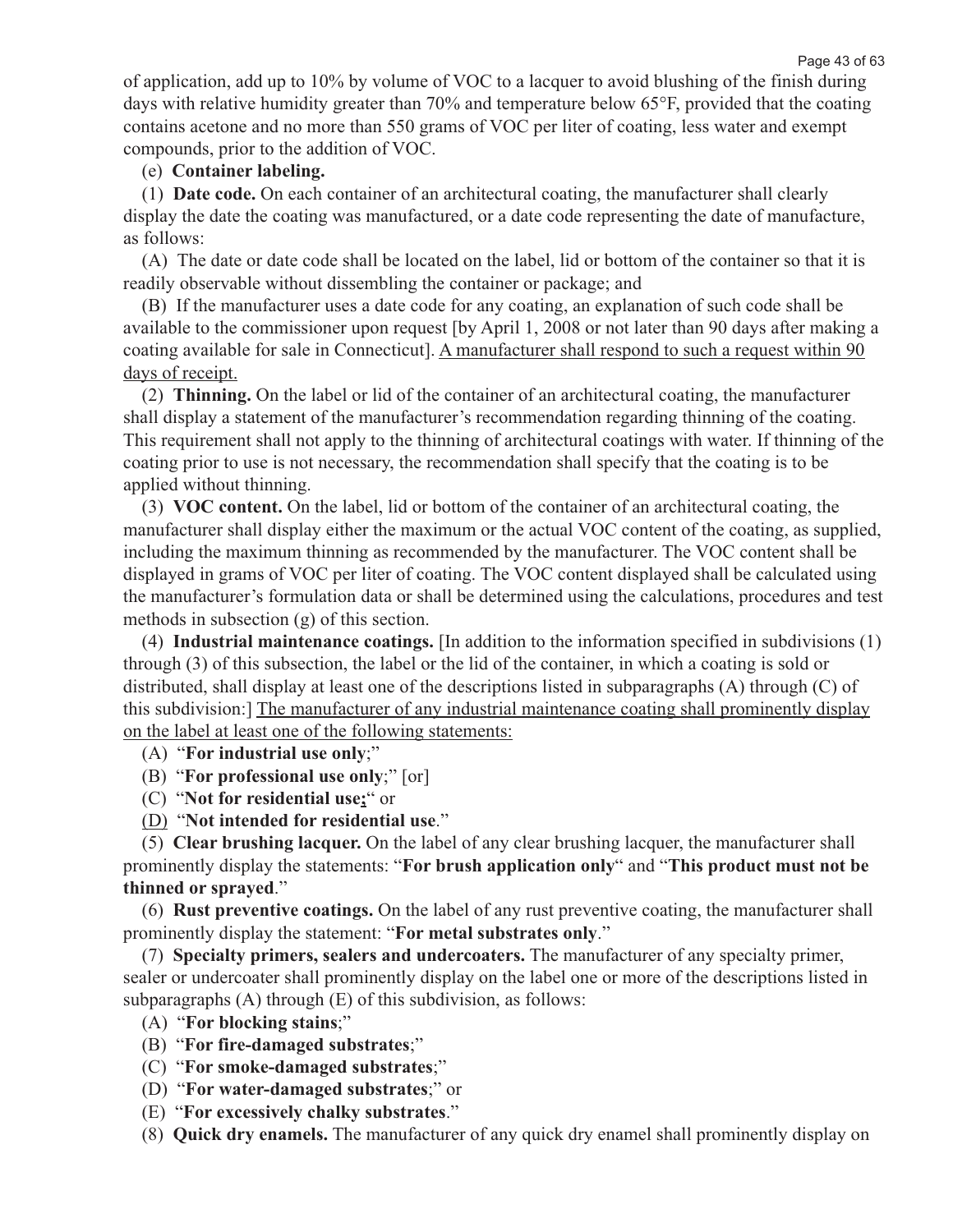the label the dry hard time and the words "[**Quick] quick dry**."

(9) **Non-flat high-gloss coatings.** The manufacturer of any non-flat high-gloss coating shall display prominently on the label the words "[**High] high gloss**."

#### (f) **Record keeping and reporting requirements.**

(1) Each manufacturer of a product subject to a VOC content limit in subsection (d) of this section shall maintain records demonstrating compliance with such VOC content limits, including the following information:

(A) The product name and, if applicable, the identifying number, as shown on the product label and in sales and technical literature;

(B) The VOC content as determined according to subsection (g) of this section;

(C) The name(s) and CAS number of the VOC constituents in the product;

- (D) The dates of the VOC content determinations;
- (E) The coating category; and
- (F) The applicable VOC content limit.

(2) All records made to demonstrate compliance with this section shall be maintained for five years from the date such record is created and shall be made available to the [commissioner] Commissioner or the Administrator not later than 90 days after a request.

(3) Each manufacturer of a coating subject to this section shall, upon request of the commissioner, provide data concerning the distribution and sales of coatings subject to a VOC content limit in subsection (d) of this section. The manufacturer shall, not later than 90 days after receiving such a request, produce information including, but not limited to:

(A) The name and mailing address of the manufacturer;

- (B) The name, address and telephone number of a contact person;
- (C) The name of the product as it appears on the label and the applicable coating;
- (D) Whether the coating is marketed for interior use, exterior use or both;

(E) The number of gallons sold in Connecticut in containers greater than one liter and equal to or less than one liter during the preceding calendar year;

(F) The actual VOC content and VOC content limit in grams per liter. If thinning is recommended, list the actual VOC content and VOC content limit after recommended thinning. If containers less than one liter have a different VOC content than containers greater than one liter, list separately.[;] If the coating is a multi-component product, provide the VOC content as mixed or catalyzed;

(G) The name and CAS number of the VOC constituents in the coating; and

(H) The name and CAS number of any exempt compounds in the coating.

(4) For each architectural coating that contains perchloroethylene or methylene chloride, the manufacturer shall, on or before April 1 of each calendar year [beginning with the year 2009] through the year 2020, maintain records of the following information for coatings sold in Connecticut during the preceding calendar year:

(A) The product brand name and a copy of the product label with legible usage instructions;

(B) The product category listed in Table 41-1 to which the product belongs;

(C) The total sales, to the nearest gallon, in Connecticut during the preceding calendar year; and

(D) The volume percent, to the nearest 0.10 percent, of perchloroethylene and methylene chloride in the coating.

[(5)] [Each manufacturer of a recycled coating shall, on or before April 1 of each calendar year beginning with the year 2009, prepare and maintain an annual report that shall include the total number of gallons of recycled coatings distributed in Connecticut during the preceding calendar year and the method used to calculate the Connecticut distribution.]

 $[(6)](5)$  Any document submitted to the commissioner pursuant to this section shall include a certification signed by an individual identified in section  $22a-174-2a(a)(1)$  of the Regulations of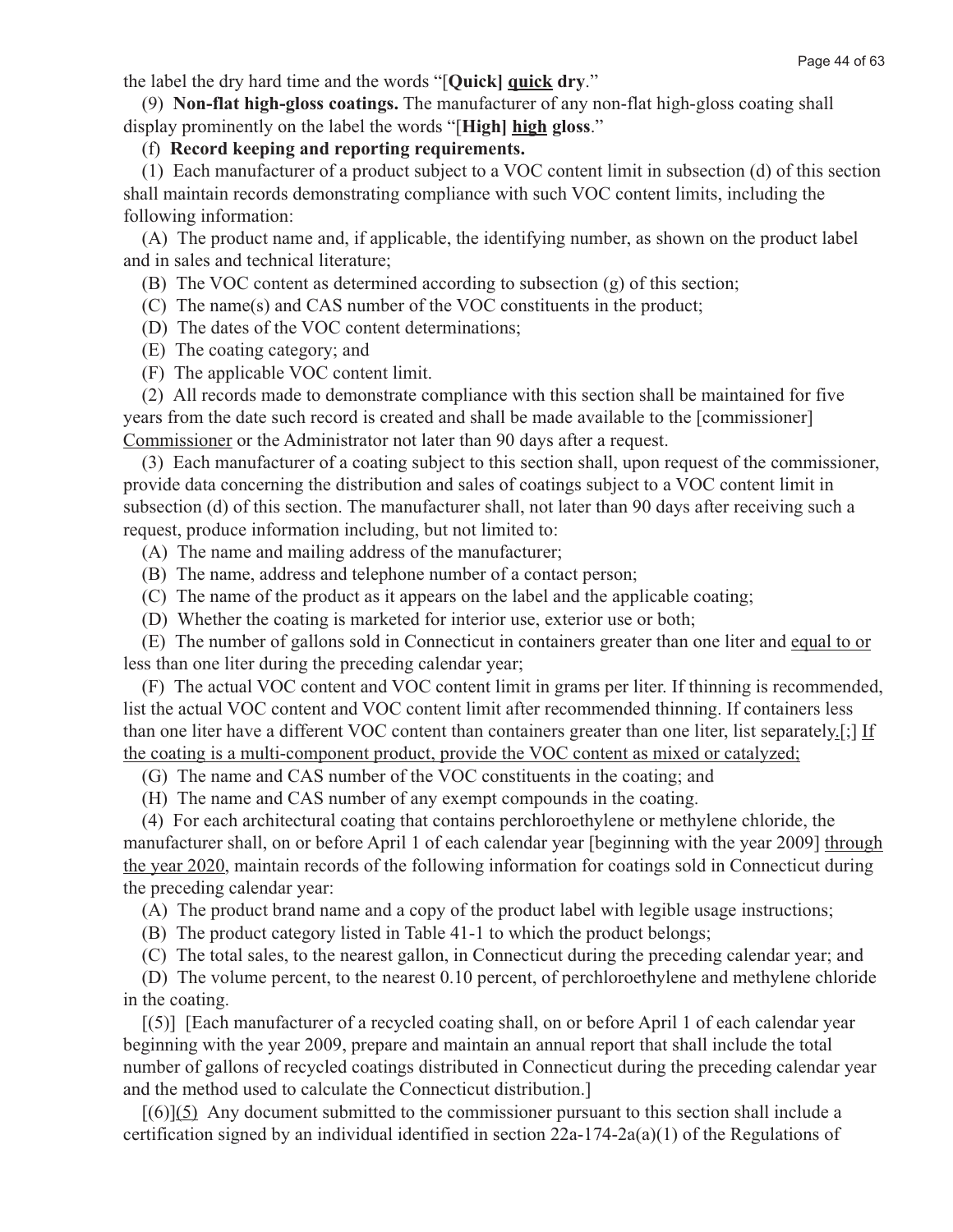Connecticut State Agencies, and by the individual or individuals responsible for actually preparing such document, each of whom shall examine and be familiar with the information submitted in the document and all attachments thereto, and shall inquire of those individuals responsible for obtaining the information to determine that the information is true, accurate, and complete, and each of whom shall certify in writing as follows:

"I have personally examined and am familiar with the information submitted in this document and all attachments thereto, and I certify that based on reasonable investigation, including my inquiry of those individuals responsible for obtaining the information, the submitted information is true, accurate and complete to the best of my knowledge and belief. I understand that any false statement made in the submitted information may be punishable as a criminal offense under section 22a-175 of the Connecticut General Statutes, under section 53a-157b of the Connecticut General Statutes, and in accordance with any applicable statute."

# (g) **Compliance procedures, registration requirements and test methods.**

(1) Any person who sells, supplies, offers for sale or manufactures an architectural coating [subject to this section on or after May 1, 2008] manufactured prior to May 1, 2017 for sale in Connecticut shall possess documentation that such coating complies with the VOC content limits of Table 41-1 of this section, where the VOC content is determined according to the requirements of [this subsection] subdivision (2) of this subsection.

(2) The VOC content of a coating shall be determined [according to the following calculations] as follows:

(A) For all coatings that are not low solids coatings, determine the VOC content in grams of VOC per liter of coating thinned to the manufacturer's recommendation, excluding the volume of any water and exempt compounds, using the following equation:

VOC Content = (Ws - Ww - Wec)/ (Vm - Vw - Vec)

Where:

VOC Content = the VOC content of a coating  $(g/L \text{ of coating})$ 

 $Ws$  = weight of volatile components (g)

 $Ww = weight of water(g)$ 

Wec = weight of exempt compounds  $(g)$ 

 $Vm = volume of coating (L)$ 

 $Vw =$  volume of water  $(L)$ 

 $Vec = volume of$  exempt compounds  $(L)$ 

(B) For low solids coatings, determine the VOC content in grams per liter of coating thinned to the manufacturer's maximum recommendation, including the volume of any water and exempt compounds, using the following equation:

VOC Content  $(ls) = (Ws - Ww - Wec)/(Vm)$ 

Where:

VOC Content (ls) = the VOC content of a low solids coating ( $g/L$  of coating) Ws = weight of volatile components (g)

 $Ww = weight of water(g)$ 

Wec = weight of exempt compounds  $(g)$ 

 $Vm = volume$  of coating (L)

(C) The VOC content of a tint base shall be determined prior to the addition of the colorant[.];

(D) The weight of volatile components (Ws) shall be determined using the manufacturer's formulation data or by measuring the physical properties of the coating using the procedures and test methods prescribed in subdivision (3) of this subsection;

(E) If the manufacturer does not recommend thinning, the VOC content must be calculated for the product as supplied;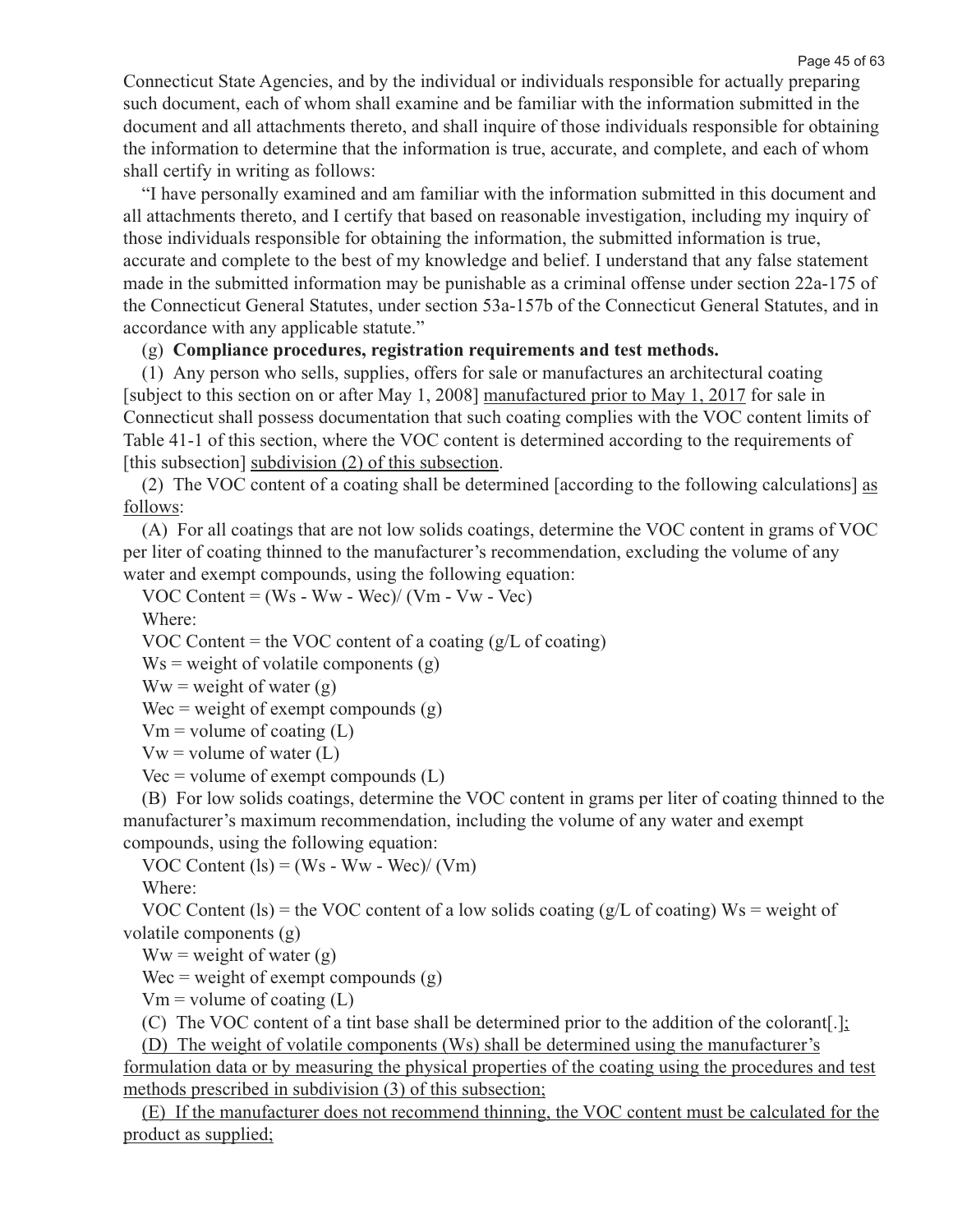Page 46 of 63

(F) If the manufacturer recommends thinning, the VOC content must be calculated including the maximum amount of thinning solvent recommended by the manufacturer; and

(G) If the coating is a multi-component product, the VOC content must be calculated as mixed or catalyzed.

(3) The following procedures shall be used to determine the physical properties of a coating in order to perform the calculations required pursuant to subdivision (2) of this subsection:

(A) The VOC content shall be calculated according to:

(i) EPA Reference Method 24, 40 CFR 60, Appendix A,

(ii) SCAQMD Method 304-91 (revised February 1996), unless the results are inconsistent with the results of a determination pursuant to subparagraph (A)(i) of this subdivision, or

(iii) An alternative test method approved by the New York Department of Environmental Conservation and the Administrator pursuant to NYSDEC Regulations Part 205.6(c);

(B) The exempt compound content shall be determined using SCAQMD Method 303-91 (revised [August 1996] 1993), except as follows:

(i) Parachlorobenzotriflouride content shall be determined using BAAQMD Method 41 (revised 1995), and

(ii) Exempt compounds that are cyclic, branched or linear methylated siloxanes shall be determined using BAAQMD Method 43 (revised 1996); and

(C) Analysis of methacrylate multi-component coatings used as traffic marking coatings shall be conducted according to 40 CFR 59, Subpart D, Appendix A.

(4) Fire-resistive coatings and fire-retardant coatings shall be[:

[(A)] Fire] fire tested and rated by a testing agency according to the appropriate methods listed in subdivision (6) if this subsection<sup>[</sup>; and

[(B)] Approved by state building code officials for use in bringing assemblies of structural materials into compliance with federal, state and local building code requirements].

(5) The following materials are subject to registration as follows:

(A) Antifouling coatings shall be registered with [both] the Administrator under the Federal Insecticide, Fungicide and Rodenticide Act (7 U.S.C. section 136 et seq.) [and with the Department under the Pesticides Management Program]; and

(B) Wood preservatives shall be registered under the Federal Insecticide, Fungicide and Rodenticide Act (7 U.S.C. section 136, et. seq.) [and with the Department under the Pesticides Management Program].

(6) The following test methods or the most current active standard of the designated method shall be used to test coatings for the identified properties, as applicable:

(A) Acid content of coatings. The acid content of a coating shall be determined by ASTM [Designation] D1613-96, "Standard Test Method for Acidity in Volatile Solvents and Chemical Intermediates Used in Paint, Varnish, Lacquer and Related Products;"

(B) Chemical resistance for nuclear coatings. Chemical resistance to various chemicals to which nuclear coatings are likely to be exposed shall be measured by ASTM [Method D 3912-95 (2001);] D3912-10, "Standard Test Method for Chemical Resistance of Coatings and Linings for Use in Nuclear Power Plants;"

(C) Drying times. The set-to-touch and dry-to-recoat times of a coating shall be determined by ASTM [Designation D 1640-95] D1640-03 (2009), "Standard Test Methods for Drying, Curing or Film Formation of Organic Coatings at Room Temperature;"

(D) Fire-resistance rating. The fire-resistance rating of a fire-resistive coating shall be determined by ASTM [Designation E 119-98] E119-12, "Standard Test Methods for Fire Tests of Building Construction and Materials;"

(E) Flame spread index. The flame spread index of a fire-retardant coating shall be determined by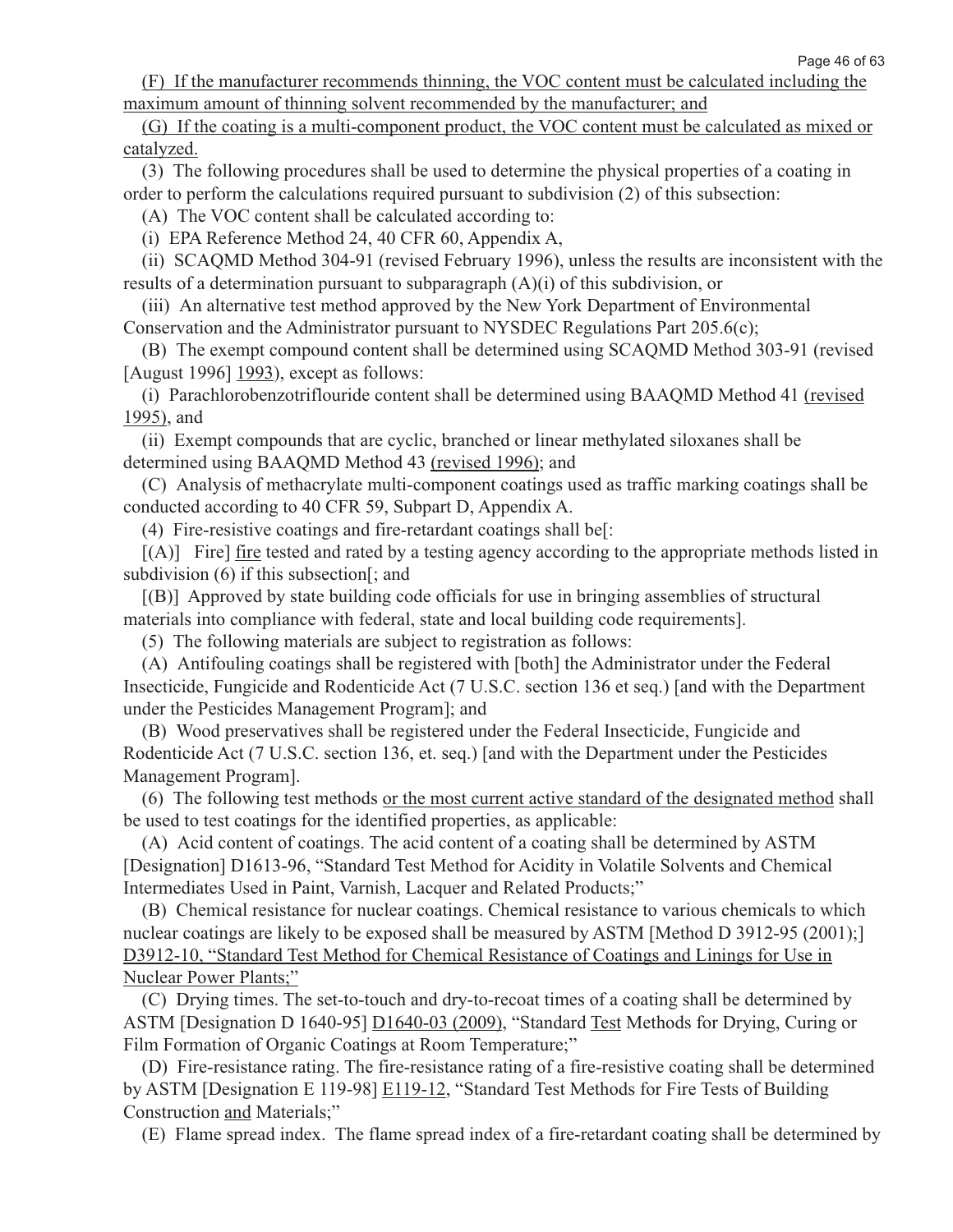[the] ASTM [Designation E 84-99] E84-12, "Standard Test [Methods] Method for Surface Burning Characteristics of Building Materials;"

(F) Gloss determination. The gloss of a coating shall be determined by ASTM [Designation D 523-89 (1999)] D523-08, "Standard Test Method for Specular Gloss;"

(G) Long term cumulative radiation exposure. Long-term (service life) cumulative radiation exposure of ["]nuclear coatings["] shall be measured by ASTM [Method D 4082-02;] D4082-10, "Standard Test Method for Effects of Gamma Radiation on Coatings for Use in Nuclear Power Plants;"

(H) Metal content of coatings. The metallic content of a coating shall be determined by SCAQMD Method 318-95, "Determination of Weight Percent Elemental Metal in Coatings by X-Ray Diffraction," SCAQMD Laboratory Methods of Analysis for Enforcement Samples; and

(I) Surface chalkiness. The chalkiness of a surface shall be determined using ASTM [Designation D 4214-98] D4214-07, "Standard Test Methods for Evaluating the Degree of Chalking of Exterior Paint Films."

| <b>Coating category</b>                            | <b>VOC</b> content limit<br>(grams VOC per liter) |
|----------------------------------------------------|---------------------------------------------------|
| <b>Flat coatings</b>                               | 100                                               |
| <b>Nonflat coatings</b>                            | 150                                               |
| Nonflat-high gloss coatings                        | 250                                               |
| <b>Specialty Coatings</b>                          |                                                   |
| <b>Antenna coatings</b>                            | 530                                               |
| <b>Antifouling coatings</b>                        | 400                                               |
| <b>Bituminous roof coatings</b>                    | 300                                               |
| <b>Bituminous roof primers</b>                     | 350                                               |
| <b>Bond breakers</b>                               | 350                                               |
| <b>Calcimine recoater</b>                          | 475                                               |
| <b>Clear wood coatings</b>                         |                                                   |
| Clear brushing lacquers                            | 680                                               |
| Lacquers (including lacquer sanding sealers)       | 550                                               |
| Sanding sealers other than lacquer sanding sealers | 350                                               |
| Varnishes                                          | 350                                               |
| Conversion varnishes                               | 725                                               |
| <b>Concrete curing compounds</b>                   | 350                                               |
| Concrete surface retarders                         | 780                                               |
| Dry fog coatings                                   | 400                                               |
| <b>Faux finishing coatings</b>                     | 350                                               |
| Fire resistive coatings                            | 350                                               |
| Fire retardant coatings                            |                                                   |
| Clear                                              | 650                                               |
| Opaque                                             | 350                                               |

**Table 41-1. VOC Content Limits for Architectural Coatings** Manufactured Prior to May 1, 2017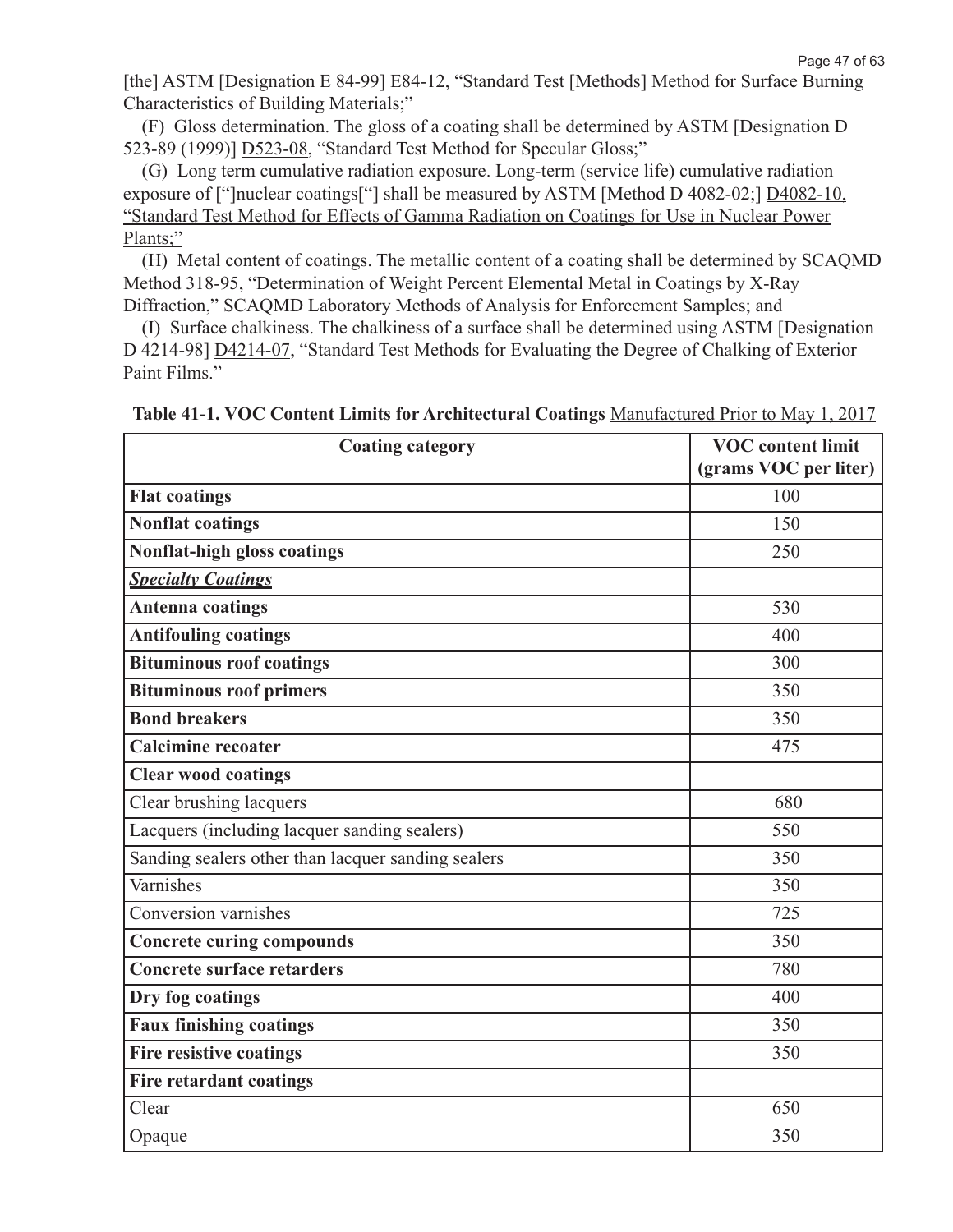| <b>Coating category</b>                                                       | <b>VOC</b> content limit<br>(grams VOC per liter) |
|-------------------------------------------------------------------------------|---------------------------------------------------|
| <b>Floor coatings</b>                                                         | 250                                               |
| <b>Flow coatings</b>                                                          | 420                                               |
| <b>Form-release compounds</b>                                                 | 250                                               |
| Graphic arts coatings (sign paints)                                           | 500                                               |
| <b>High temperature coatings</b>                                              | 420                                               |
| <b>Impacted immersion coatings</b>                                            | 780                                               |
| <b>Industrial maintenance coatings</b>                                        | 340                                               |
| Low solids coatings                                                           | 120                                               |
| <b>Magnesite cement coatings</b>                                              | 450                                               |
| <b>Mastic texture coatings</b>                                                | 300                                               |
| <b>Metallic pigmented coatings</b>                                            | 500                                               |
| <b>Multi-color coatings</b>                                                   | 250                                               |
| <b>Nuclear coatings</b>                                                       | 450                                               |
| <b>Pre-treatment wash primers</b>                                             | 420                                               |
| Primers, sealers and undercoaters                                             | 200                                               |
| <b>Quick-dry enamels</b>                                                      | 250                                               |
| Quick-dry primers, sealers and undercoaters                                   | 200                                               |
| <b>Recycled coatings</b>                                                      | 250                                               |
| <b>Roof coatings</b>                                                          | 250                                               |
| <b>Rust preventive coatings</b>                                               | 400                                               |
| <b>Shellacs</b>                                                               |                                                   |
| Clear                                                                         | 730                                               |
| Opaque                                                                        | 550                                               |
| Specialty primers, sealers and undercoaters                                   | 350                                               |
| <b>Stains</b>                                                                 | 250                                               |
| Swimming pool coatings [and swimming pool repair and maintenance]<br>coatings | 340                                               |
| Temperature-indicator safety coatings                                         | 550                                               |
| Thermoplastic rubber coatings and mastics                                     | 550                                               |
| <b>Traffic marking coatings</b>                                               | 150                                               |
| <b>Waterproofing sealers</b>                                                  | 250                                               |
| <b>Waterproofing concrete/masonry sealers</b>                                 | 400                                               |
| <b>Wood preservatives</b>                                                     | 350                                               |

Sec. 3. The Regulations of Connecticut State Agencies are amended by adding Section 22a-174-41a, as follows: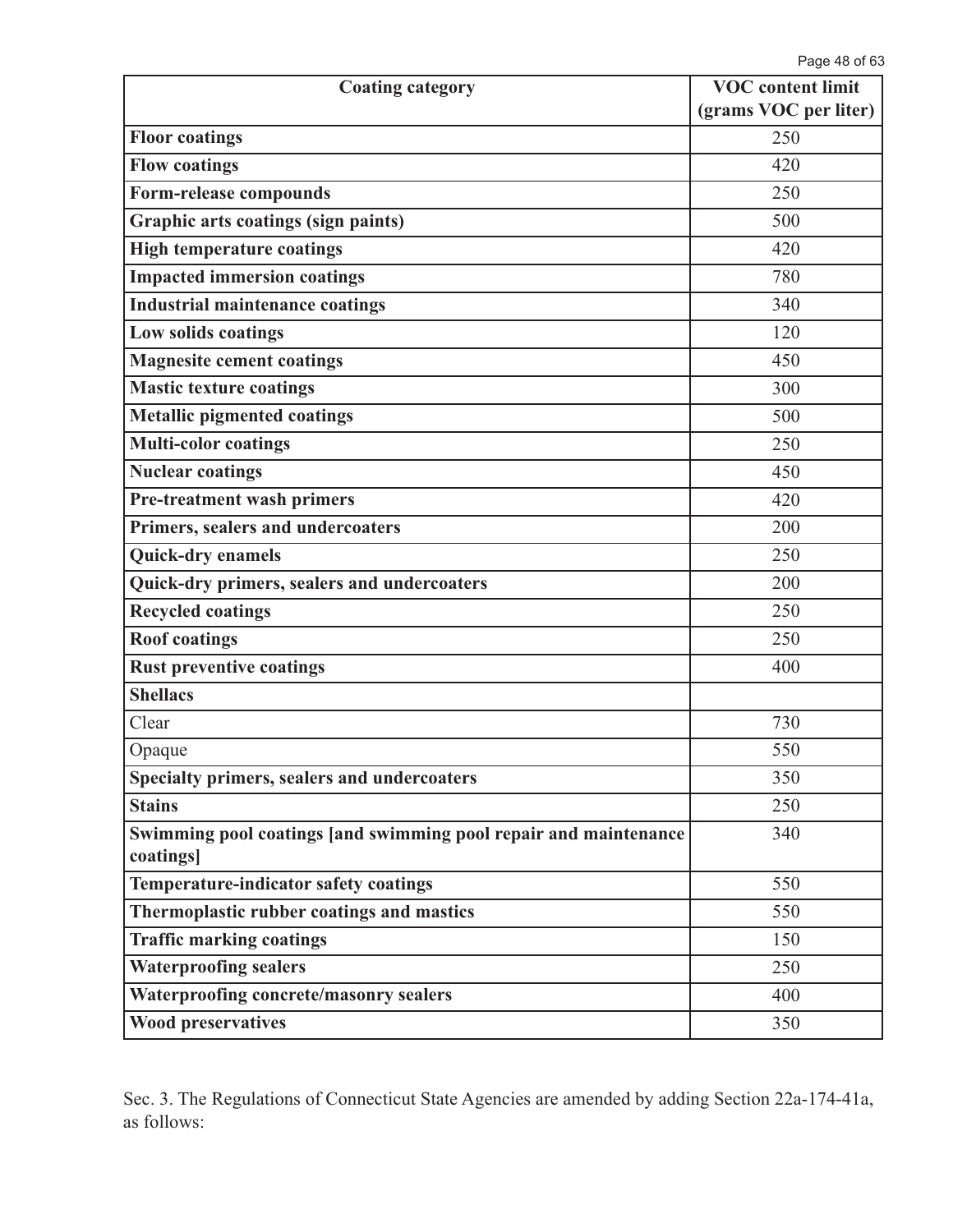## **(NEW) Sec. 22a-174-41a. Architectural and industrial maintenance coatings - phase 2.**

(a) **Definitions.** For the purposes of this section, the following definitions shall apply:

(1) "Adhesive" means any chemical substance that is applied for the purpose of bonding two surfaces together by other than mechanical means.

(2) "Aerosol coating product" means a pressurized coating product containing pigments or resins that is dispensed by means of a propellant. An "aerosol coating product" is packaged either in a disposable can for hand-held application or for use in specialized equipment for ground traffic marking applications.

(3) "Aluminum roof coating" means a coating labeled and formulated exclusively for application to roofs and containing at least 84 grams of elemental aluminum pigment per liter of coating.

(4) "Appurtenance" means any accessory to a stationary structure including, but not limited to: bathroom and kitchen fixtures; cabinets; concrete forms; doors; elevators; fences; hand railings; heating equipment, air conditioning equipment, and other fixed mechanical equipment or stationary tools; lampposts; partitions; pipes and piping systems; rain gutters and downspouts; stairways; fixed ladders; catwalks; fire escapes; and window screens.

(5) "Architectural coating" means a coating applied to stationary structures and their appurtenances at the site of installation, to portable buildings at the site of installation, to pavements or to curbs. Coatings applied in shop applications or to non-stationary structures such as airplanes, ships, boats, railcars and automobiles are excluded from the definition of "architectural coatings." Adhesives are not considered "architectural coatings."

(6) "ASTM" means the American Society for Testing and Materials.

(7) "BAAQMD" means the Bay Area Air Quality Management District.

(8) "Basement specialty coating" means a clear or opaque coating that is labeled and formulated for application to basements and other below-grade surfaces constructed of concrete or masonry to provide a hydrostatic seal capable of withstanding at least 10 psi of hydrostatic pressure. "Basement specialty coating" is resistant to mold and mildew growth and able to achieve a microbial growth rating of 8 or more.

(9) "Bitumens" means black or brown materials including, but not limited to, asphalt, tar, pitch and asphaltite that are soluble in carbon disulfide, consist mainly of hydrocarbons and are obtained from natural deposits or as residues from the distillation of crude petroleum or coal.

(10) "Bituminous roof coating" means a coating that incorporates bitumens that is labeled and formulated exclusively for roofing for the primary purpose of preventing water penetration.

(11) "Bituminous roof primer" means a primer that incorporates bitumens that is labeled and formulated exclusively for roofing and intended for the purpose of preparing a weathered and aged surface or improving the adhesion of subsequent surfacing components.

(12) "Bond breaker" means a coating labeled and formulated for application between layers of concrete to prevent a freshly poured top layer of concrete from bonding to the layer over which it is poured.

(13) "Calcimine recoater" means a flat, solvent-borne coating formulated and recommended specifically for recoating calcimine-painted ceilings and other calcimine-painted substrates.

(14) "CAS" means Chemical Abstract Service.

(15) "Coating" means a material applied onto or impregnated into a substrate for protective, decorative or functional purposes. Such materials include, but are not limited to, paints, varnishes, sealers and stains.

(16) "Colorant" means a concentrated pigment dispersion in water, solvent or binder that is added to an architectural coating after packaging in sale units to produce the desired color.

(17) "Concrete curing compound" means a coating labeled and formulated for application to freshly poured concrete to retard the evaporation of water, harden the surface of freshly poured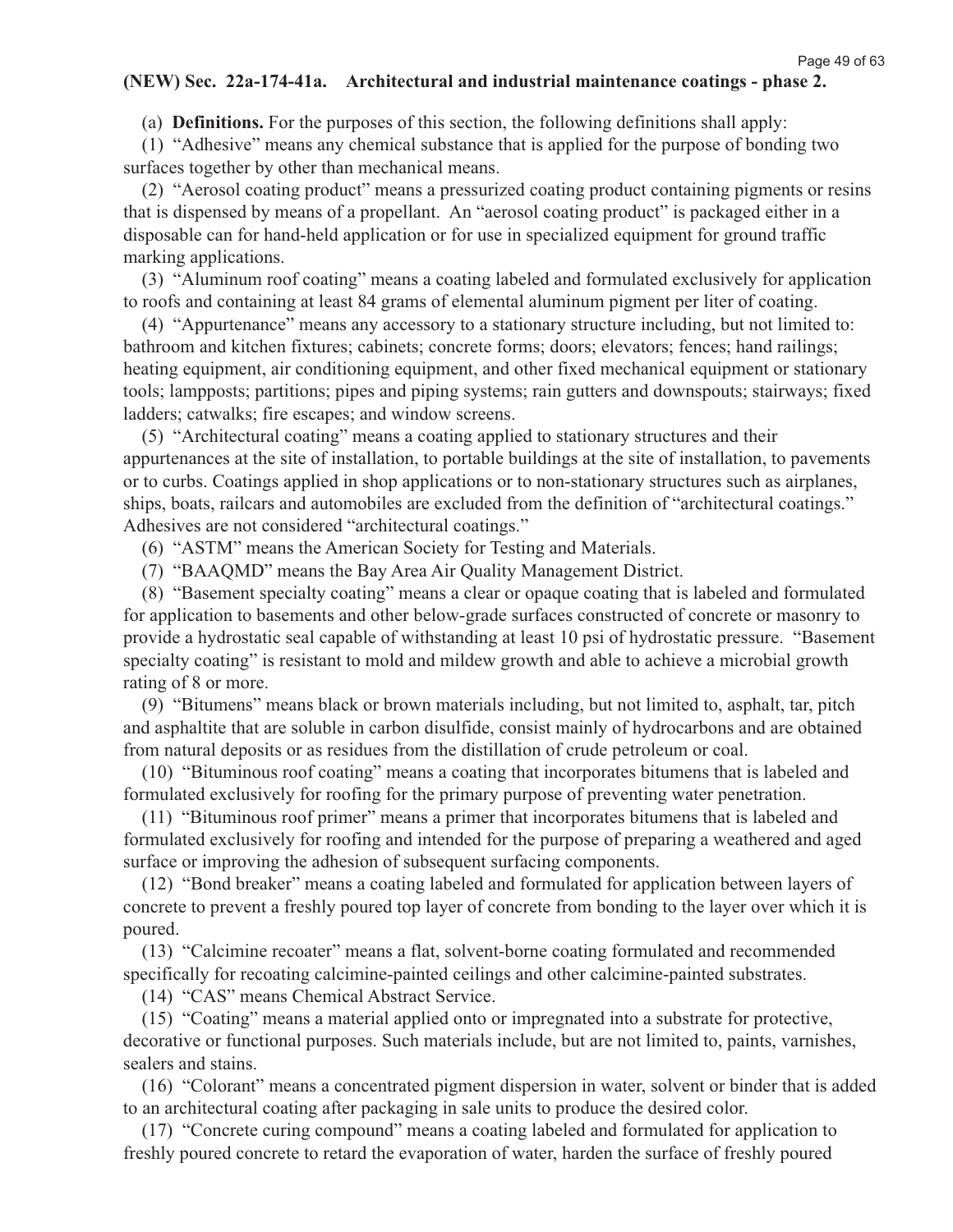concrete or dustproof the surface of freshly poured concrete.

(18) "Concrete" or "masonry sealer" means a clear or opaque coating that is labeled and formulated primarily for application to concrete and masonry surfaces to perform one or more of the following functions:

(A) Prevent penetration of water;

(B) Provide resistance against abrasion, alkalis, acids, mildew, staining or ultraviolet light; or

(C) Harden or dustproof the surface of aged or cured concrete.

(19) "Concrete surface retarder" means a mixture of retarding ingredients such as extender pigments, primary pigments, resin and solvent that interact chemically with the cement to prevent hardening on the surface where the retarder is applied, allowing the retarded mix or cement and sand at the surface to be washed away to create an exposed aggregate finish.

(20) "Conjugated oil varnish" means clear or semi-transparent wood coating based on a natural occurring conjugated vegetable oil (Tung oil) and modified with other natural or synthetic resins of which a minimum of 50% of the resin solids consist of conjugated oil. "Conjugated oil varnish" may contain small amounts of pigment to control the final gloss or sheen. Lacquers or shellacs are not considered "conjugated oil varnish."

(21) "Conversion varnish" means a clear acid curing coating with an alkyd or other resin blended with amino resins and supplied as a single component or two-compound product. "Conversion varnish" produces a hard, durable, clear finish designed for professional application to wood flooring. The formation of the clear finish of a "conversion varnish" is the result of an acid-catalyzed condensation reaction, affecting a transetherification at the reactive ethers of the amino resins.

(22) "Driveway sealer" means a coating labeled and formulated for application to worn asphalt driveway surfaces to perform one or more of the following functions:

(A) Fill cracks;

(B) Seal the surface to provide protection; or

(C) Restore or preserve the appearance.

(23) "Dry fog coating" means a coating labeled and formulated only for spray application such that overspray droplets dry before subsequent contact with incidental surfaces in the vicinity of the surface coating activity.

(24) "Exempt compound" means a compound identified in 40 CFR  $51.100(s)(1)$ , as amended from time to time, as having negligible photochemical reactivity.

(25) "Faux finishing coating" means a coating labeled and formulated to meet one or more of the following criteria:

(A) A glaze or textured coating used to create artistic effects including, but not limited to dirt, suede, old age, smoke damage, and simulated marble and wood grain;

(B) A decorative coating used to create a metallic, iridescent or pearlescent appearance that contains at least 48 grams of pearlescent mica pigment or other iridescent pigment per liter of coating as applied;

(C) A decorative coating used to create a metallic appearance that contains less than 48 grams of elemental metallic pigment per liter of coating as applied;

(D) A decorative coating used to create a metallic appearance that contains greater than 48 grams of elemental metallic pigment per liter of coating as applied and that requires a clear topcoat to prevent the degradation of the finish under normal use conditions; or

(E) A clear topcoat to seal and protect a "faux finishing coating" that meets one or more of the requirements in subparagraphs (A) through (D) of this subdivision. Such a clear topcoat must be labeled, sold and used solely as part of a "faux finishing coating" system.

(26) "Fire-resistive coating" means a coating labeled and formulated to protect structural integrity by increasing the fire endurance of interior or exterior steel and other structural materials. The "fire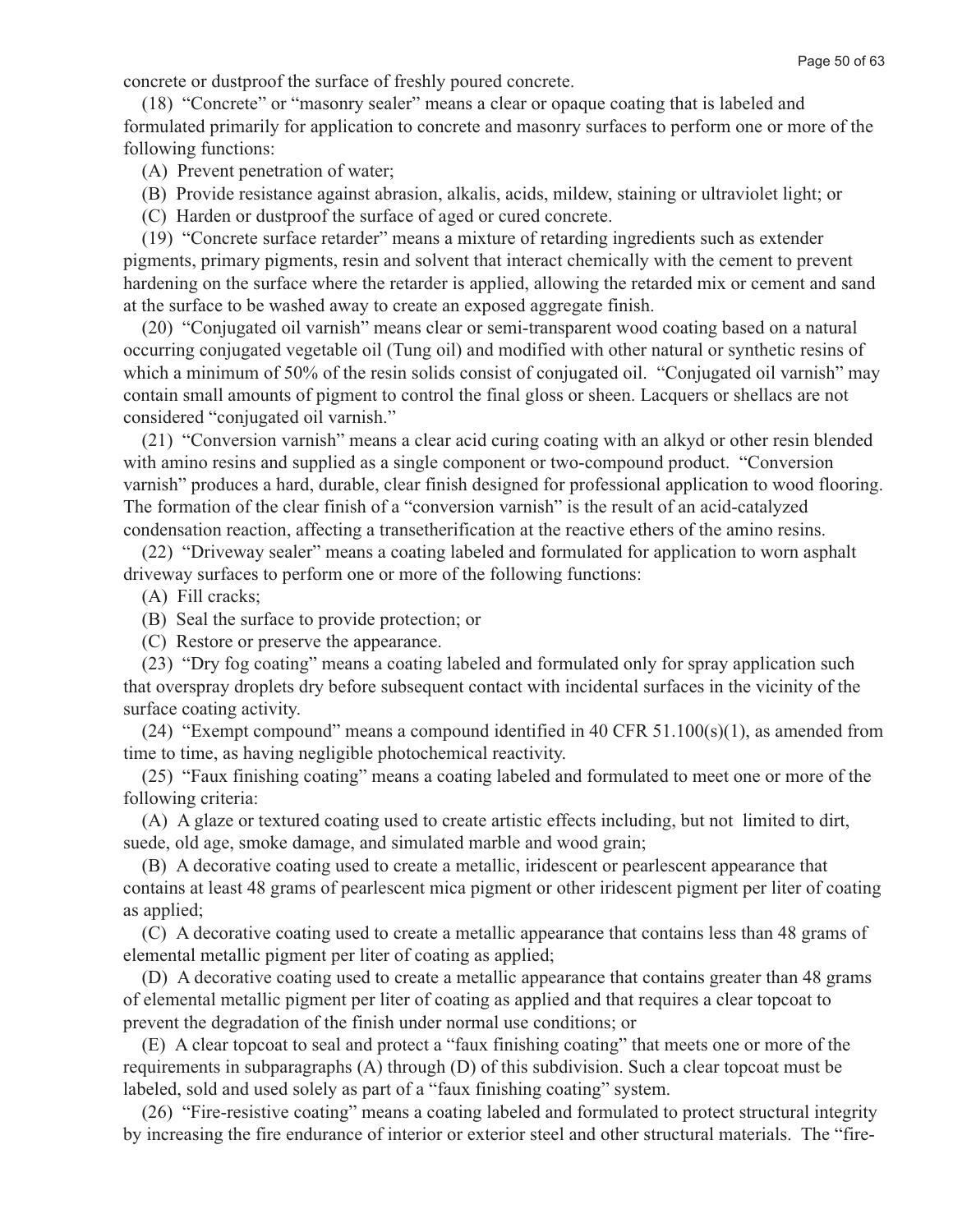resistive coating" category includes sprayed fire-resistive materials and intumescent "fire-resistive coatings" that are used to bring structural materials into compliance with federal, state and local building code requirements.

Page 51 of 63

(27) "Flat coating" means a coating that is not defined under any other definition in this section and that registers gloss less than 15 on an 85-degree meter or less than 5 on a 60-degree meter.

(28) "Floor coating" means an opaque coating that is labeled and formulated for application to flooring, including, but not limited to, decks, porches, steps, garage floors and other horizontal surfaces that may be subjected to foot traffic.

(29) "Form-release compound" means a coating labeled and formulated for application to a concrete form to prevent the freshly poured concrete from bonding to the form. The form may consist of wood, metal or some material other than concrete.

(30) "Graphic arts coating" or "sign paint" means a coating labeled and formulated for handapplication using a brush, airbrush or roller to indoor or outdoor signs, excluding structural components, and murals including letter enamels, poster colors, copy blockers and bulletin enamels.

(31) "High temperature coating" means a high performance coating labeled and formulated for application to substrates exposed continuously or intermittently to temperatures above 204°C  $(400^{\circ}F)$ .

(32) "Impacted immersion coating" means a high performance maintenance coating formulated and recommended for application to steel structures subject to immersion in turbulent, debris-laden water. These coatings are specifically resistant to high-energy impact damage by floating ice or debris.

(33) "Industrial maintenance coating" means a high performance architectural coating, including primer, sealer, undercoater, intermediate coat and topcoat, formulated for application to substrates, including floors, exposed to one or more of the following extreme environmental conditions:

(A) Immersion in water, wastewater or chemical solutions (aqueous and non-aqueous solutions);

(B) Chronic exposures of interior surfaces to moisture condensation;

(C) Acute or chronic exposure to corrosive, caustic or acidic agents, or to chemicals, chemical fumes, or chemical mixtures or solutions;

(D) Frequent exposure to temperatures above 121°C (250°F);

(E) Frequent heavy abrasion, including mechanical wear and frequent scrubbing with industrial solvents, cleansers or scouring agents; or

(F) Exterior exposure of metal structures and structural components.

(34) "Low solids coating" means a coating containing 0.12 kilogram or less of solids per liter of coating material as recommended for application by the manufacturer.

(35) "Magnesite cement coating" means a coating labeled and formulated for application to magnesite cement decking to protect the magnesite cement substrate from erosion by water.

(36) "Manufacturer's formulation data" means data that are supplied by the materials manufacturer based on the manufacturer's knowledge of the ingredients used to manufacture a coating, rather than on an EPA reference test method. "Manufacturer's formulation data" may include but are not limited to information on density, VOC content and coating solids content.

(37) "Manufacturer's maximum thinning recommendation" means the maximum recommendation for thinning that is indicated on the label or lid of a coating container.

(38) "Mastic texture coating" means a coating labeled and formulated to cover holes and minor cracks and conceal surface irregularities, which is applied in a single coat of at least 10 mils dry film thickness.

(39) "Metallic pigmented coating" means a coating that is labeled and formulated to provide a metallic appearance and that contains at least 48 grams of elemental metallic pigment per liter of coating as applied. The "metallic pigmented coating" category does not include coatings applied to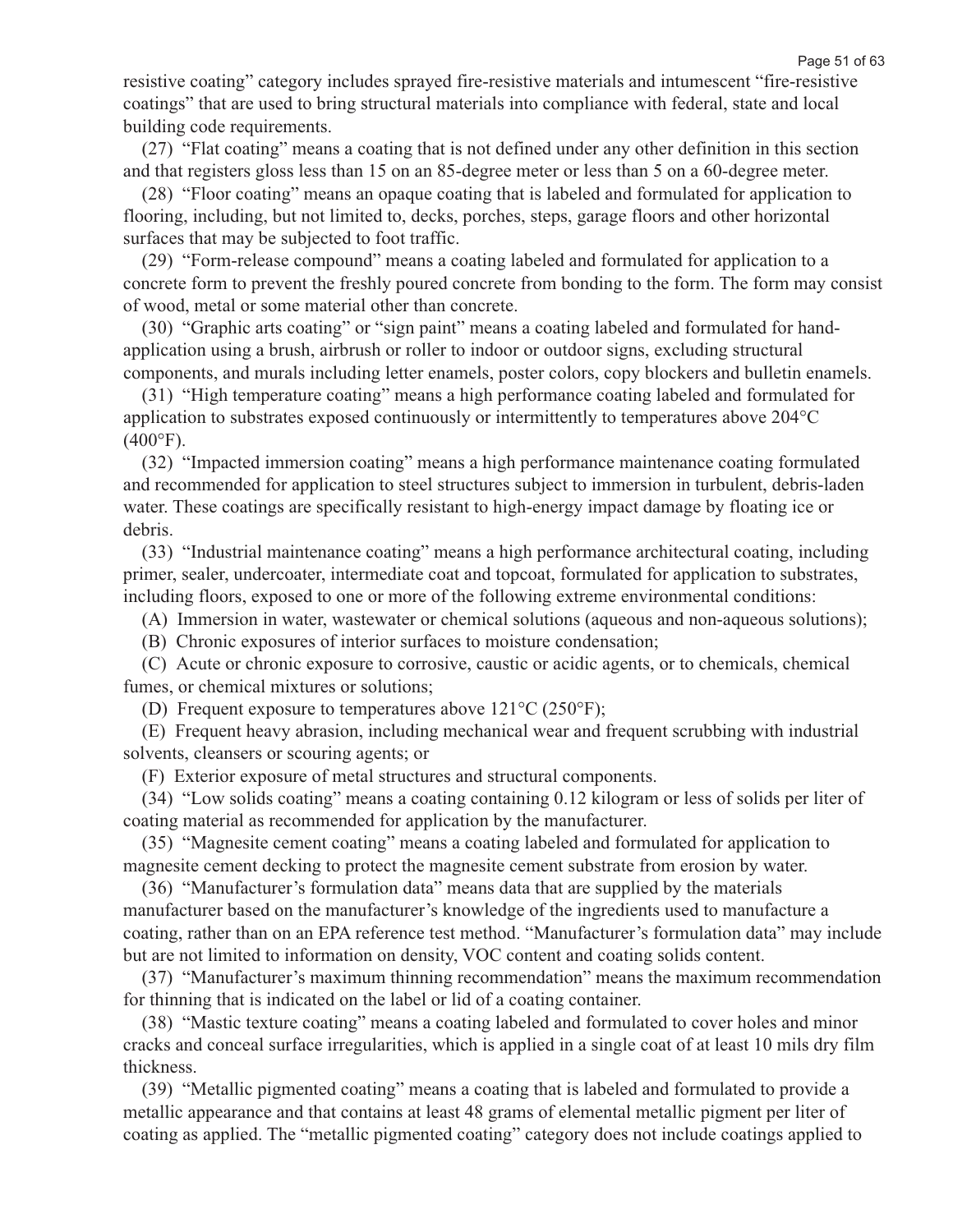roofs or zinc-rich primers.

(40) "Multi-color coating" means a coating that is packaged in a single container and labeled and formulated to exhibit more than one color when applied in a single coat.

(41) "Multi-component coating" means a coating requiring the addition of a separate reactive resin, such as a catalyst or hardener, before application to form an acceptable dry film.

(42) "Nonflat coating" means a coating that is not defined under any other definition in this rule and registers a gloss of 15 or greater on an 85-degree meter and five or greater on a 60-degree meter.

(43) "Nonflat-high gloss coating" means a nonflat coating that registers a gloss of 70 or above on a 60-degree meter.

(44) "Nuclear coating" means a protective coating formulated and recommended to seal porous surfaces such as steel or concrete that otherwise would be subject to intrusion by radioactive materials. "Nuclear coating" is resistant to long-term (service life) cumulative radiation exposure, relatively easy to decontaminate and resistant to various chemicals to which such a coating is likely to be exposed.

(45) "NYSDEC" means the New York State Department of Environmental Conservation.

(46) "Pearlescent" means exhibiting various colors depending on the angles of illumination and viewing, as observed in mother-of-pearl.

(47) "Post-consumer coating" means a finished coating generated by a business or consumer that has served its intended end use and is recovered from or otherwise diverted from the waste stream for the purpose of recycling.

(48) "Pre-treatment wash primer" means a primer that contains a minimum of 0.5 percent acid, by weight. "Pre-treatment wash primer" is labeled and formulated for direct application to bare metal surfaces to provide corrosion resistance and to promote adhesion of subsequent topcoats.

(49) "Primer, sealer, and undercoater" means a coating labeled and formulated for one or more of the following purposes:

(A) To provide a firm bond between the substrate and the subsequent coatings;

- (B) To prevent subsequent coatings from being absorbed by the substrate;
- (C) To prevent harm to subsequent coatings by materials in the substrate;
- (D) To provide a smooth surface for the subsequent application of coatings;
- (E) To provide a clear finish coat to seal the substrate; or

(F) To block materials from penetrating into or leaching out of a substrate.

(50) "Reactive penetrating sealer" means a clear or pigmented coating that is labeled and formulated for application to above-grade concrete and masonry substrates to provide protection from water and waterborne contaminants, including but not limited to, alkalis, acids and salts. "Reactive penetrating sealer" penetrates into concrete and masonry substrates and chemically reacts to form covalent bonds with naturally occurring minerals in the substrate. "Reactive penetrating sealer" improves water repellency by at least 80 percent and does not reduce the water vapor transmission rate by more than 2 percent after application on a concrete or masonry substrate.

(51) "Reactive penetrating carbonate stone sealer" means a clear or pigmented coating that is labeled and formulated for application to above-grade carbonate stone substrates to provide protection from water and waterborne contaminants, including but not limited to, alkalis, acids and salts. "Reactive penetrating carbonate stone sealer" penetrates into carbonate stone substrates and chemically reacts to form covalent bonds with naturally occurring minerals in the substrate. "Reactive penetrating carbonate stone sealer" improves water repellency at least 80 percent and does not reduce the water vapor transmission rate by more than 10 percent after application on a carbonate stone substrate.

(52) "Recycled coating" means an architectural coating formulated such that it contains a minimum of 50 percent by volume post-consumer coating, with a maximum of 50 percent by volume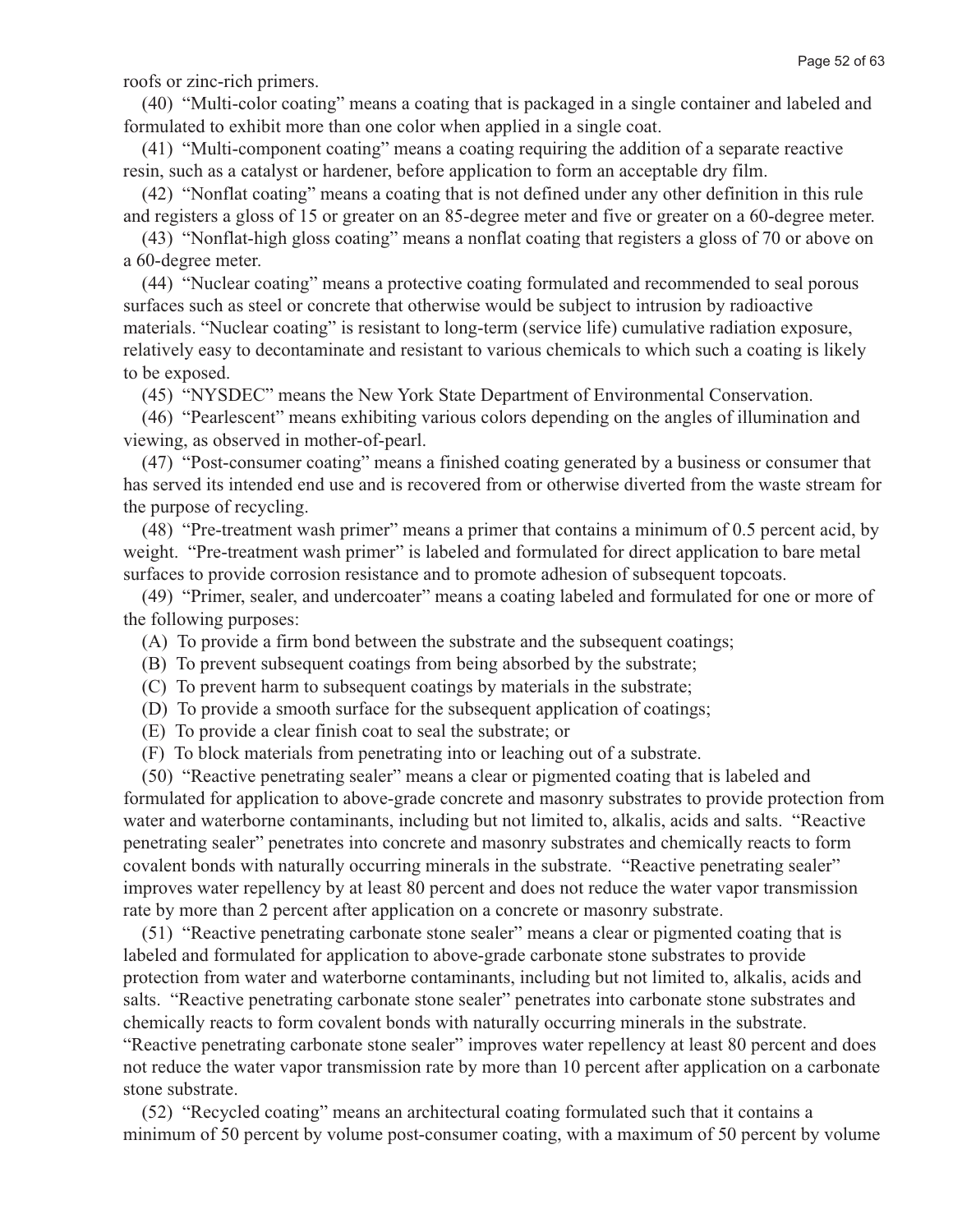secondary industrial materials or virgin materials.

(53) "Roof coating" means a non-bituminous coating labeled and formulated for application to roofs for the primary purpose of preventing water penetration, reflecting ultraviolet light or reflecting solar radiation.

(54) "Rust preventive coating" means a coating formulated to prevent the corrosion of metal surfaces. "Rust preventative coatings" do not include coatings applied as a topcoat over a primer or coatings used on wood or any other nonmetallic surface.

(55) "SCAQMD" means the South Coast Air Quality Management District.

(56) "Sealer" means a coating labeled and formulated for application to a substrate for one or more of the following purposes: to prevent subsequent coatings from being absorbed by the substrate, or to prevent harm to subsequent coatings by materials in the substrate.

(57) "Secondary industrial materials" means products or by-products of the paint manufacturing process that are of known composition and have economic value but can no longer be used for their intended use.

(58) "Semi-transparent coating" means a coating that contains binders and colored pigments and is formulated to change the color of the surface, but not conceal the grain pattern or texture.

(59) "Shellac" means a clear or opaque coating formulated solely with the resinous secretions of the lac beetle (*Laciffer lacca*) and formulated to dry by evaporation without a chemical reaction.

(60) "Shop application" means the application of a coating to a product or a component of a product in or on the premises of a factory or a shop as part of a manufacturing, production or repairing process.

(61) "Solicit" means to require for use or to specify by written or oral contract.

(62) "Specialty primer, sealer and undercoater" means a coating that is formulated for application to a substrate to block water-soluble stains resulting from fire damage, smoke damage or water damage.

(63) "Stain" means a semi-transparent or opaque coating labeled and formulated to change the color of a surface, but not conceal the grain pattern or texture.

(64) "Stone consolidant" means a coating that is labeled and formulated for application to stone substrates to repair historical structures that have been damaged by weathering or other decay mechanisms. "Stone consolidant" penetrates into stone substrates to create bonds between particles and consolidate deteriorated material.

(65) "Swimming pool coating" means a coating labeled and formulated to coat the interior of swimming pools and resist swimming pool chemicals.

(66) "Thermoplastic rubber coating and mastic" means a coating or mastic formulated and recommended for application to roofing or other structural surfaces and that incorporates no less than 40 percent by weight of thermoplastic rubbers in the total resin solids and may also contain other ingredients including, but not limited to, fillers, pigments and modifying resins.

(67) "Tint base" means an architectural coating to which colorant is added, after packaging in sale units, to produce a desired color.

(68) "Traffic marking coating" means a coating labeled and formulated for marking and striping streets, highways, or other traffic surfaces including, but not limited to, curbs, berms, driveways, parking lots, sidewalks and airport runways.

(69) "Tub and tile refinish coating" means a clear or opaque coating that is labeled and formulated exclusively for refinishing the surface of a bathtub, shower, sink, or countertop. "Tub and tile refinish coating" is formulated to have the following properties:

(A) Adhesion rating of 4B or better after 24 hours of recovery;

(B) Scratch hardness of 3H or harder;

(C) Gouge hardness of 4H or harder; and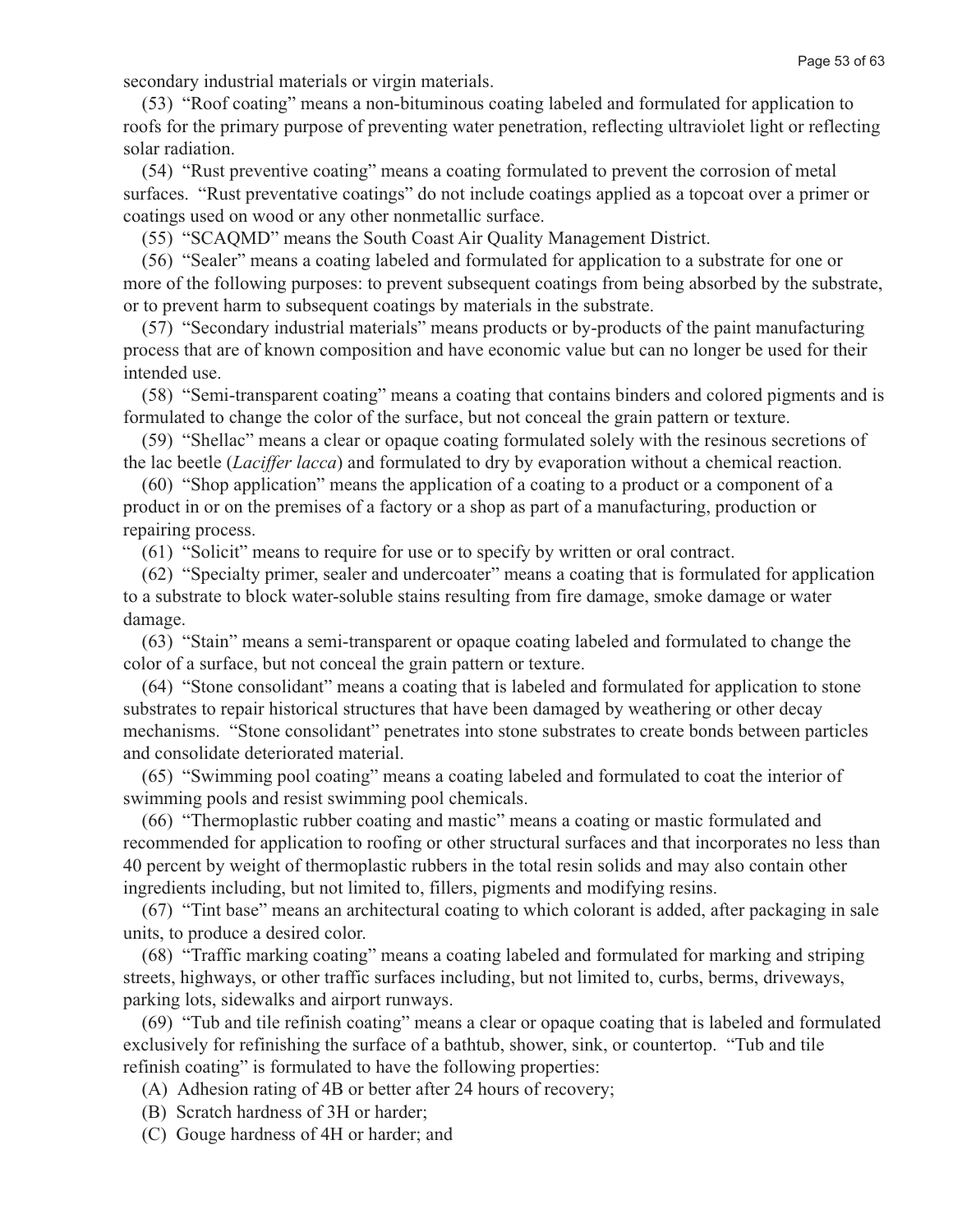(D) Ability to withstand 1000 hours or more of exposure with few or no #8 blisters.

(70) "Undercoater" means a coating labeled and formulated to provide a smooth surface for subsequent coatings.

(71) "Varnish" means a clear or semi-transparent wood coating, excluding lacquers and shellacs, formulated to dry by chemical reaction. "Varnish" may contain small amounts of pigment to color a surface or to control the final sheen or gloss of the finish.

(72) "VOC content" means the weight of VOC per volume of coating.

(73) "Waterproofing membrane" means a clear or opaque coating that is labeled and formulated to be applied in a single coat of at least 25 mils dry film thickness to concrete and masonry surfaces to provide a seamless waterproofing membrane that prevents any penetration of liquid water into the substrate. "Waterproofing membrane" is intended for any of the following waterproofing applications: below-grade surfaces, between concrete slabs, inside tunnels, inside concrete planters and under flooring materials. "Waterproofing membrane" does not include topcoats that are included in the concrete/masonry sealer category.

(74) "Wood coating" means a coating labeled and formulated for application to wood substrates only. "Wood coating" includes clear and semi-transparent lacquer, varnish, sanding sealer, penetrating oil, clear stain, wood conditioner used as undercoats and wood sealer used as topcoat; opaque lacquer; opaque sanding sealer and opaque lacquer undercoater. "Wood coating" does not include clear sealer that is labeled and formulated for use on concrete/masonry surfaces or coatings intended for substrates other than wood.

(75) "Wood preservative" means a coating labeled and formulated to protect exposed wood from decay or insect attack.

(76) "Zinc-rich primer" means a coating intended for professional use only that meets the following specifications:

(77) Contains at least 65 percent metallic zinc powder or zinc dust by weight of total solids; and

(78) Is formulated for application to metal substrates to provide a firm bond between the substrate and subsequent applications of coatings.

#### (b) **Applicability.**

Except as provided in subsection (c) of this section, this section applies to any person who, on or after May 1, 2017, sells, supplies, offers for sale or manufactures for sale in the state of Connecticut any architectural coating manufactured on or after May 1, 2017 for use in the state of Connecticut and to any person who applies or solicits the application of any architectural coating within the state of Connecticut on or after May 1, 2017.

#### (c) **Exemptions and exceptions.**

(1) This section shall not apply to any architectural coating manufactured in the state of Connecticut for shipment, sale and use outside of the state of Connecticut.

(2) This section shall not apply to an architectural coating manufactured prior to May 1, 2017.

- (3) This section shall not apply to any aerosol coating product.
- (4) This section shall not apply to any of the following architectural coatings:
- (A) Coatings sold in a container with a volume of one liter (1.057 quart) or less;

(B) Coatings sold as a kit containing containers of different colors, types or categories of coatings with a total volume of one liter or less; or

(C) Multi-component coating sold in containers with a total volume of one liter or less.

(5) The exception provided in subdivision (4) of this subsection does not apply to:

(A) Coatings sold in containers of one liter or less that are bundled and sold together as a unit for combination into a total volume of greater than one liter; or

(B) Coating sold in packaging from which the coating cannot be applied.

(6) As used in this section, the terms "supply" and "supplied" shall not include internal transfers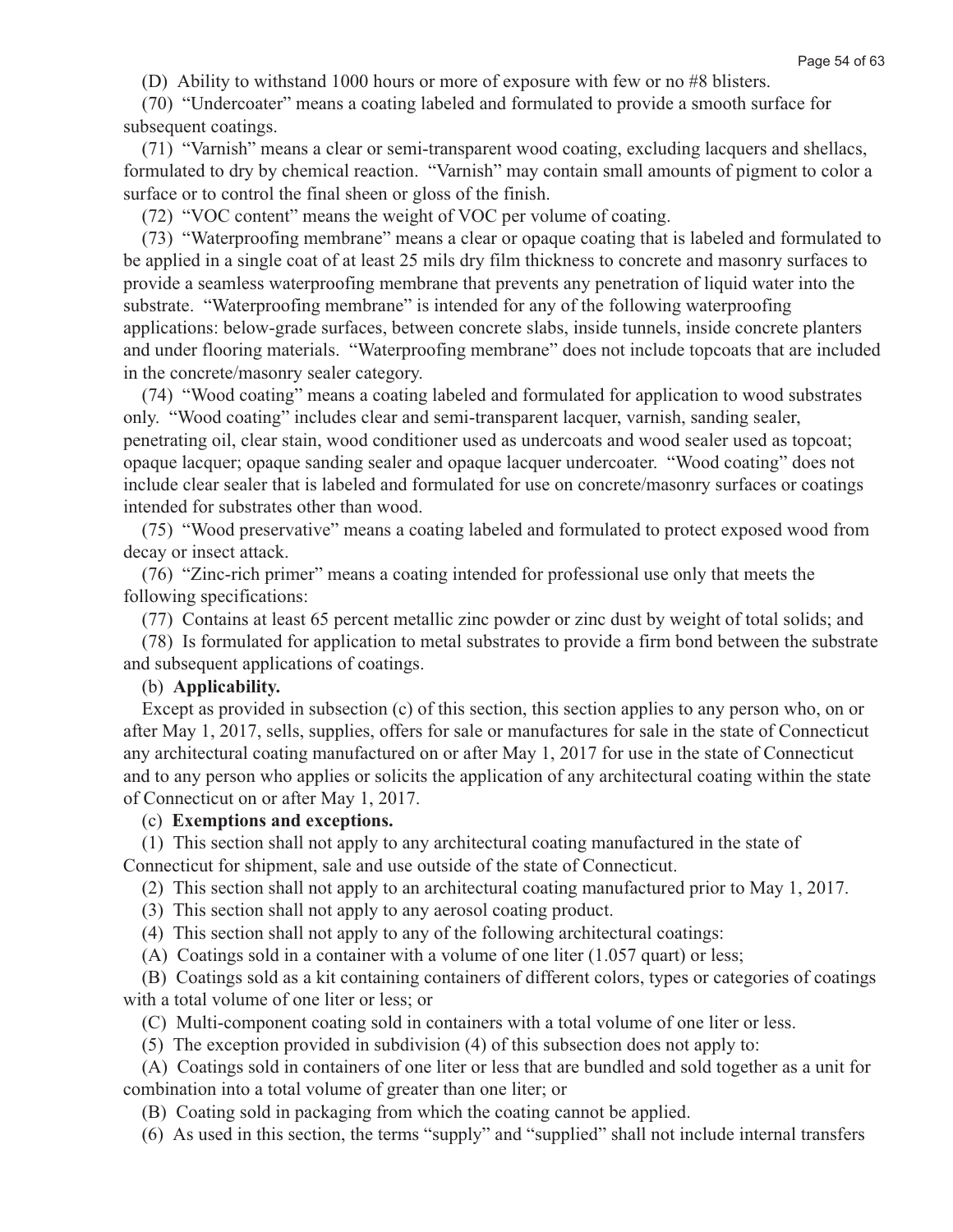or transactions involving architectural coatings to, from or within an installation operated by any branch of the U.S. military.

## (d) **Standards.**

(1) Except as provided in subdivision (2) of this subsection and subsection (c) of this section, no person shall manufacture, blend or repackage for sale within the state of Connecticut, supply, sell or offer for sale within the state of Connecticut or solicit for application or apply within the state of Connecticut any architectural coating manufactured on or after May 1, 2017 that contains VOCs in excess of the applicable VOC content limits specified in Table 41a-1. The VOC content limits of Table 41a-1 apply to the grams of VOC per liter of coating and shall be determined according to subsection (g) of this section.

(2) Except as provided in subdivision (3) of this subsection, if anywhere on the container of any architectural coating, or any label or sticker affixed to the container, or in any sales, advertising, or technical literature supplied by a manufacturer or any person acting on the manufacturer's behalf, including retailers who sell under a private label, any representation is made that indicates that the coating meets the definition of or is recommended for use as more than one of the coating categories listed in Table 41a-1, then the most restrictive VOC content limit of Table 41a-1 shall apply.

(3) The most restrictive VOC content limit provision of subdivision (2) of this subsection shall not apply to the following coating categories:

- (A) Aluminum roof coatings;
- (B) Bituminous roof primers;
- (C) Calcimine recoaters;
- (D) Concrete surface retardants;
- (E) High temperature coatings;
- (F) Impacted immersion coatings;
- (G) Industrial maintenance coatings;
- (H) Low-solids coatings;
- (I) Metallic pigmented coatings;
- (J) Nuclear coatings;
- (K) Pretreatment wash primers;
- (L) Shellacs;
- (M) Specialty primers, sealers and undercoaters;
- (N) Thermoplastic rubber coatings and mastics;
- (O) Wood coatings;
- (P) Wood preservatives; or
- (Q) Zinc-rich primers.

(4) All containers of coating that are applied directly to a surface from the container by pouring, siphoning, brushing, rolling, padding, ragging or other means shall be closed when not in use. These containers include, but are not limited to, drums, buckets, cans, pails, trays, or other application containers. Containers of any VOC-containing materials used for thinning and cleanup shall be closed when not in use.

(5) No person who applies or solicits the application of any architectural coating shall add additional solvent to a coating if such addition causes the coating to exceed the applicable VOC limit specified in Table 41a-1 of this section.

(6) For any coating that is not identified in this section, the VOC content limit shall be determined by classifying the coating as a flat coating, nonflat coating or nonflat-high gloss coating, as those terms are defined in subsection (a) of this section, and the corresponding coating limit of Table 41a-1 of this section shall apply.

(e) **Container labeling.**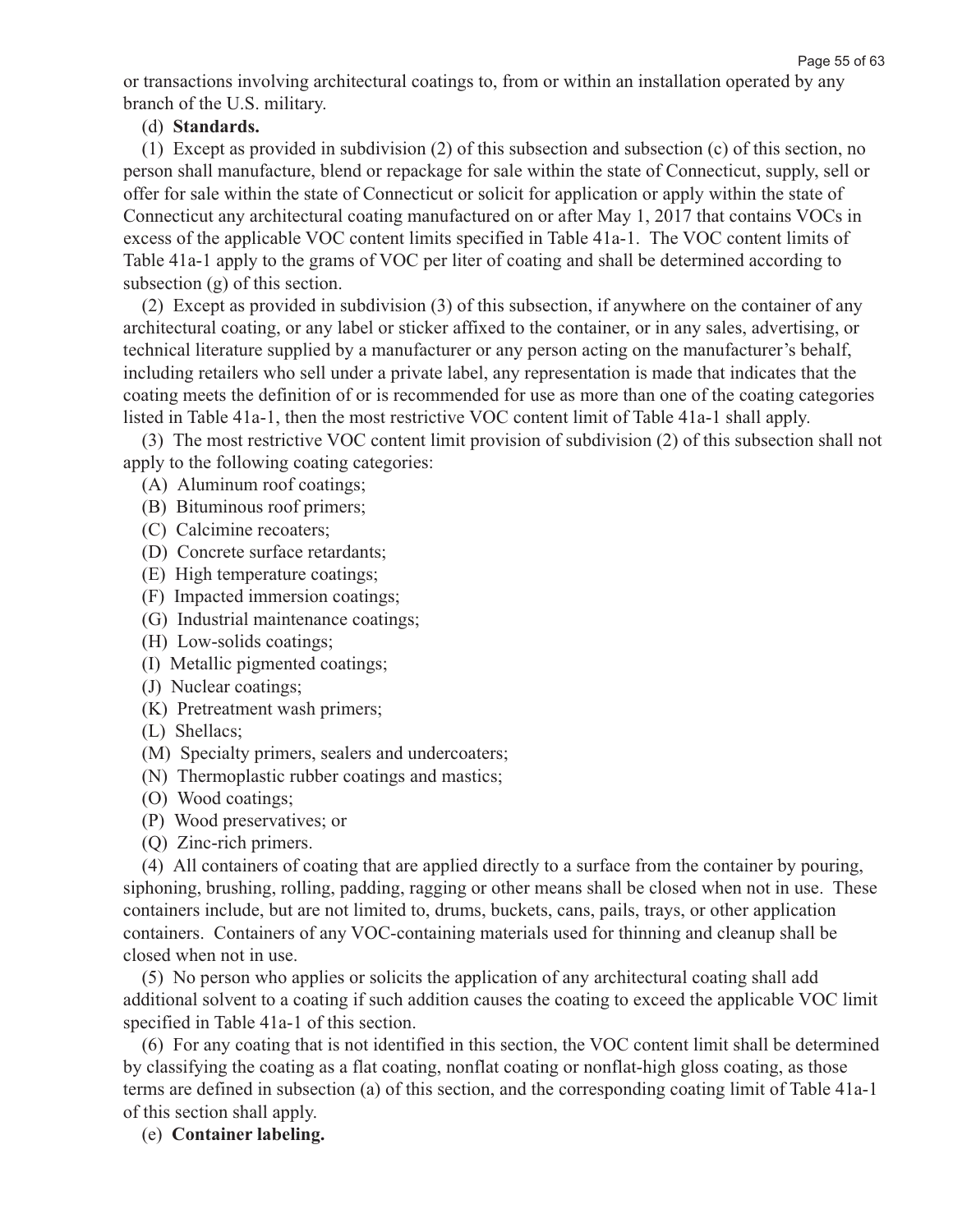Page 56 of 63

(1) On each container of an architectural coating, the manufacturer shall clearly display the date the coating was manufactured, or a date code representing the date of manufacture, as follows:

(A) The date or date code shall be located on the label, lid or bottom of the container so that it is readily observable without dissembling the container or package; and

(B) If the manufacturer uses a date code for any coating, an explanation of such code shall be available to the commissioner upon request. A manufacturer shall respond to such a request within 90 days of receipt.

(2) On the label or lid of the container of an architectural coating, the manufacturer shall display a statement of the manufacturer's recommendation regarding thinning of the coating. This requirement shall not apply to the thinning of coatings with water. If thinning of the coating prior to use is not necessary, the recommendation shall specify that the coating is to be applied without thinning.

(3) On the label, lid or bottom of the container of an architectural coating, the manufacturer shall display either the maximum or the actual VOC content of the coating, displayed in grams of VOC per liter of coating.

(4) The manufacturer of any industrial maintenance coating shall prominently display on the label at least one of the following statements:

(A) "For industrial use only;"

(B) "For professional use only;"

(C) "Not for residential use;" or

(D) "Not intended for residential use."

(5) On the label of any rust preventive coating, the manufacturer shall prominently display the statement: "For metal substrates only."

(6) On the label of any specialty primer, sealer or undercoater, the manufacturer shall prominently display:

(A) "For fire-damaged substrates;"

(B) "For smoke-damaged substrates;" or

(C) "For water-damaged substrates."

(7) The manufacturer of any non-flat high-gloss coating shall display prominently on the label the words "high gloss."

(8) On the label of any clear topcoat faux finishing coating, the manufacturer shall prominently display the statement: "This product can only be sold or used as part of a faux finishing coating system."

(9) On the label of any reactive penetrating sealer, the manufacturer shall prominently display the statement: "reactive penetrating sealer."

(10) On the label of any reactive penetrating carbonate stone sealer, the manufacturer shall prominently display the statement: "reactive penetrating sealer."

(11) On the label of any stone consolidant, the manufacturer shall prominently display the statement: "stone consolidant – for professional use only."

(12) On the label of any wood coating, the manufacturer shall prominently display the statement: "for wood substrates only."

(13) On the label of any zinc rich primer, the manufacturer shall prominently display one or more of the following statements:

(A) "For professional use only;"

- (B) "For industrial use only;"
- (C) "Not for residential use;" or

(D) "Not intended for residential use."

(f) **Record keeping and reporting requirements.**

(1) Each manufacturer of a product subject to a VOC content limit in Table 41a-1 of this section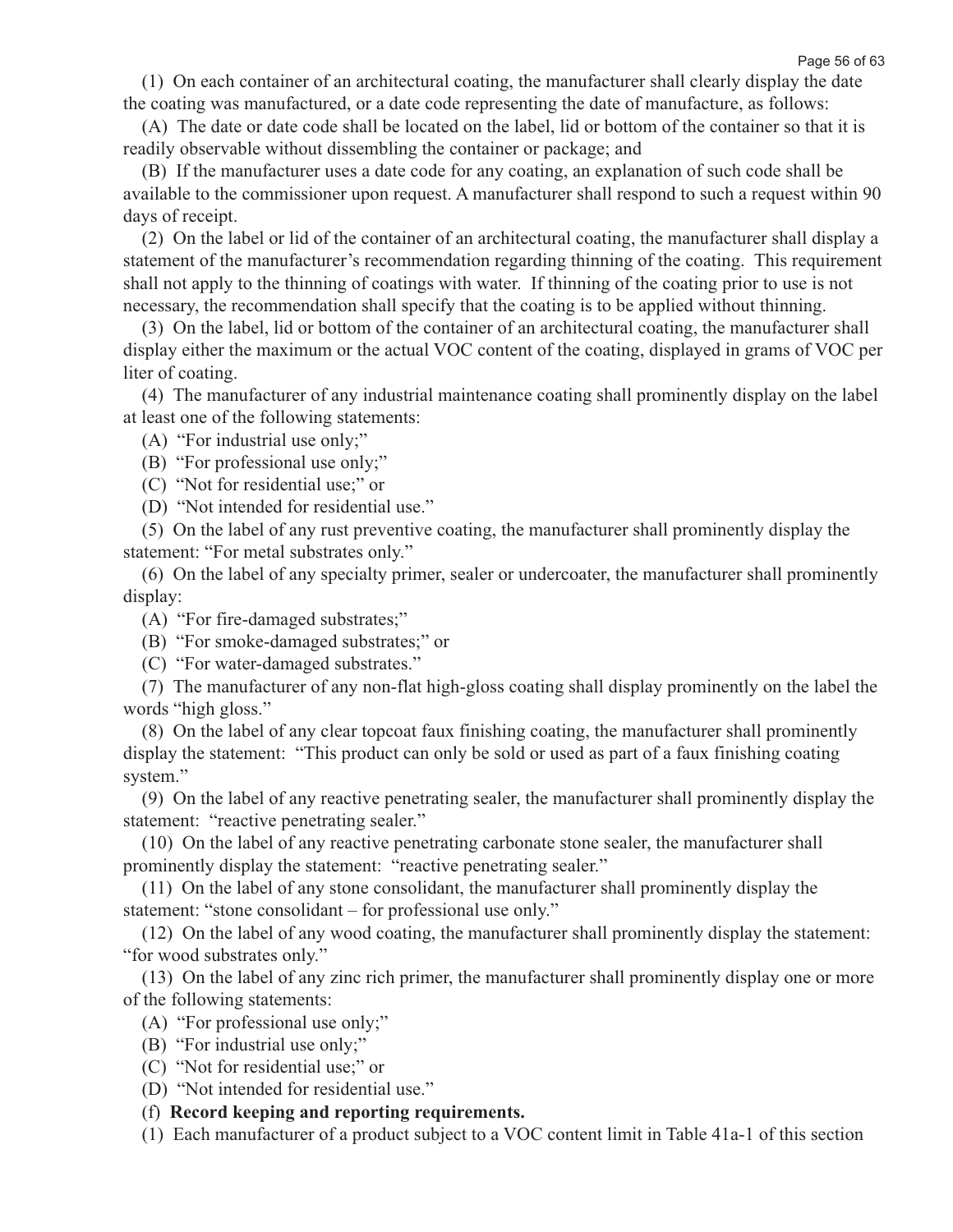Page 57 of 63

shall maintain records demonstrating compliance with such VOC content limit, including the following information:

(A) The product name and, if applicable, the identifying number, as shown on the product label and in sales and technical literature;

- (B) The VOC content as determined according to subsection (g) of this section;
- (C) The name(s) and CAS number of the VOC constituents in the product;
- (D) The dates of the VOC content determinations;
- (E) The coating category; and
- (F) The applicable VOC content limit.

(2) All records made to demonstrate compliance with this section shall be maintained for five years from the date such record is created and shall be made available to the commissioner or the Administrator not later than 90 days after a request.

(3) Each manufacturer of a coating subject to this section shall, upon request of the commissioner, provide data concerning the distribution and sales of such a coating. The manufacturer shall, not later than 90 days after receiving such a request, produce information including, but not limited to:

- (A) The name and mailing address of the manufacturer;
- (B) The name, address and telephone number of a contact person;
- (C) The name of the coating as it appears on the label;
- (D) Whether the coating is marketed for interior use, exterior use or both;

(E) The number of gallons sold in Connecticut in containers greater than one liter and equal to or less than one liter during the preceding calendar year;

(F) The actual VOC content and VOC content limit in grams per liter. If thinning is recommended, list the actual VOC content and VOC content limit after recommended thinning. If containers less than one liter have a different VOC content than containers greater than one liter, list separately. If the coating is a multi-component product, provide the VOC content as mixed or catalyzed;

- (G) The name and CAS number of the VOC constituents in the coating;
- (H) The name and CAS number of any exempt compounds in the coating;
- (I) Whether the coating is marketed as solvent-borne, waterborne, or 100% solids;
- (J) Description of resin or binder in the coating;
- (K) Whether the coating is single-component or multi-component;
- (L) The density of the coating in pounds per gallon;
- (M) The percent by weight of solids, all volatile materials, water, and any exempt compounds; and
- (N) The percent by volume of solids, water, and any exempt compounds in the product.

(4) If the manufacturer does not have or does not provide the information requested by the commissioner pursuant to subdivision (3) of this subsection, the commissioner may require the reporting of this information by the person that has the information, including but not limited to, any formulator, manufacturer, supplier, parent company, private labeler, distributor or repackage.

(5) Any document submitted to the commissioner pursuant to this section shall include a certification signed by an individual identified in section  $22a-174-2a(a)(1)$  of the Regulations of Connecticut State Agencies, and by the individual or individuals responsible for actually preparing such document, each of whom shall examine and be familiar with the information submitted in the document and all attachments thereto, and shall inquire of those individuals responsible for obtaining the information to determine that the information is true, accurate, and complete, and each of whom shall certify in writing as follows:

"I have personally examined and am familiar with the information submitted in this document and all attachments thereto, and I certify that based on reasonable investigation, including my inquiry of those individuals responsible for obtaining the information, the submitted information is true, accurate and complete to the best of my knowledge and belief. I understand that any false statement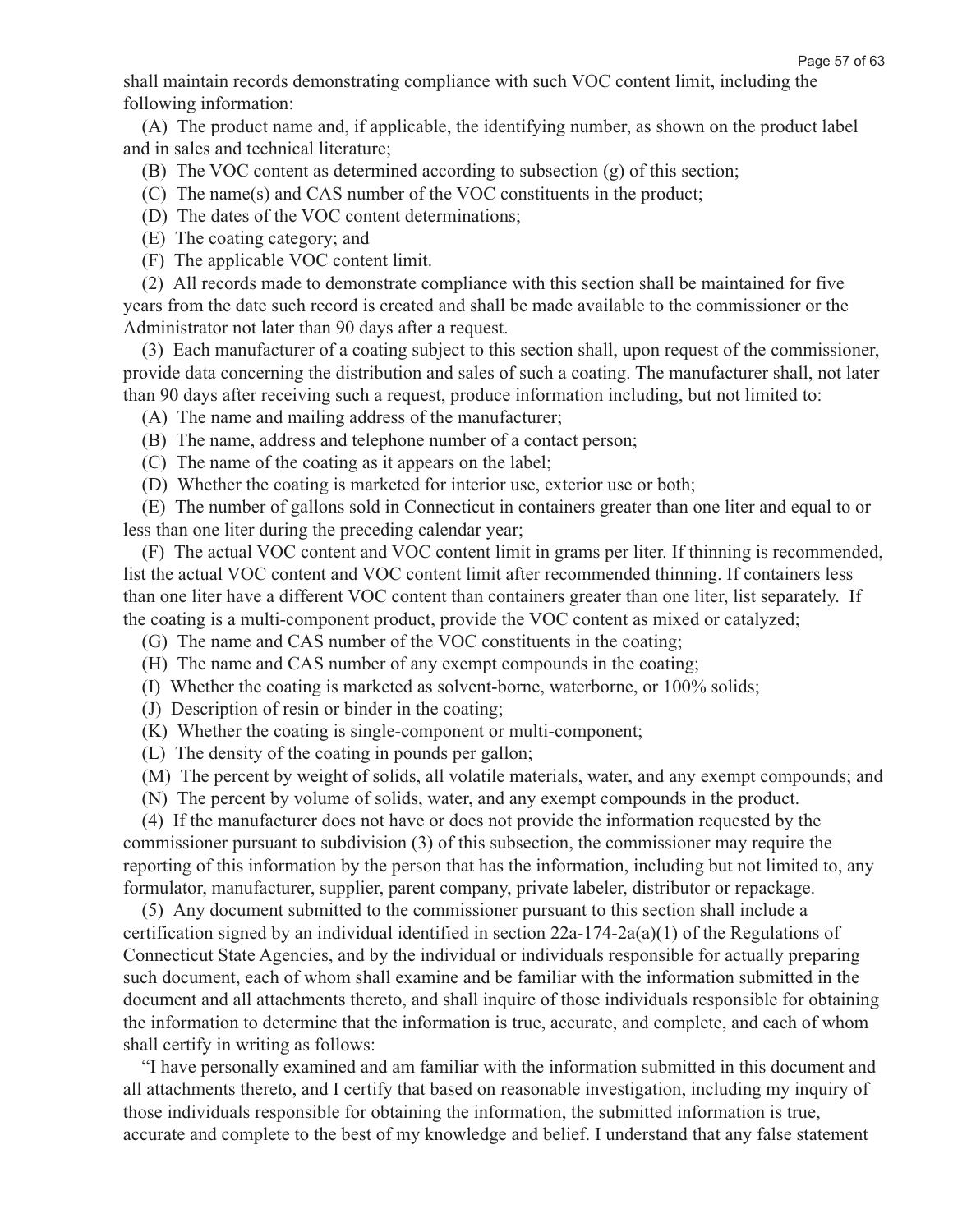Page 58 of 63

made in the submitted information may be punishable as a criminal offense under section 22a-175 of the Connecticut General Statutes, under section 53a-157b of the Connecticut General Statutes, and in accordance with any applicable statute."

# (g) **Compliance procedures, registration requirements and test methods.**

(1) Any person who sells, supplies, offers for sale or manufactures an architectural coating on or after May 1, 2017 for sale in Connecticut shall possess documentation that such coating complies with the VOC content limits of Table 41a-1 of this section, where the VOC content is determined according to the requirements of subdivision (2) of this subsection.

(2) The VOC content of a coating shall be determined as follows:

(A) For all coatings that are not low solids coatings, determine the VOC content in grams of VOC per liter of coating thinned to the manufacturer's recommendation, excluding the volume of any water and exempt compounds, using the following equation:

VOC Content = (Ws - Ww - Wec)/ (Vm - Vw - Vec)

Where:

VOC Content = the VOC content of a coating  $(g/L \text{ of coating})$ 

 $Ws$  = weight of volatile components (g)

 $Ww = weight of water(g)$ 

Wec = weight of exempt compounds  $(g)$ 

 $Vm = volume$  of coating (L)

 $Vw =$  volume of water  $(L)$ 

Vec  $=$  volume of exempt compounds  $(L)$ ;

(B) For low solids coatings, determine the VOC content in grams per liter of coating thinned to the manufacturer's maximum recommendation, including the volume of any water and exempt compounds, using the following equation:

VOC Content  $(1s) = (Ws - Ww - Wec)/(Vm)$ 

Where:

VOC Content (ls) = the VOC content of a low solids coating  $(g/L \text{ of coating})$ 

 $Ws$  = weight of volatile components (g)

 $Ww = weight of water (g)$ 

Wec = weight of exempt compounds  $(g)$ 

 $Vm = volume$  of coating (L);

(C) The weight of volatile components (Ws) shall be determined using the manufacturer's formulation data or by measuring the physical properties of the coating using the procedures and test methods prescribed in subdivision (3) of this subsection;

(D) The VOC content of a tint base shall be determined prior to the addition of the colorant;

(E) If the manufacturer does not recommend thinning, the VOC content must be calculated for the product as supplied;

(F) If the manufacturer recommends thinning, the VOC content must be calculated including the maximum amount of thinning solvent recommended by the manufacturer;

(G) If the coating is a multi-component product, the VOC content must be calculated as mixed or catalyzed; and

(H) If the coating contains a silane, siloxane, or other ingredient that generates ethanol or other VOCs during the curing process, the VOC content must include the VOCs emitted during curing.

(3) The following procedures shall be used, as applicable, to determine the physical properties of a coating to perform the calculations required pursuant to subdivision (2) of this subsection:

(A) The VOC content shall be calculated according to one of the following:

(i) EPA Reference Method 24, 40 CFR 60, Appendix A, or

(ii) An alternative test method approved by the New York Department of Environmental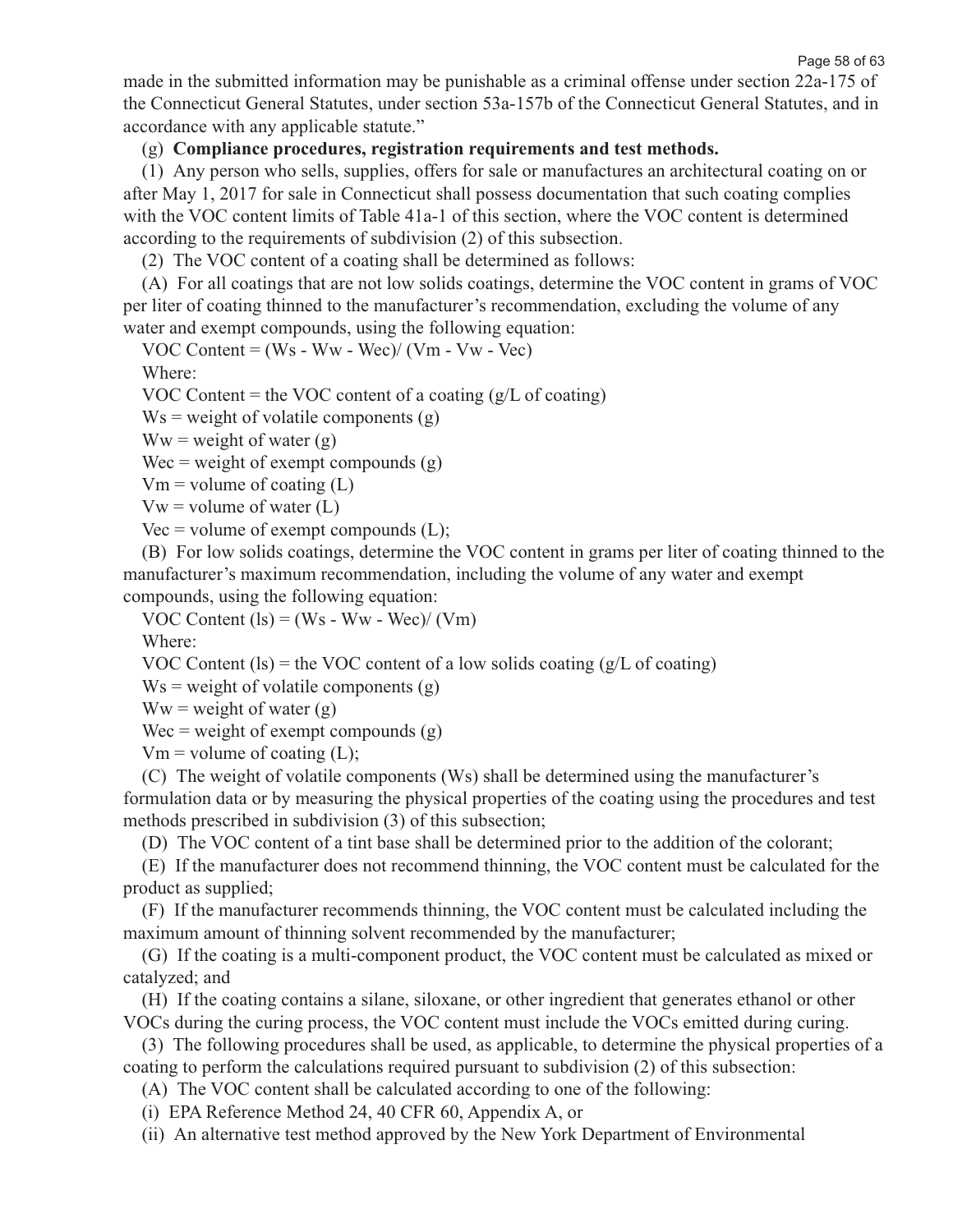Conservation and the Administrator pursuant to NYSDEC Regulations Part 205.6(c);

(B) The exempt compound content shall be determined using SCAQMD Method 303-91 (revised 1993), except as follows:

(i) Parachlorobenzotriflouride content shall be determined using BAAQMD Method 41 (revised 1995), and

(ii) Exempt compounds that are cyclic, branched or linear methylated siloxanes shall be determined using BAAQMD Method 43 (revised 1996); and

(C) Analysis of methacrylate multi-component coatings used as traffic marking coatings shall be conducted according to 40 CFR 59, Subpart D, Appendix A.

(4) Fire-resistive coatings and fire-retardant coatings shall be fire tested and rated by a testing agency according to the appropriate methods listed in subdivision (6) of this subsection.

(5) The following materials are subject to registration as follows:

(A) Antifouling coatings shall be registered with the Administrator under the Federal Insecticide, Fungicide and Rodenticide Act (7 U.S.C. section 136 et seq.); and

(B) Wood preservatives shall be registered under the Federal Insecticide, Fungicide and Rodenticide Act (7 U.S.C. section 136, et. seq.).

(6) The following test methods or the most current active standard of the designated method shall be used to test coatings for the identified properties, as applicable:

(A) The acid content of a coating shall be determined by ASTM D1613-06, *Standard Test Method for Acidity in Volatile Solvents and Chemical Intermediates Used in Paint, Varnish, Lacquer, and Related Products*;

(B) The chemical resistance to various chemicals to which nuclear coatings are likely to be exposed shall be measured by ASTM D3912-10, *Standard Test Method for Chemical Resistance of Coatings and Linings for Use in Nuclear Power Plants*;

(C) The set-to-touch and dry-to-recoat times of a coating shall be determined by ASTM D1640- 03, *Standard Methods for Drying, Curing, or Film Formation of Organic Coatings at Room Temperature*;

(D) The fire-resistance rating of a fire-resistive coating shall be determined by ASTM E119-12, *Standard Test Methods for Fire Tests of Building Construction and Materials*;

(E) The flame spread index of a fire-retardant coating shall be determined by ASTM E 84-12, *Standard Test Method for Surface Burning Characteristics of Building Materials*;

(F) The gloss of a coating shall be determined by ASTM D523-08, *Standard Test Method for Specular Gloss*;

(G) Long-term (service life) cumulative radiation exposure of nuclear coatings shall be measured by ASTM D4082-10, *Standard Test Method for Effects of Gamma Radiation on Coatings for Use in Nuclear Power Plants*;

(H) The metallic content of a coating shall be determined by SCAQMD Method 318-95, "Determination of Weight Percent Elemental Metal in Coatings by X-Ray Diffraction," SCAQMD Laboratory Methods of Analysis for Enforcement Samples;

(I) The chalkiness of a surface shall be determined using ASTM D4214-07, *Standard Test Methods for Evaluating the Degree of Chalking of Exterior Paint Films*;

(J) Hydrostatic pressure for basement specialty coatings shall be determined using ASTM D7088- 08, *Standard Practice for Resistance to Hydrostatic Pressure for Coatings Used in Below Grade Applications Applied to Masonry*;

(K) Tub and tile refinish coating adhesion shall be determined using ASTM D4585-07, *Standard Practice for Testing Water Resistance of Coatings Using Controlled Condensation* and ASTM D3359-09e2, *Standard Test Methods for Measuring Adhesion by Tape Test*;

(L) Tub and tile refinish coating hardness shall be determined using ASTM D3363-05(2011)e2,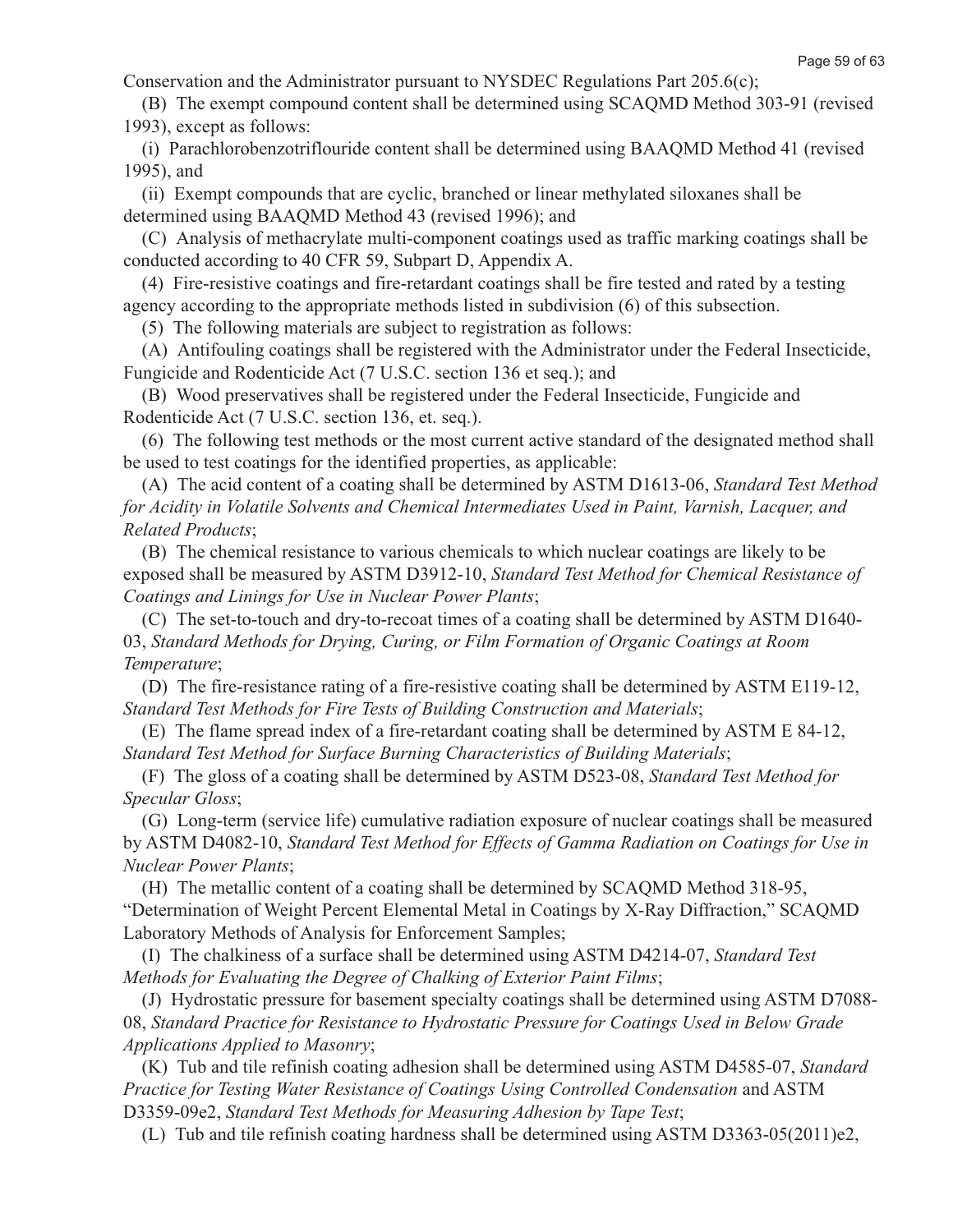*Standard Test Method for Film Hardness by Pencil Test*;

(M) The abrasion resistance of a tub and tile refinish coating shall be determined using ASTM D4060-10, *Standard Test Methods for Abrasion Resistance of Organic Coatings by the Taber Abraser*;

(N) Tub and tile refinish coating water resistance shall be determined using ASTM D4585-07, *Standard Practice for Testing Water Resistance of Coatings Using Controlled Condensation* and ASTM D 714-02(2009), *Standard Test Method for Evaluating Degree of Blistering of Paints*;

(O) Microbial growth rating for basement specialty coatings shall be determined in accordance with ASTM D 3273-12, *Standard Test Method for Resistance to Growth of Mold on the Surface of Interior Coatings in an Environmental Chamber* and ASTM D3274-09e1, *Standard Test Method for Evaluating Degree of Surface Disfigurement of Paint Films by Fungal or Algal Growth or Soil and Dirt Accumulation*;

(P) Water repellency for reactive penetrating sealers and reactive penetrating carbonate stone sealers shall be determined using ASTM C67-11, *Standard Test Methods for Sampling and Testing Brick and Structural Clay Tile*; or ASTM C97/C97M-09, *Standard Test Methods for Absorption and Bulk Specific Gravity of Dimension Stone*; or ASTM C140-12, *Standard Test Methods for Sampling and Testing Concrete Masonry Units and Related Units*; and

(Q) Water vapor transmission rate for reactive penetrating sealers and reactive penetrating carbonate stone sealers shall be determined using ASTM E96/E96M-10, *Standard Test Methods for Water Vapor Transmission of Materials*.

(7) The identified architectural and industrial maintenance coatings shall be formulated and used according to the following standards or the most current active standard of the designated standard:

(A) Reactive penetrating sealer products labeled and formulated for vehicular traffic surface chloride screening applications shall meet the performance criteria listed in the National Cooperative Highway Research Report 244 (1981), "Concrete Sealers for the Protection of Bridge Structures;"

(B) Stone consolidants shall be specified and used in accordance with ASTM E2167-01(2008), *Standard Guide for Selection and Use of Stone Consolidants*; and

(C) Waterproofing membrane shall meet or exceed the requirements contained in ASTM C836/C836M-12, *Standard Specification for High Solids Content, Cold Liquid-Applied Elastomeric Waterproofing Membrane for Use with Separate Wearing Course*.

| <b>Coating Category</b>            | <b>VOC</b> content limit (grams<br>per liter) |
|------------------------------------|-----------------------------------------------|
| <b>Flat coatings</b>               | 50                                            |
| <b>Nonflat coatings</b>            | 100                                           |
| Nonflat-high gloss coatings        | 150                                           |
| <b>Specialty Coatings</b>          |                                               |
| <b>Aluminum</b> roof               | 450                                           |
| <b>Basement specialty coatings</b> | 400                                           |
| <b>Bituminous roof coatings</b>    | 270                                           |
| <b>Bituminous roof primers</b>     | 350                                           |
| <b>Bond breakers</b>               | 350                                           |
| <b>Calcimine recoater</b>          | 475                                           |

| Table 41a-1. VOC Content Limits for Architectural Coatings Manufactured On or After May 1, |      |  |  |
|--------------------------------------------------------------------------------------------|------|--|--|
|                                                                                            | 2017 |  |  |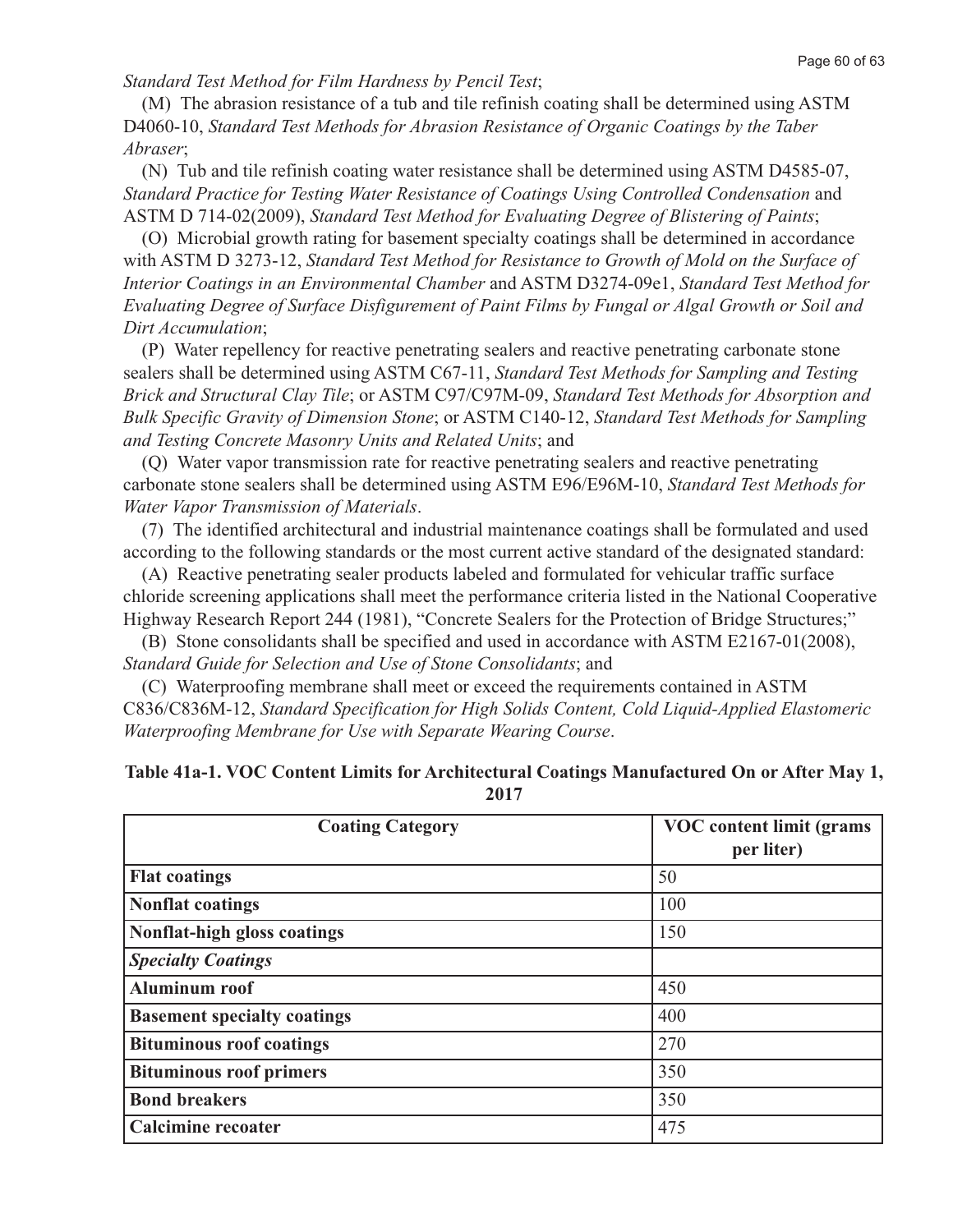| <b>Coating Category</b>                     | <b>VOC</b> content limit (grams |
|---------------------------------------------|---------------------------------|
|                                             | per liter)                      |
| <b>Concrete curing compounds</b>            | 350                             |
| <b>Concrete/masonry sealer</b>              | 100                             |
| Concrete surface retarders                  | 780                             |
| Conjugated oil varnish                      | 450                             |
| <b>Conversion varnish</b>                   | 725                             |
| <b>Driveway sealers</b>                     | 50                              |
| Dry fog coatings                            | 150                             |
| <b>Faux finishing coatings</b>              | 350                             |
| Fire resistive coatings                     | 350                             |
| <b>Floor coatings</b>                       | 100                             |
| Form-release compounds                      | 250                             |
| Graphic arts coatings (sign paints)         | 500                             |
| <b>High temperature coatings</b>            | 420                             |
| <b>Impacted immersion coatings</b>          | 780                             |
| <b>Industrial maintenance coatings</b>      | 250                             |
| Low solids coatings                         | 120                             |
| <b>Magnesite cement coatings</b>            | 450                             |
| <b>Mastic texture coatings</b>              | 100                             |
| <b>Metallic pigmented coatings</b>          | 500                             |
| <b>Multi-color coatings</b>                 | 250                             |
| <b>Nuclear coatings</b>                     | 450                             |
| <b>Pre-treatment wash primers</b>           | 420                             |
| Primers, sealers and undercoaters           | 100                             |
| <b>Reactive penetrating sealer</b>          | 350                             |
| Reactive penetrating carbonate stone sealer | 500                             |
| <b>Recycled coatings</b>                    | 250                             |
| <b>Roof coatings</b>                        | 250                             |
| <b>Rust preventive coatings</b>             | 250                             |
| <b>Shellacs</b>                             |                                 |
| Clear                                       | 730                             |
| Opaque                                      | 550                             |
| Specialty primers, sealers and undercoaters | 100                             |
| <b>Stains</b>                               | 250                             |
| <b>Stone consolidant</b>                    | 450                             |
| <b>Swimming pool coatings</b>               | 340                             |
| Thermoplastic rubber coatings and mastics   | 550                             |
| <b>Traffic marking coatings</b>             | 100                             |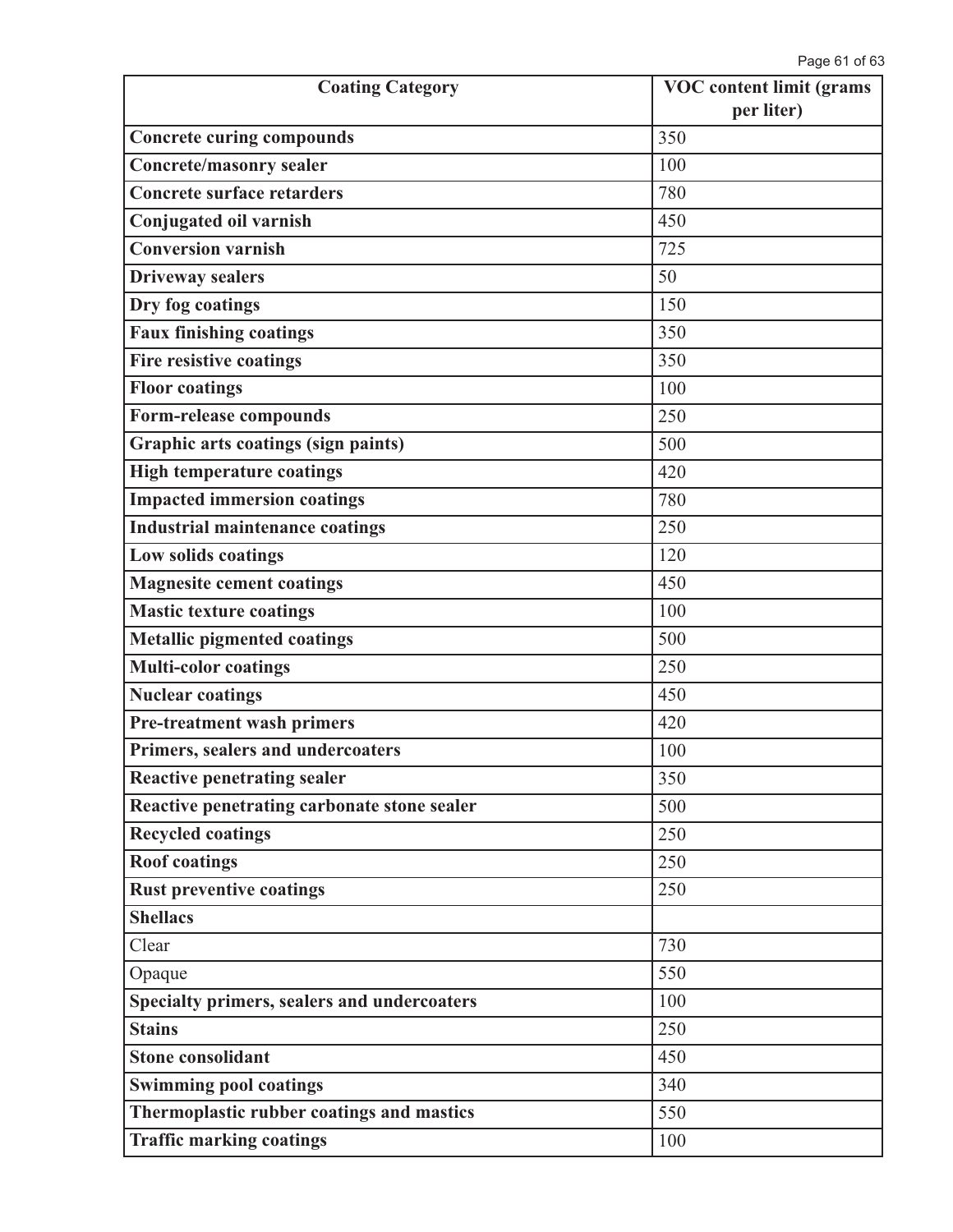| Page 62 of 63 |  |  |  |
|---------------|--|--|--|
|---------------|--|--|--|

| <b>Coating Category</b>        | VOC content limit (grams)<br>per liter) |
|--------------------------------|-----------------------------------------|
| Tub and tile refinish          | 420                                     |
| <b>Waterproofing membranes</b> | 250                                     |
| <b>Wood coatings</b>           | 275                                     |
| <b>Wood preservatives</b>      | 350                                     |
| <b>Zinc-rich primer</b>        | 340                                     |

Sec. 4. Section 22a-174-1(71) of the Regulations of Connecticut State Agencies is amended as follows:

(71) "Minor source baseline date" means June 7, 1988 for particulate matter, August 24, 2014 for fine particulate matter (PM2.5), December 17, 1984 for sulfur dioxide and June 7, 1988 for nitrogen dioxide.

Sec. 5. Section 22a-174-3a(k)(1) of the Regulations of Connecticut State Agencies is amended as follows:

(1) The provisions of this subsection shall apply to the owner or operator of any new:

(A) Major stationary source for each air pollutant emitted at a level equal to or greater than the threshold designated in Table 3a(k)-1 of this subsection from such new major stationary source located in an attainment area or unclassified area for such pollutant;

(B) Stationary source for greenhouse gases, if the source emits, or has the potential to emit, equal to or greater than 100,000 tons per year of  $CO<sub>2</sub>e$  and one hundred (100) tons per year of greenhouse gases; or

(C) Major stationary source:

(i) For each air pollutant emitted at a level equal to or greater than the threshold designated in Table 3a(k)-1 of this subsection from such new major stationary source located in an attainment area or unclassified area for such pollutant, and

(ii) For greenhouse gases, if the source emits, or has the potential to emit, equal to or greater than 75,000 tons per year of  $CO<sub>2</sub>e$ .

(D) For the purposes of this subsection, a major stationary source of NOx or VOC located in an ozone attainment or unclassifiable area and not located in the Ozone Transport Region shall be treated as a major stationary source of ozone.